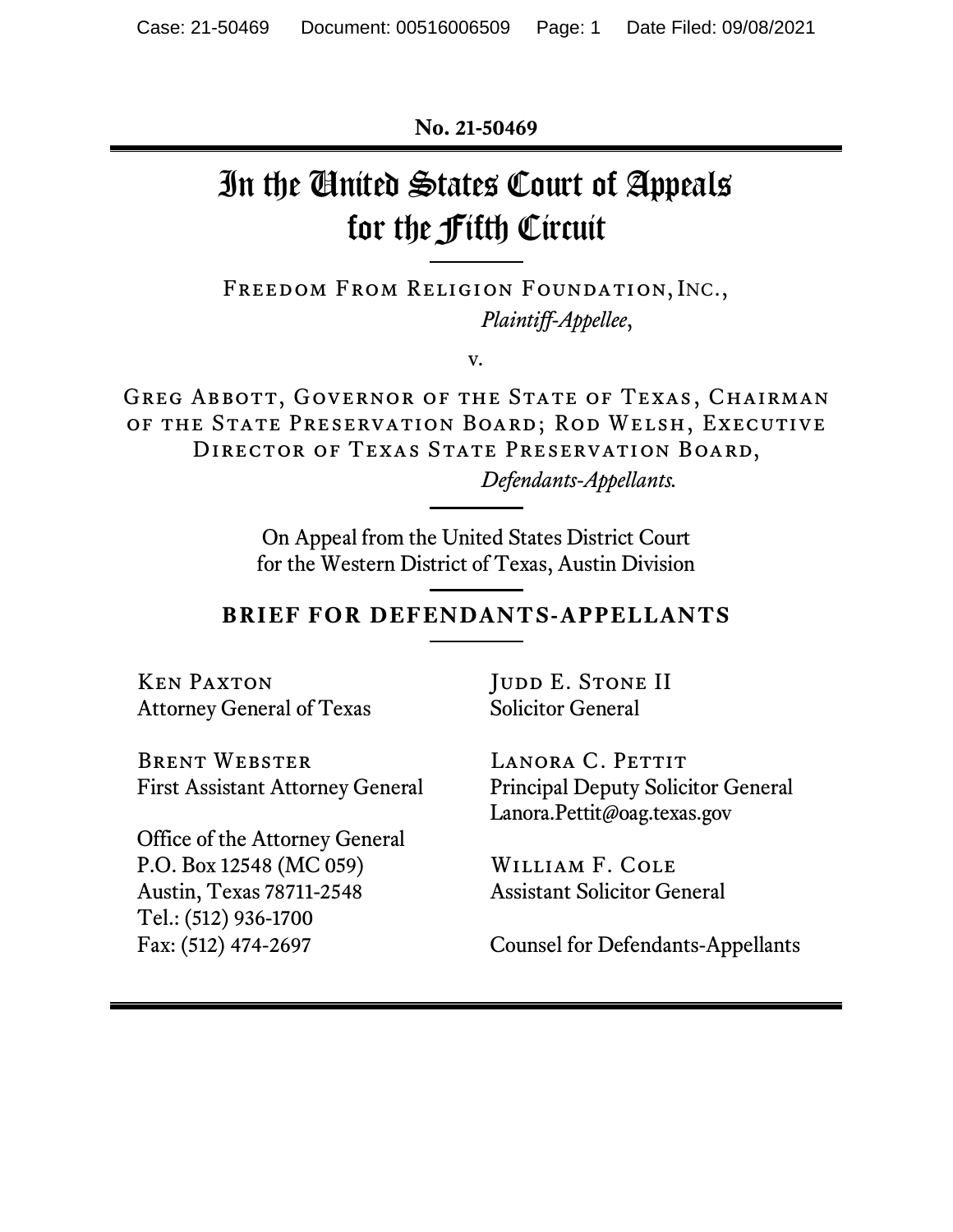## **Certificate of Interested Persons**

No. 21-50469

Freedom From Religion Foundation, INC., *Plaintiff-Appellee*,

v*.*

Greg Abbott, Governor of the State of Texas, Chairman of the State Preservation Board; Rod Welsh, Executive DIRECTOR OF TEXAS STATE PRESERVATION BOARD, *Defendants-Appellants.*

Under the fourth sentence of Fifth Circuit Rule 28.2.1, appellants, as govern-

mental parties, need not furnish a certificate of interested persons.

/s/ Lanora C. Pettit LANORA C. PETTIT *Counsel of Record for Defendants-Appellants*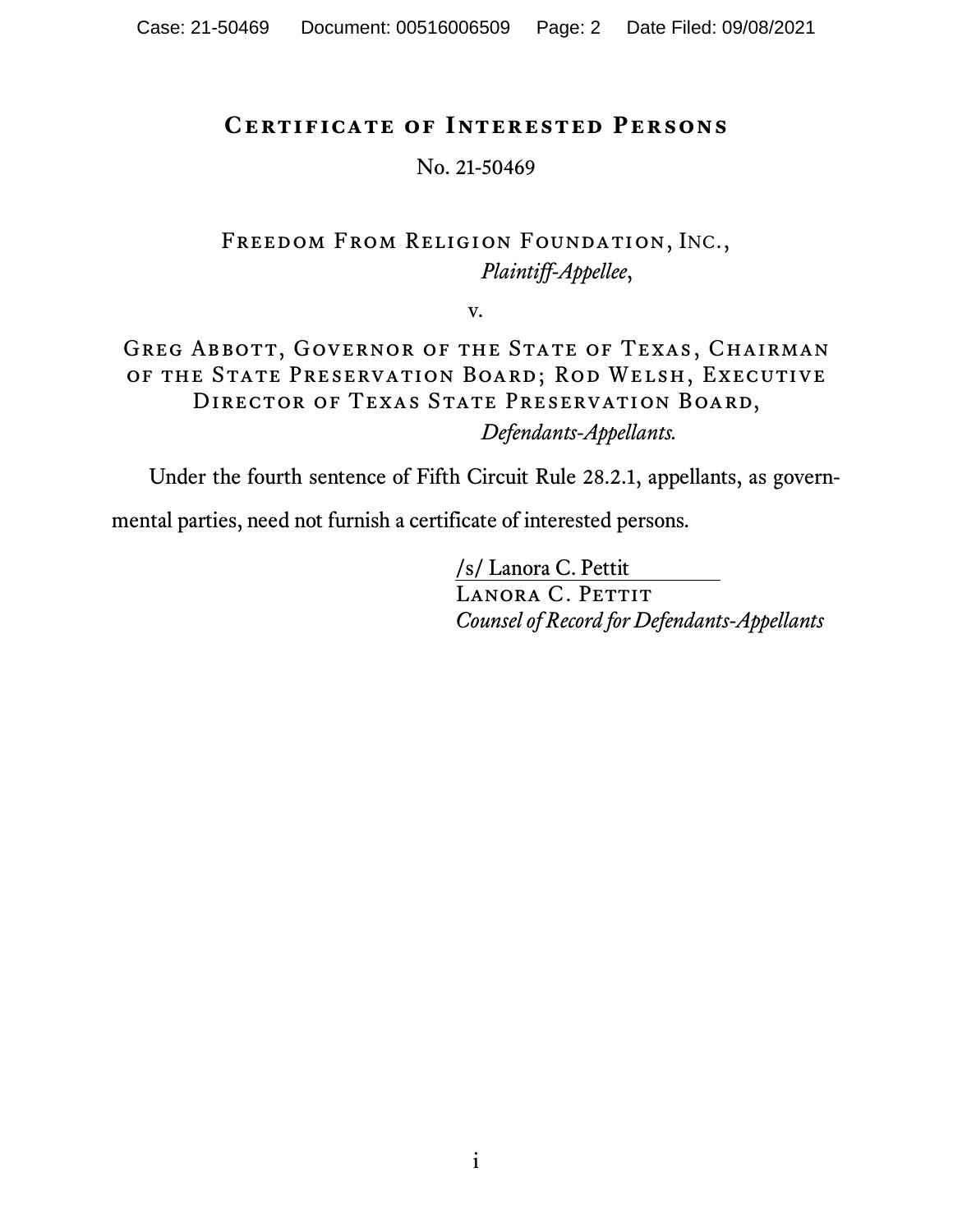#### **Statement Regarding Oral Argument**

Appellants respectfully submit that this matter is appropriate for oral argument. During the pendency of this protracted litigation, the Texas State Preservation Board has amended the rules of the program from which Appellee claims to have been unlawfully barred. Currently, no exhibit can be displayed in the Texas Capitol unless it includes a placard that announces two things. First, it must disclose the public sponsorship of one of a list of specified state officials. And second, it must reflect the Board's agreement that the exhibit is appropriate for display in the historical context of the Capitol. While displayed, the exhibits are expressly adopted as government speech. Nevertheless, the district court permanently enjoined the Governor of Texas and the Board's Executive Director from engaging in viewpoint discrimination to exclude Appellee from a limited public forum that—if it ever existed—has now been closed. When and how a State may close a limited public forum is an important question of constitutional law about which this Court's precedent is underdeveloped. Appellants respectfully suggest that oral argument will aid in the Court's decisional process.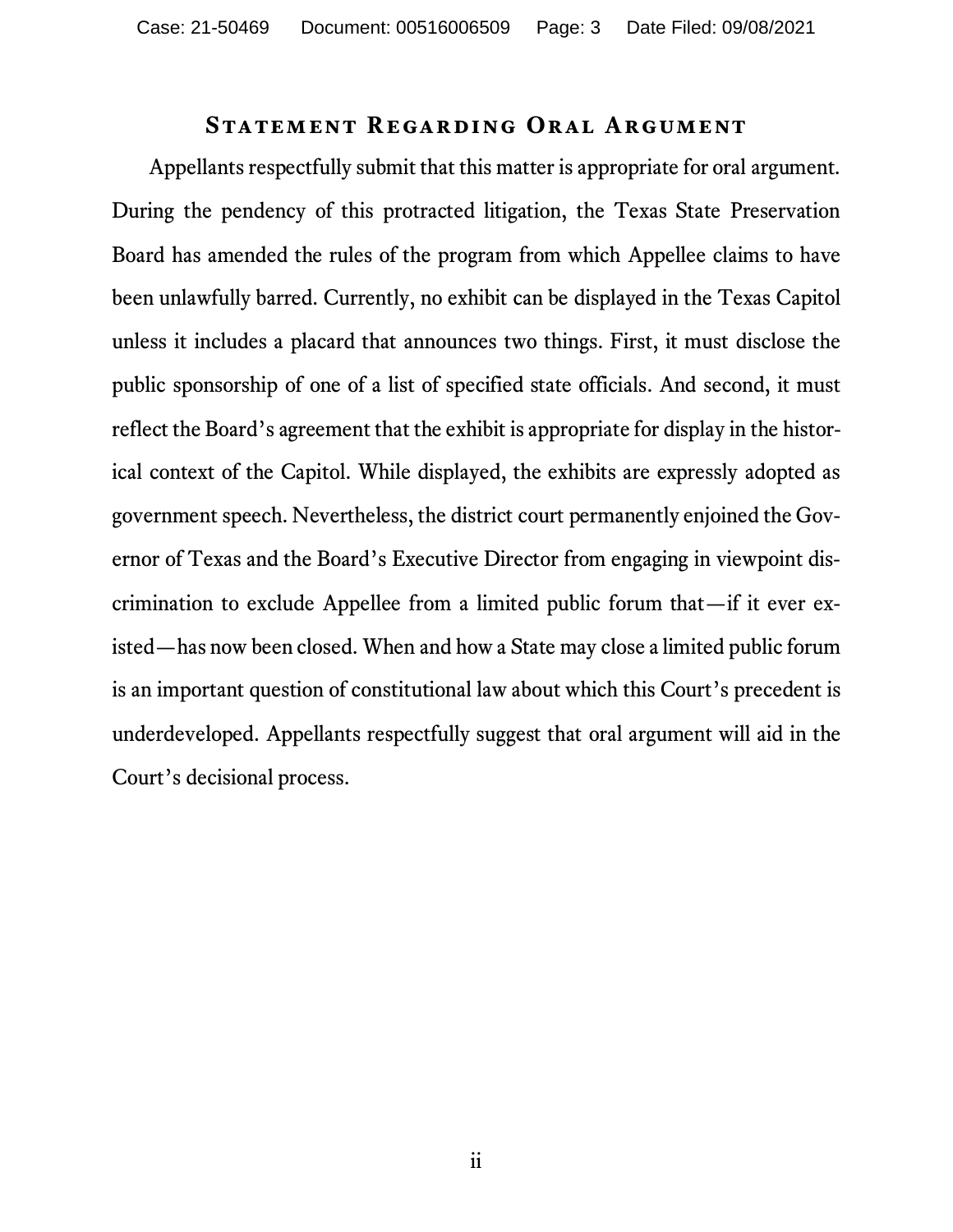# **Table of Contents**

# Page

| I. | The State Preservation Board and the Pre-2015 Capitol Exhibit                                                                    |
|----|----------------------------------------------------------------------------------------------------------------------------------|
|    |                                                                                                                                  |
| П. |                                                                                                                                  |
|    |                                                                                                                                  |
|    |                                                                                                                                  |
|    |                                                                                                                                  |
|    |                                                                                                                                  |
|    | A. The 2020 Amendment to the Capitol Exhibit Rule  10                                                                            |
|    | Proceedings on Remand Before the District Court 13<br>B.                                                                         |
|    |                                                                                                                                  |
|    |                                                                                                                                  |
|    |                                                                                                                                  |
| I. | The District Court Lacked Jurisdiction Because FFRF's First                                                                      |
|    |                                                                                                                                  |
|    | A. The Capitol Exhibit Rule amendments are a regulatory change<br>to a challenged practice that forecloses any live dispute.  17 |
|    | The district court erred in holding that the amendments to the<br>В.                                                             |
| П. | Sovereign Immunity Bars FFRF's Free Speech Claim Because                                                                         |
|    | There Can No Longer Be Any Ongoing Violation of Federal Law.  34                                                                 |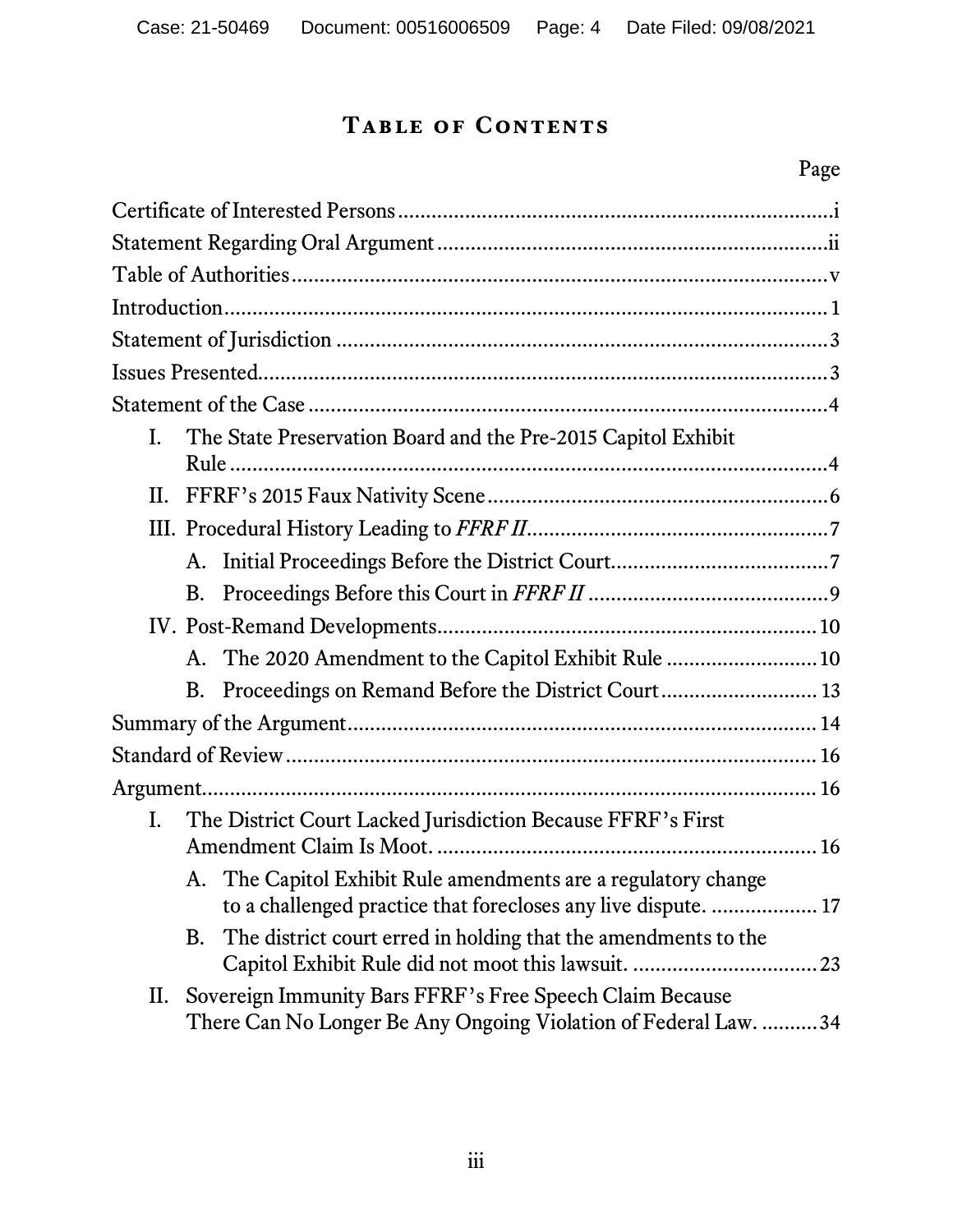| A. Because the rule that FFRF claims was unconstitutional no<br>longer exists, any relief would be retrospective and |  |
|----------------------------------------------------------------------------------------------------------------------|--|
|                                                                                                                      |  |
| B. FFRF has not shown any ongoing violation of federal law37                                                         |  |
| III. Even if the District Court Had Jurisdiction, It Could Not Order                                                 |  |
|                                                                                                                      |  |
|                                                                                                                      |  |
|                                                                                                                      |  |
|                                                                                                                      |  |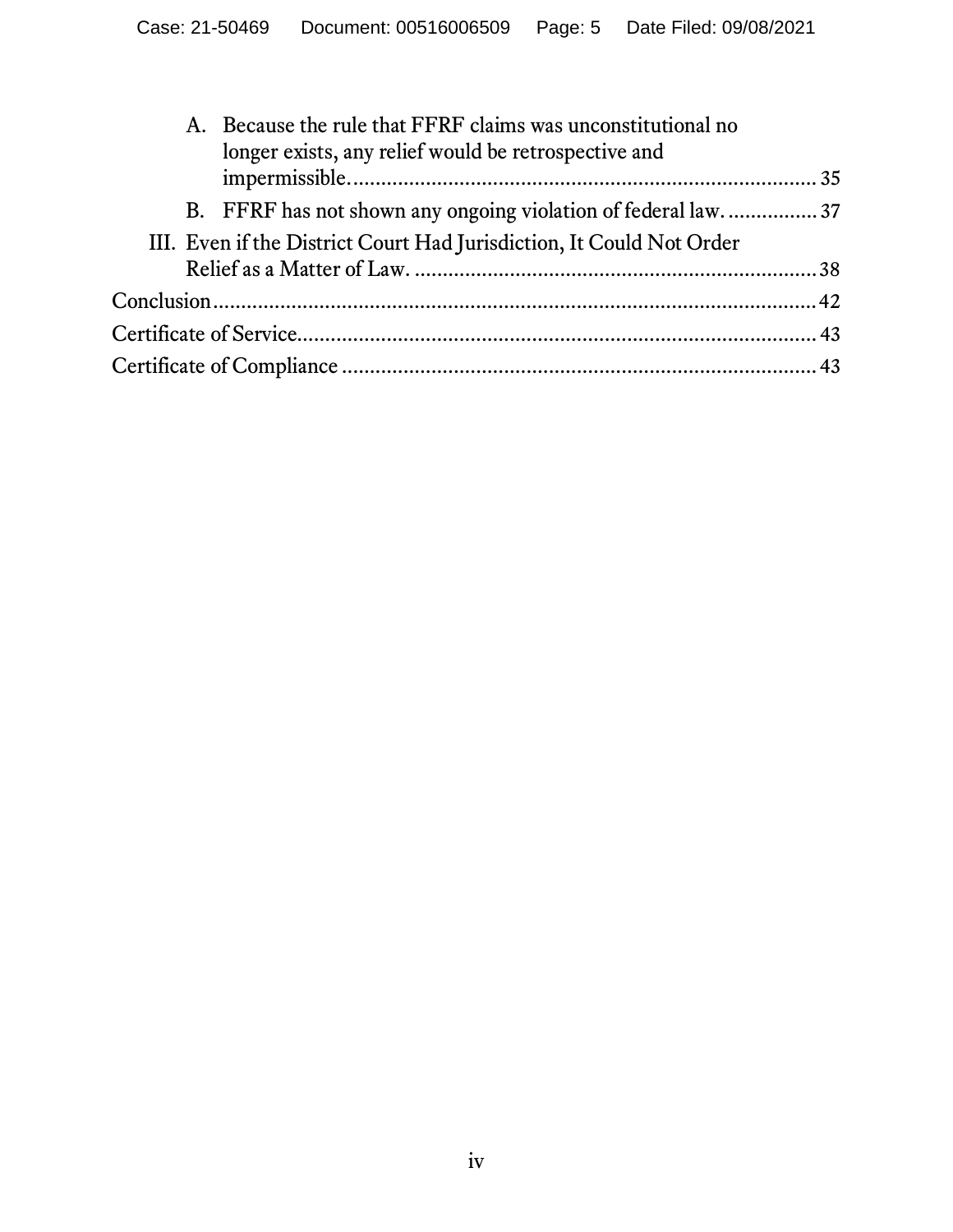# **Table of Authorities**

|                                                       | Page(s) |
|-------------------------------------------------------|---------|
| <b>Cases:</b>                                         |         |
| In re Abbott,                                         |         |
|                                                       |         |
| Already, $LLC$ v. Nike, Inc.,                         |         |
|                                                       |         |
| Barr v. Am. Ass'n of Pol. Consultants, Inc.,          |         |
|                                                       |         |
| Baum v. Blue Moon Ventures, LLC,                      |         |
|                                                       |         |
| Bd. of Regents of Univ. of Wis. Sys. v. Southworth,   |         |
|                                                       |         |
| Biodiversity Assocs. v. Cables,                       |         |
|                                                       |         |
| Brazos Valley Coal. for Life, Inc. v. City of Bryan,  |         |
|                                                       |         |
| Capitol Square Review & Advisory Bd. v. Pinette,      |         |
|                                                       |         |
| Chiz's Motel & Rest., Inc. v. Miss. State Tax Comm'n, |         |
|                                                       |         |
| City of Austin v. Paxton,                             |         |
|                                                       |         |
| In re Cmty. Home Fin. Servs., Inc.,                   |         |
|                                                       |         |
| Cobell v. Norton,                                     |         |
|                                                       |         |
| Corn v. Miss. Dep't of Pub. Safety,                   |         |
|                                                       |         |
| Currier v. Potter,                                    |         |
|                                                       |         |
| DeMoss v. Crain,                                      |         |
|                                                       |         |
| Edelman v. Jordan,                                    |         |
|                                                       |         |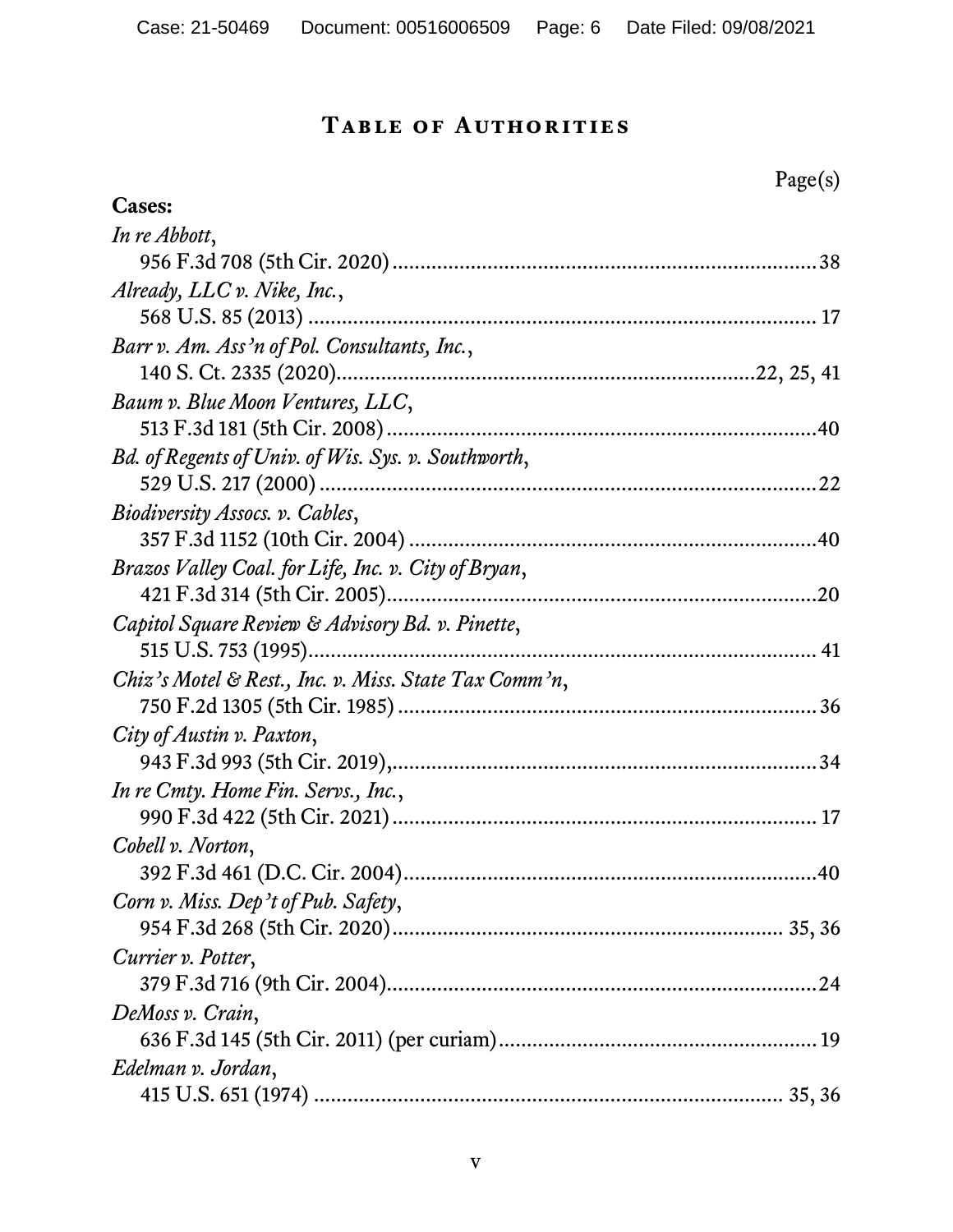| Env't Conservation Org. v. City of Dallas,                          |
|---------------------------------------------------------------------|
| ePlus, Inc. v. Lawson Software, Inc.,                               |
|                                                                     |
| Fantasy Ranch, Inc. v. City of Arlington,                           |
|                                                                     |
| First Unitarian Church of Salt Lake City v. Salt Lake City Corp.,   |
| Fontenot v. McCraw,                                                 |
|                                                                     |
| Freedom From Religion Found., Inc., v. Abbott,                      |
| 955 F.3d 417 (5th Cir. 2020)1, 2, 9, 12, 14, 15, 16, 26, 36, 37, 38 |
| Freedom from Religion Found. v. Abbott, Inc.,                       |
|                                                                     |
| Friends of the Earth, Inc. v. Laidlaw Env't Servs. (TOC), Inc.,     |
|                                                                     |
| Genesis Healthcare Corp. v. Symczyk,                                |
|                                                                     |
| Green v. Mansour,                                                   |
|                                                                     |
| Green Valley Special Util. Dist. v. City of Schertz,                |
|                                                                     |
| Grossbaum v. Indianapolis-Marion Cnty. Bldg. Auth.,                 |
|                                                                     |
| Grossbaum v. Indianapolis-Marion Cnty. Bldg. Auth.,                 |
| Heckler v. Mathews,                                                 |
|                                                                     |
| Honig v. Doe,                                                       |
|                                                                     |
| Iancu v. Brunetti,                                                  |
|                                                                     |
| ICEE Distribs., Inc. v. J&J Snack Foods Corp.,                      |
|                                                                     |
| Imprisoned Citizens Union v. Ridge,                                 |
|                                                                     |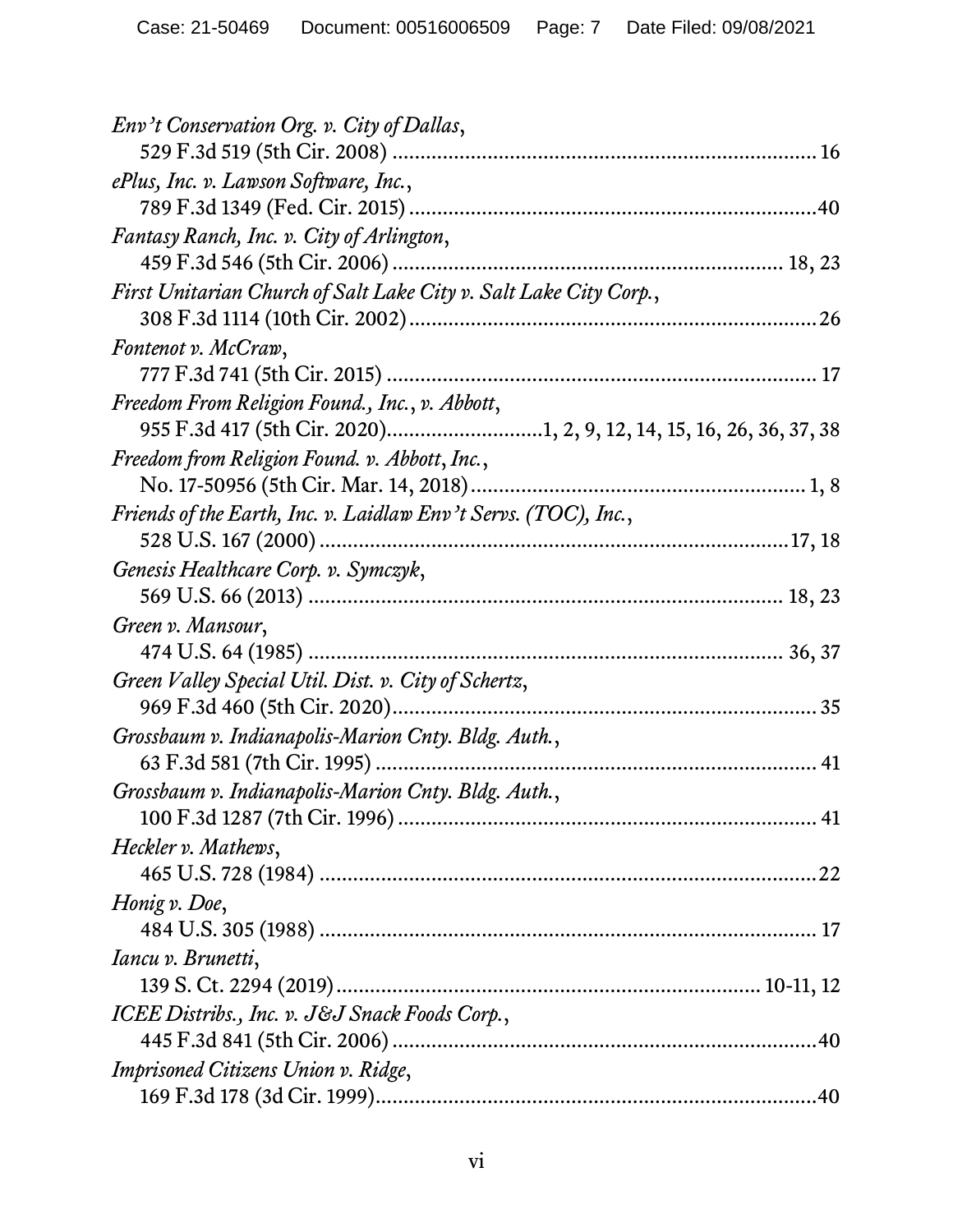| Johanns v. Livestock Mktg. Ass'n,                                                     |
|---------------------------------------------------------------------------------------|
|                                                                                       |
| Knights of Ku Klux Klan v. Curators of Univ. of Mo.,                                  |
|                                                                                       |
| Lewis v. Cont'l Bank Corp.,                                                           |
|                                                                                       |
| Matal v. Tam,                                                                         |
|                                                                                       |
| Miller v. French,                                                                     |
|                                                                                       |
| Moore v. Brown,                                                                       |
|                                                                                       |
| Moore v. La. Bd. of Elementary & Secondary Educ.,                                     |
|                                                                                       |
| Murphy v. Hunt,                                                                       |
|                                                                                       |
| N.Y. State Rifle & Pistol Ass'n v. City of New York,                                  |
|                                                                                       |
| NiGen Biotech, LLC v. Paxton,                                                         |
|                                                                                       |
| Ne. Fla. Chapter of Associated Gen. Contractors of Am. v. City of Jacksonville, Fla., |
|                                                                                       |
| Ovadal v. City of Madison,                                                            |
|                                                                                       |
| Papasan v. Allain,                                                                    |
|                                                                                       |
| Pennsylvania v. Wheeling & Belmont Bridge Co.,                                        |
|                                                                                       |
| Perry Educ. Ass'n v. Perry Local Educators' Ass'n,                                    |
|                                                                                       |
| Pleasant Grove City, Utah v. Summum,                                                  |
|                                                                                       |
| Quern v. Jordan,                                                                      |
|                                                                                       |
| Raj. v. La. State Univ.,                                                              |
|                                                                                       |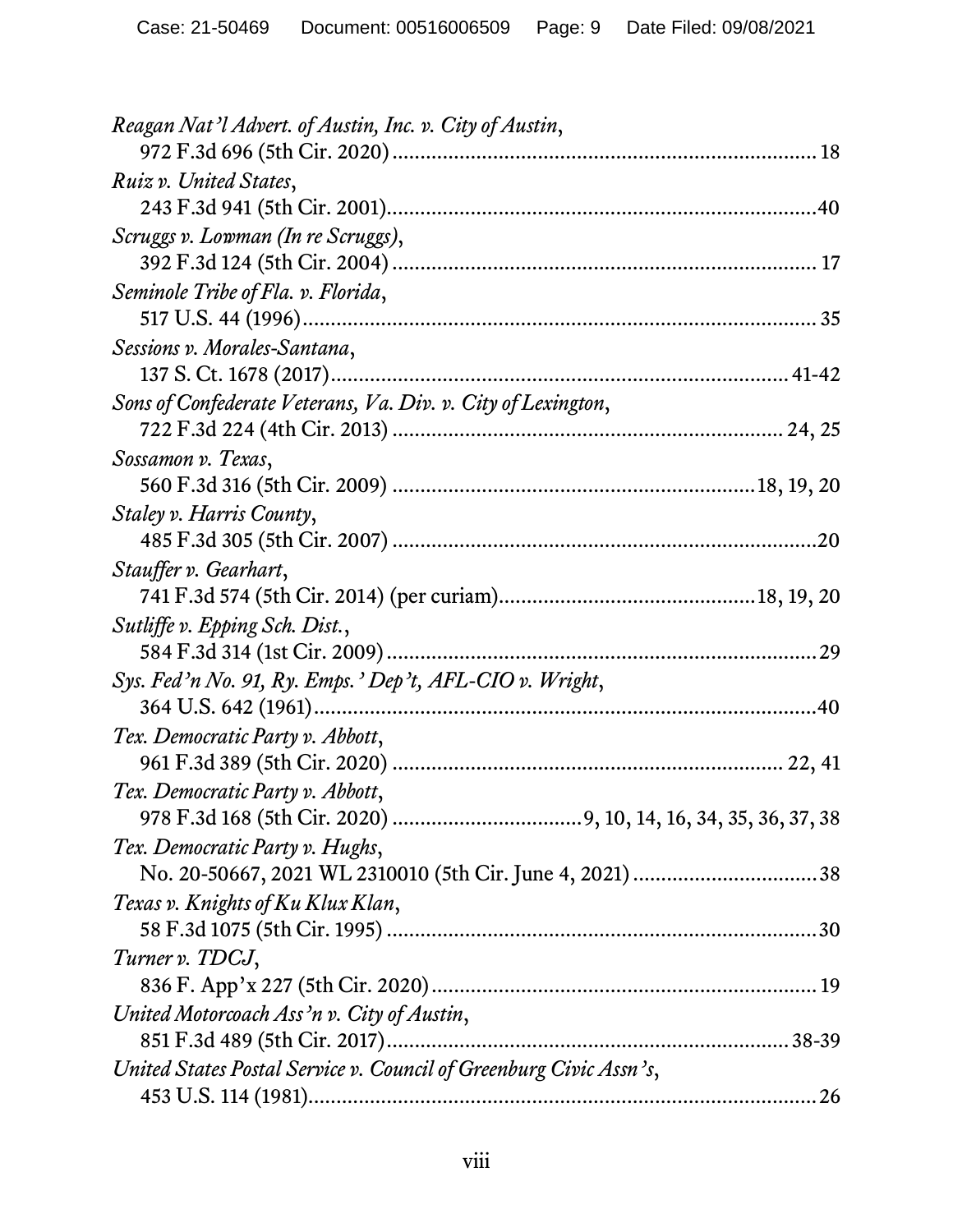| United States v. Swift & Co.,                                                     |  |
|-----------------------------------------------------------------------------------|--|
|                                                                                   |  |
| Valero v. Terrestrial Corp. v. Paige,                                             |  |
|                                                                                   |  |
| Van Orden v. Perry,                                                               |  |
|                                                                                   |  |
| Vista-Graphics, Inc. v. Va. Dep't of Transp.,                                     |  |
|                                                                                   |  |
| Walker v. Texas Division, Sons of Confederate Veterans, Inc.,                     |  |
| 576 U.S. 200 (2015)  2, 8, 13, 14, 15, 16, 21, 22, 26, 27, 28, 30, 32, 33, 34, 36 |  |
| <i>Watters v. Otter,</i>                                                          |  |
|                                                                                   |  |
| Wells v. City & County of Denver,                                                 |  |
|                                                                                   |  |
| Yarls v. Bunton,                                                                  |  |
|                                                                                   |  |
| Yselta Fed'n of Teachers v. Ysleta Indep. Sch. Dist.,                             |  |
|                                                                                   |  |
|                                                                                   |  |
|                                                                                   |  |
| <b>Constitutional Provisions, Statutes, and Rules:</b>                            |  |
| U.S. Const.:                                                                      |  |
|                                                                                   |  |
|                                                                                   |  |
|                                                                                   |  |
|                                                                                   |  |
|                                                                                   |  |
| 28 U.S.C.:                                                                        |  |
|                                                                                   |  |
|                                                                                   |  |
|                                                                                   |  |
| Tex. Gov't Code:                                                                  |  |
|                                                                                   |  |
|                                                                                   |  |
|                                                                                   |  |
|                                                                                   |  |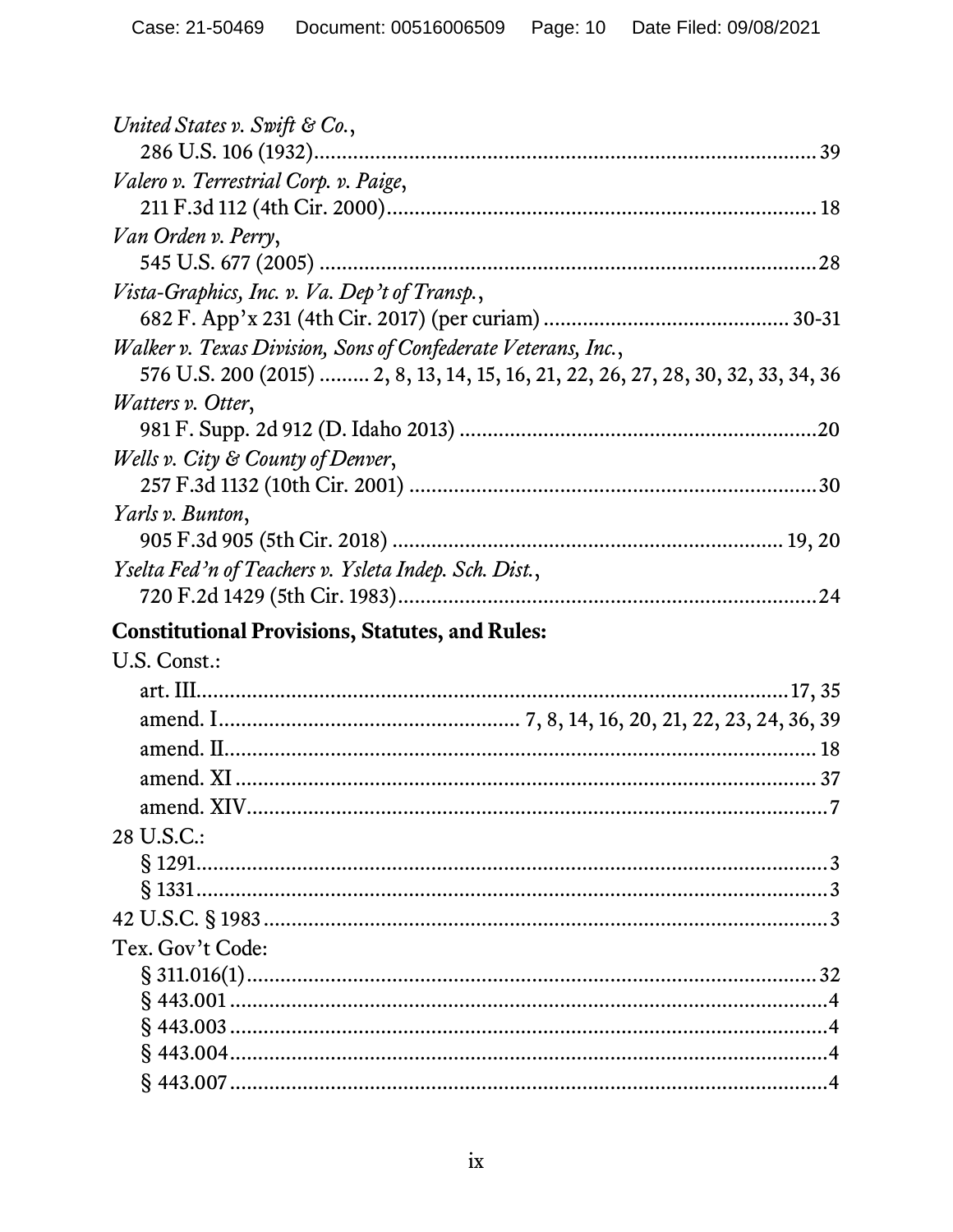| 13 Tex. Admin Code: |  |
|---------------------|--|
|                     |  |
|                     |  |
|                     |  |
|                     |  |
|                     |  |
|                     |  |
|                     |  |
|                     |  |
|                     |  |
|                     |  |
|                     |  |
|                     |  |
|                     |  |
|                     |  |
|                     |  |
|                     |  |
|                     |  |
|                     |  |
|                     |  |
|                     |  |
|                     |  |
|                     |  |

# **Other Authorities:**

| Bryan A. Garner, A Dictionary of Modern Legal Usage 939-42 (2d ed. |  |
|--------------------------------------------------------------------|--|
|                                                                    |  |
| John Barlow, Unringing the Bell: Publicly Funded Art and the       |  |
| Government Speech Doctrine, 34 LOY. L.A. ENT. L. REV. 67(2014)34   |  |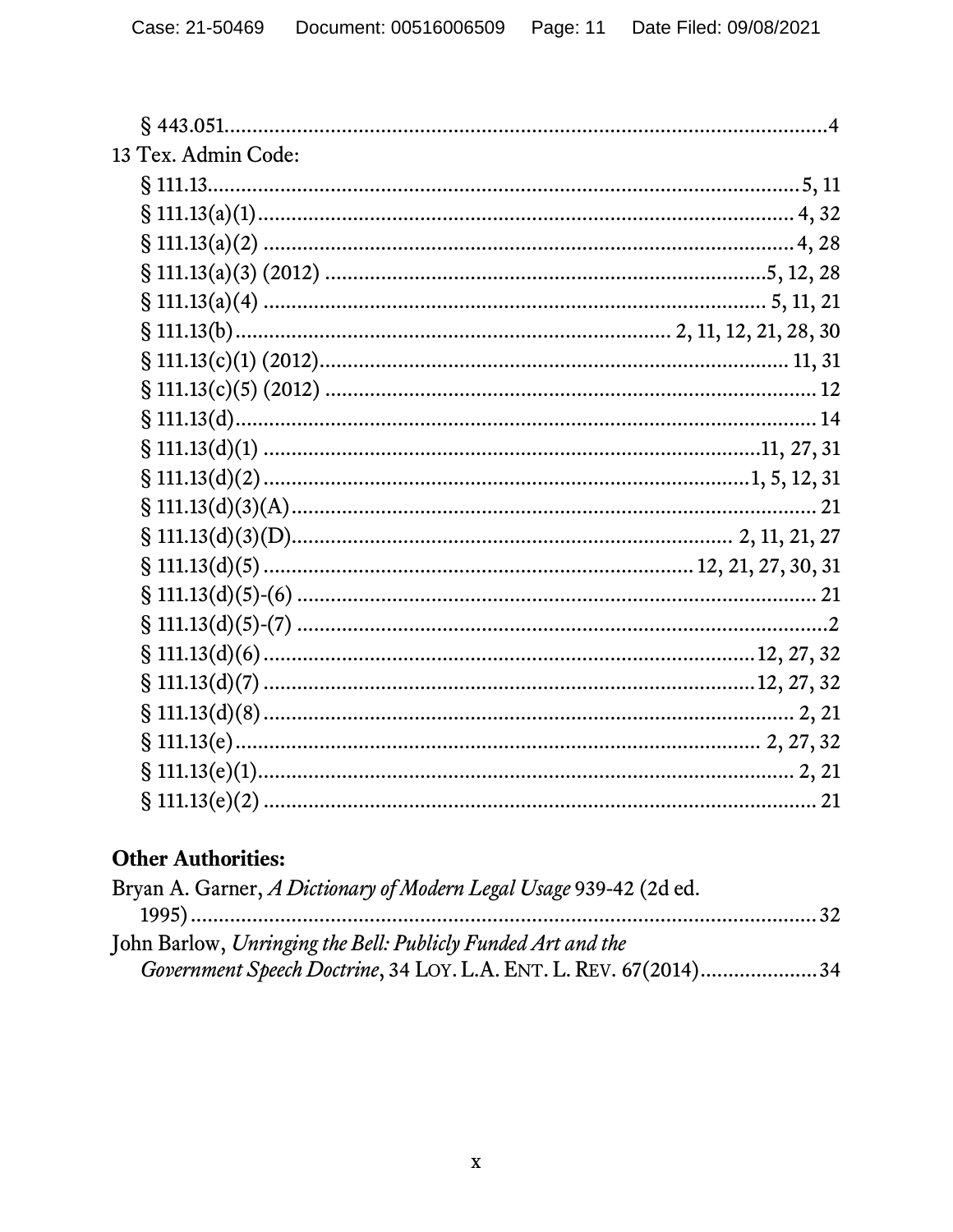#### **Introduction**

In July 2015, Plaintiff-Appellee Freedom From Religion Foundation ("FFRF") sought and received approval from the staff of the Texas State Preservation Board ("Board") to display a faux nativity scene on the grounds of the Texas State Capitol during the 2015 holiday season. Though ostensibly designed to celebrate the views of nonreligious Texans, FFRF's exhibit appeared designed to mock the sincerely held religious beliefs of millions of Texans, denigrate religion, and provoke litigation. ROA.1862. Because such ill-conceived aims did not comport with the "public purpose" requirement of the Capitol exhibit program as it existed in 2015, 13 Tex. Admin. Code § 111.13(d)(2), Governor Greg Abbott instructed the Executive Director of the Board to remove FFRF's exhibit.

FFRF immediately sued the Governor and the Board's Executive Director on a litany of claims including, as relevant here, a claim that removal of the exhibit abridged FFRF's rights under the Free Speech Clause. This is the third time the litigation is before this Court. The first appeal was voluntarily dismissed after FFRF agreed to drop many of its claims.<sup>1</sup> The second ended when this Court vacated and reversed the district court's retrospective declaratory judgment that Governor Abbott violated FFRF's rights in 2015 as jurisdictionally invalid. *Freedom From Religion Found., Inc.*, *v. Abbott*, 955 F.3d 417, 425-26 (5th Cir. 2020) ("*FFRF II*").

<span id="page-11-0"></span><sup>1</sup> Agreed Mot. for Vol'y Dismiss. at 1, *Freedom from Religion Found. v. Abbott*, *Inc.*, No. 17-50956 (5th Cir. Mar. 14, 2018) ("*FFRF I*").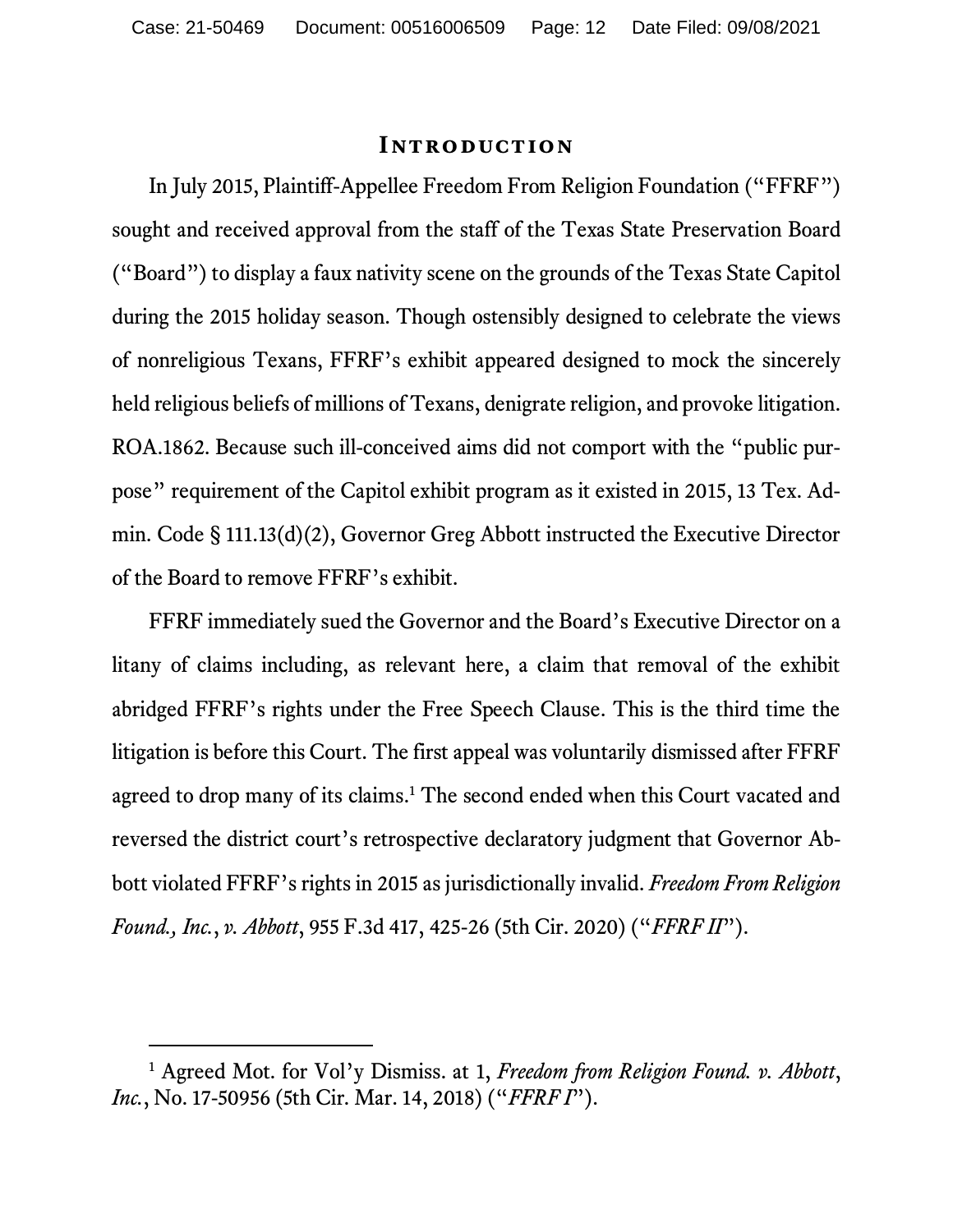While this case has been pending, the Board, which administers the Capitol exhibit program, amended its rules in several ways that are material to this appeal. Most significantly, the rule now expressly adopts any exhibit approved for display on the Capitol grounds as government speech. 13 Tex. Admin Code §§ 111.13(b), (d)(3)(D),  $(d)(8)$ ,  $(e)(1)$ . To make the governmental sponsorship of approved exhibits even more explicit, the amended rule requires the exhibit to "identify[] the State Official Sponsor and indicat<sup>[e]</sup> the approval of the office of the State Preservation Board." *Id.* § 111.13(b).

Assuming that the Capitol exhibit spaces were ever properly held to be a limited public forum under the three-factor test of *Walker v. Texas Division, Sons of Confederate Veterans, Inc.*, 576 U.S. 200 (2015), the State has now exercised its right to close that forum. Following the 2020 amendments, the Board effectively controls all aspects of the messages conveyed through the exhibits. 13 Tex. Admin. Code § 111.13(d)(5)-(7), (e). Any reasonable observer would understand those exhibits to communicate a message on behalf of the government, given the exhibits' location inside the Capitol and the required sign indicating the government's approval. And the exhibits at issue here fit comfortably within the historical tradition of governments using monuments to communicate messages to the public.

Because the forum to which FFRF seeks equal access has been closed, this case should have been dismissed and relief denied for two independent reasons. One, the amendments mooted FFRF's free-speech claim. And two, sovereign immunity bars any claim that FFRF makes for retrospective relief. *FFRF II*, 955 F.3d at 425-26.

2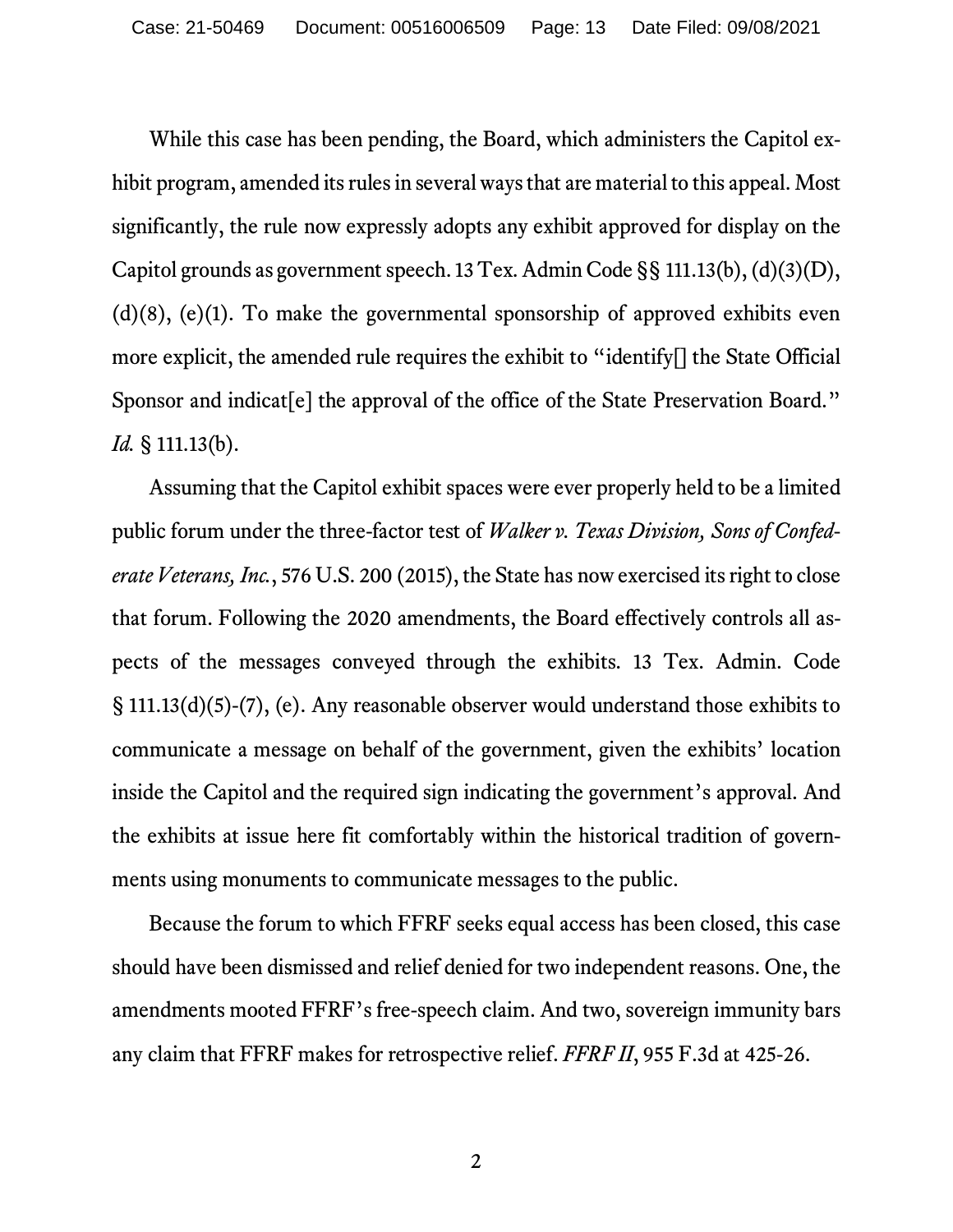But even if one assumes FFRF can overcome these jurisdictional hurdles, FFRF was still not entitled to an injunction. The district court granted FFRF an injunction based on the false premise that, once opened to private speech, the Capitol grounds could not be restricted only to messages with which the government wishes to associate by regulatory change. That premise is contrary to law. Accordingly, at the very least, the injunction should be vacated, and the trial court's judgment should be reversed.

#### **Statement of Jurisdiction**

FFRF invoked the district court's jurisdiction pursuant to 28 U.S.C. § 1331 because its claims arose under the U.S. Constitution and are brought pursuant to 42 U.S.C. § 1983. On May 5, 2021, the district court overruled Appellants' jurisdictional objections, entered final judgment for FFRF on its free-speech claim, and awarded prospective relief against Appellants. ROA.2409. On May 27, 2021, Appellants timely filed a notice of appeal. ROA.2423-24. This Court has appellate jurisdiction under 28 U.S.C. § 1291.

#### **Issues Presented**

1.Whether the district court had jurisdiction to prospectively order Appellants to provide FFRF equal access to the Capitol exhibit after the Board closed the program to non-government speech.

2.Whether sovereign immunity bars the ordered relief because the amendments to the Capitol exhibit program's rules cured any ongoing violation of federal law.

3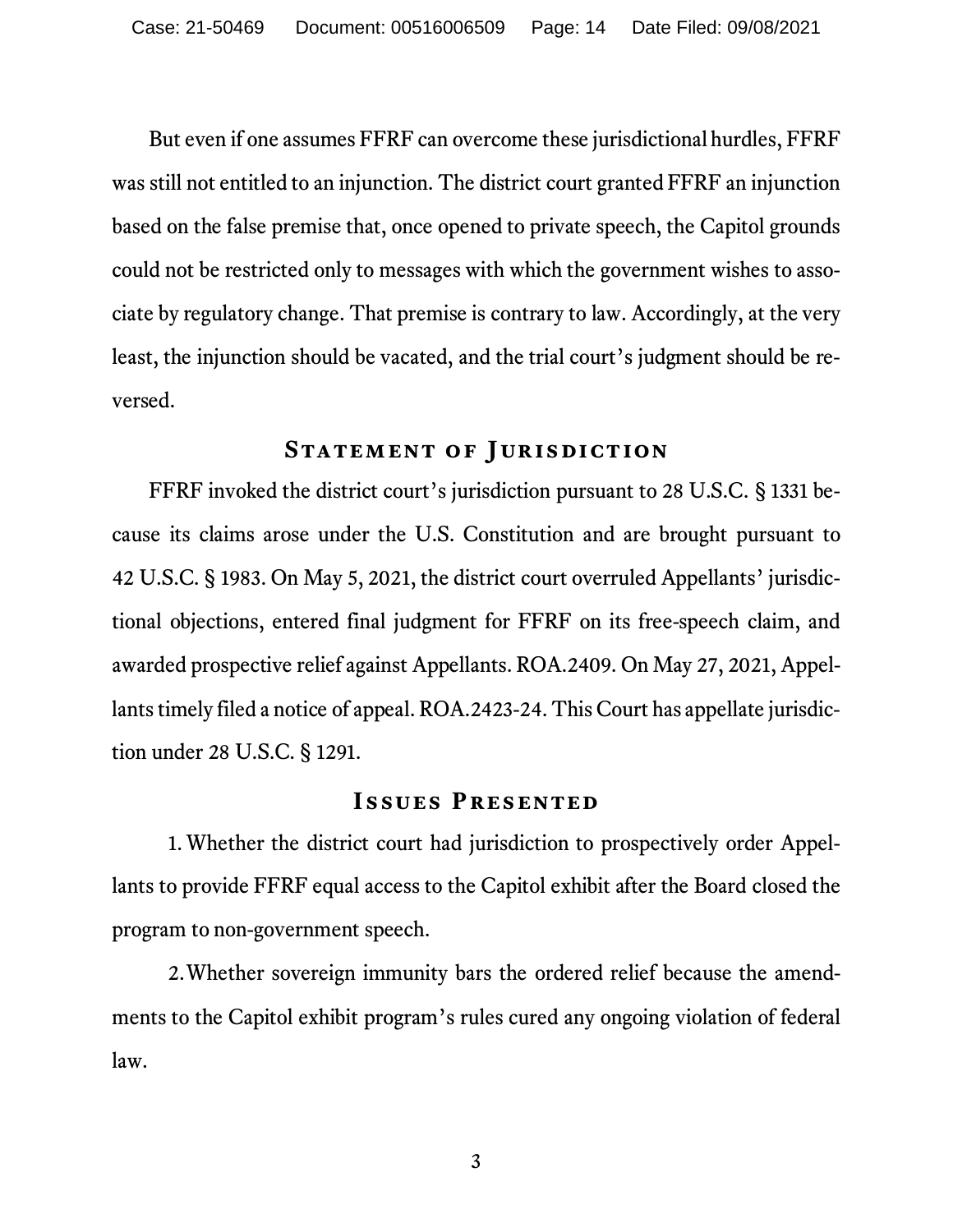3.Whether, even if FFRF could overcome the jurisdictional barriers to relief, the district court committed reversible error by enjoining the discriminatory application of rules that no longer exist.

#### **STATEMENT OF THE CASE**

#### **I. The State Preservation Board and the Pre-2015 Capitol Exhibit Rule**

The State Preservation Board is a state agency tasked with preserving and maintaining the Texas Capitol and its grounds. Tex. Gov't Code §§ 443.001, .007. The Board's membership consists of the Governor who serves as the Chairman, four additional elected officials, and one representative of the general public. *Id.* §§ 443.003, .004. The day-to-day operations are managed by an Executive Director and staff. *Id.* § 443.051.

In 1987, the Board promulgated a rule authorizing the placement of temporary exhibits in "Public areas of the Capitol and Capitol Extension," which is defined to include "[t]he hallways, entrances, vestibules, stairways, light courts, rotundas, and other areas adjacent to or near the rotunda." 13 Tex. Admin. Code § 111.13(a)(2). In practice, the program was limited to only three spaces: the Ground Floor Rotunda, the South Central Gallery, and the North Central Gallery. ROA.177, 2218. To be allocated one of these spaces, an exhibit—defined as "[a]ny display of artwork, including paintings, sculptures, arts and crafts; photographs; public service and general interest presentations; and historical displays," 13 Tex. Admin. Code § 111.13(a)(1)*—*needed sponsorship from the Governor, the Lieutenant Governor, the Speaker of the Texas House of Representatives, a Texas Senator, or a member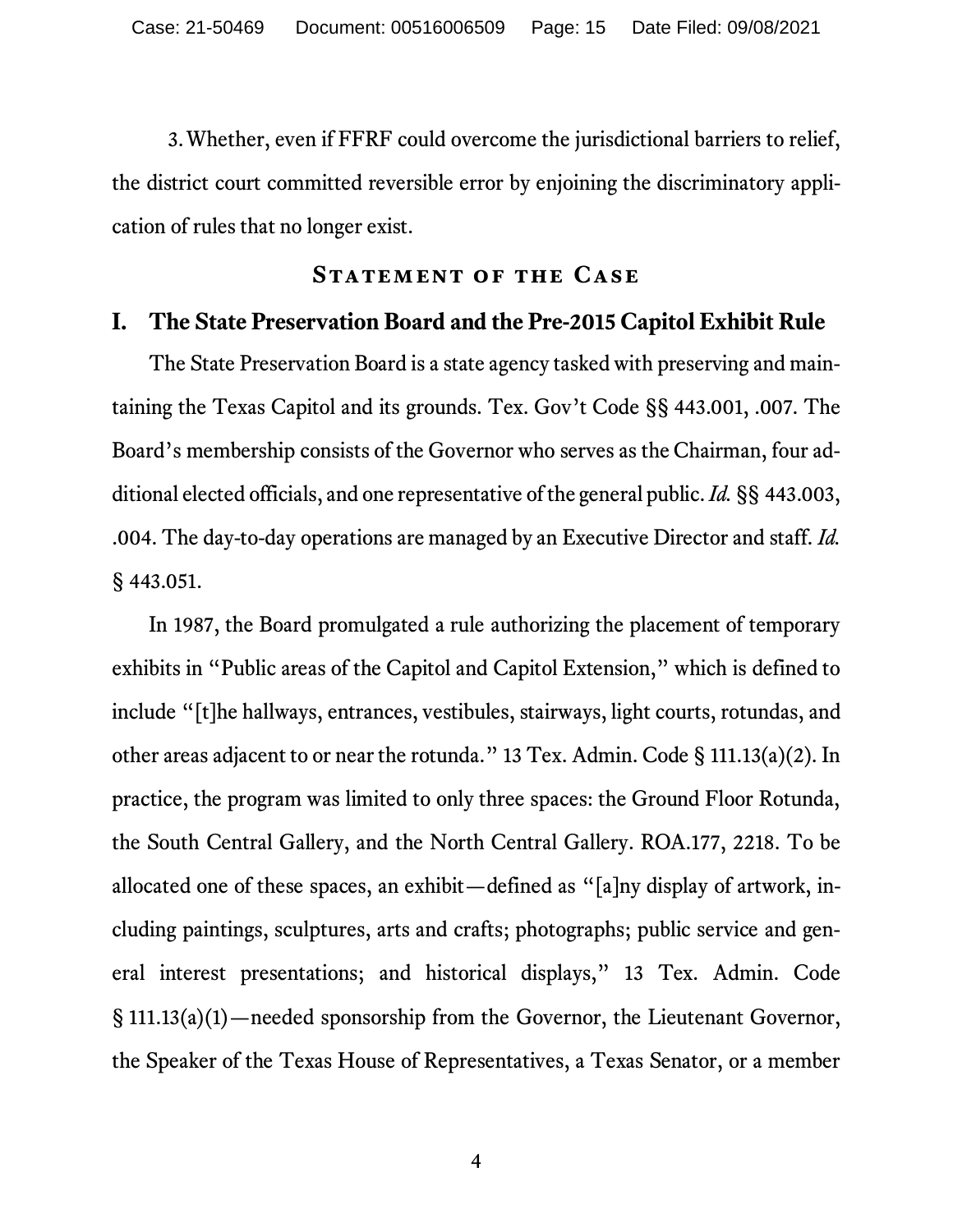of the Texas House of Representatives. *Id.* § 111.13(a)(4). That sponsor's role was, however, largely limited to filling out an appropriate form on behalf of an exhibitor. ROA.82.

For much (if not all) of the program's thirty-year history, an exhibit also had to serve a "public purpose." 13 Tex. Admin. Code § 111.13(d)(2). At the time this suit was filed in 2016, "public purpose" was defined as "promotion of the public health, education, safety, morals, general welfare, security, and prosperity of all" residents of and visitors to Texas. *Id.* § 111.13(a)(3) (2012). The rules further explained that "[t]he chief test of what constitutes a public purpose is that the public generally must have a direct interest in the purpose and the community at large is to be benefitted." *Id.*; *see also* ROA.65 (reproducing the relevant language).

And for much of that history, the Capitol exhibit program has operated without controversy. Exhibitors were forbidden to use the space for commercial advertising, financial gain, lobbying, or political campaigning. 13 Tex. Admin. Code § 111.13; ROA.186-87. Any violation of these rules could—and did—lead to the removal of an exhibit. ROA.1649 (describing the removal of artwork with posted price tags). As a result, "the vast majority of exhibits" were uncontroversial, including "artwork exhibits from school kids" and "health-related exhibits from associations like the dental association or Texas Medical Association." ROA.1647. Absent unusual circumstances, exhibitors were not required to display any form of signage regarding who created or sponsored the exhibit. ROA.1225-26 (discussing that identifying signage was not required for FFRF's exhibit as well as a nativity sponsored by the Thomas More Society).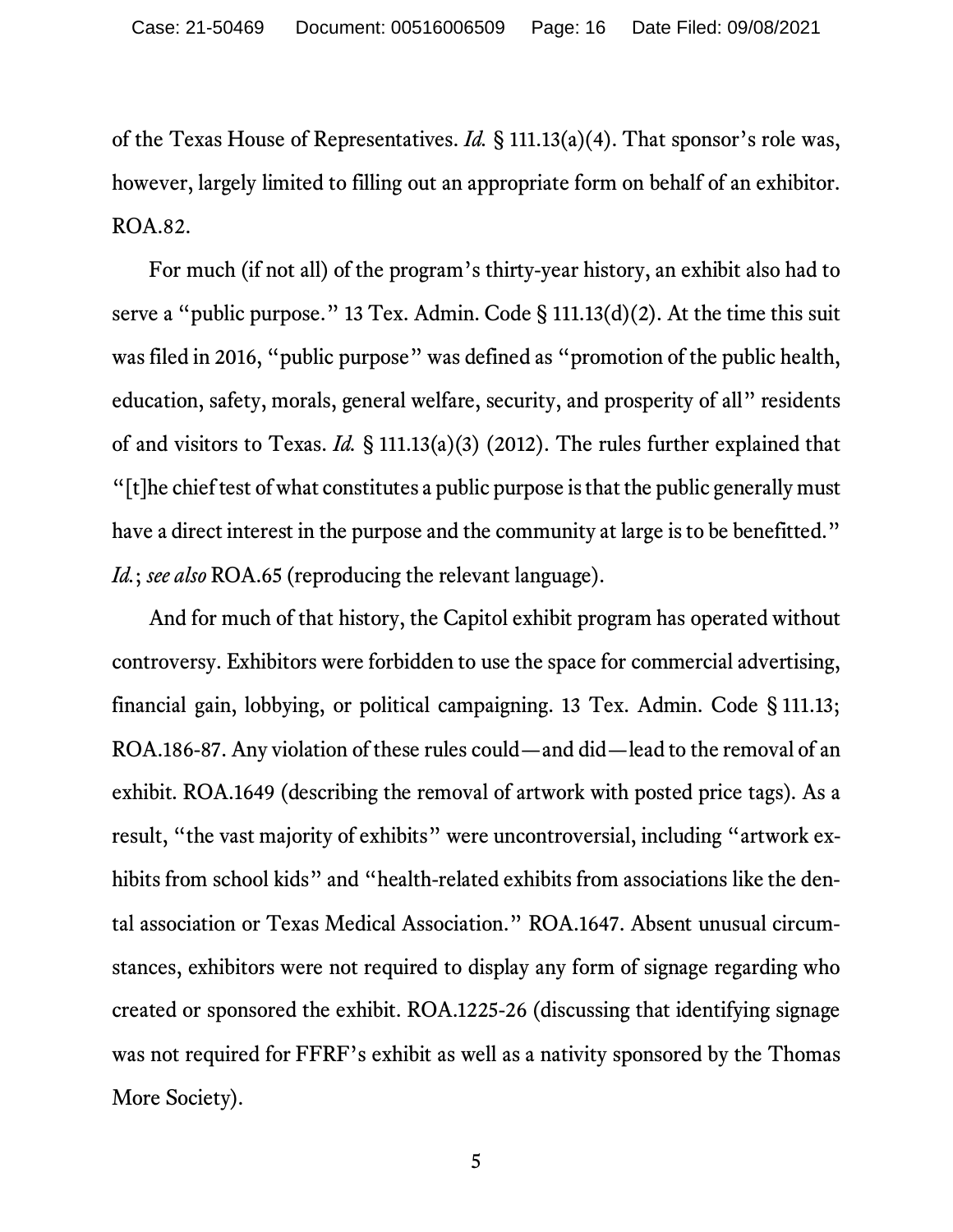#### **II. FFRF's 2015 Faux Nativity Scene**

In July 2015, FFRF applied to display a faux nativity scene in the Rotunda during the 2015 Christmas season. ROA.390-97. The proposed exhibit depicted Benjamin Franklin, Thomas Jefferson, George Washington, and the Statue of Liberty gathered around a manger containing the Bill of Rights. ROA.363. It was originally to include a banner stating: "At this season of the winter solstice, LET REASON PREVAIL. There are no gods, no devils, no angels, no heaven or hell. There is only our natural world. Religion is but myth & superstition that hardens hearts and enslaves minds." ROA.485. Its message, however, proved so inflammatory that the state legislator who was to sponsor the exhibit pulled out. ROA. 547, 567.

FFRF was eventually able to find a sponsor, but only if significant changes were made. ROA.571-87. As approved by its sponsor, the display was accompanied by a banner reading, "Happy Winter Solstice / At this Season of the Winter Solstice, we honor reason and the Bill of Rights (adopted December 15, 1791) / Keep State & Church Separate / On Behalf of Texas Members of the Freedom From Religion Foundation." ROA.363*.* At the time, FFRF claimed that its exhibit was designed "to celebrate the view of Texans who are part of a religious minority or have no religion at all." ROA.398-99. FFRF has since conceded that the exhibit was devised in response to a Christian nativity scene that was displayed at the Capitol the previous year, [2](#page-16-0) and it was submitted in the hopes of provoking an Establishment Clause violation. ROA.1862.

<span id="page-16-0"></span><sup>&</sup>lt;sup>2</sup> A menorah was also displayed alongside the nativity scene. ROA.354.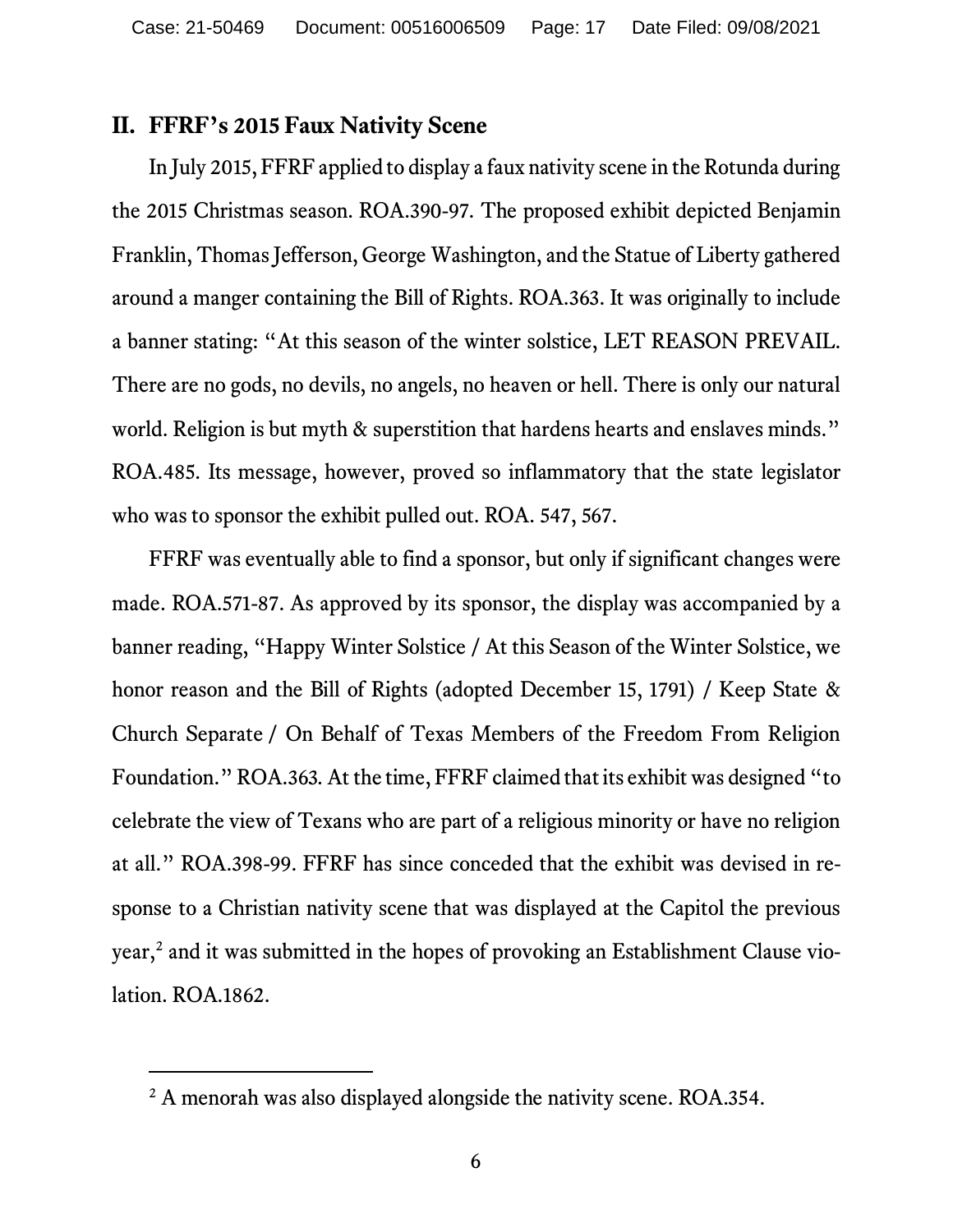In August 2015, the exhibit was approved by the Board's staff. ROA.533. From December 18 through December 22, 2015, FFRF's exhibit was displayed in the Ground Floor Rotunda of the Capitol. ROA.362-64. On December 22—one day before the exhibit was to be taken down—the Office of the Governor sent a letter asking the Board's Executive Director to remove the exhibit immediately on the ground that mocking the religious beliefs of others did not meet the definition of a "public purpose" as defined in the program's rules. ROA.401-03. Because of the Governor's role as chair of the Board, the Executive Director instructed that FFRF's faux nativity exhibit be removed from display in the Capitol. ROA.1212-13.

#### **III. Procedural History Leading to** *FFRF II*

#### **A. Initial Proceedings Before the District Court**

Following the removal of its faux nativity scene from the Capitol grounds, in February 2016,FFRF sued the Governor and the Board's Executive Director in their official and individual capacities. ROA.18-33. The operative complaint asserts five claims, four of which are based on the removal of the exhibit: (1) a free-speech claim under the First Amendment; (2) an equal-protection claim under the Fourteenth Amendment; (3) a claim under the Establishment Clause of the First Amendment; and (4) a due-process claim under the Fourteenth Amendment. ROA.125-51. The fifth claim is a First Amendment challenge to the structure of the exhibit program itself under the unbridled-discretion doctrine. ROA.142.

Most of FFRF's claims have been dismissed over the course of these long proceedings. All individual-capacity claims against the former Executive Director were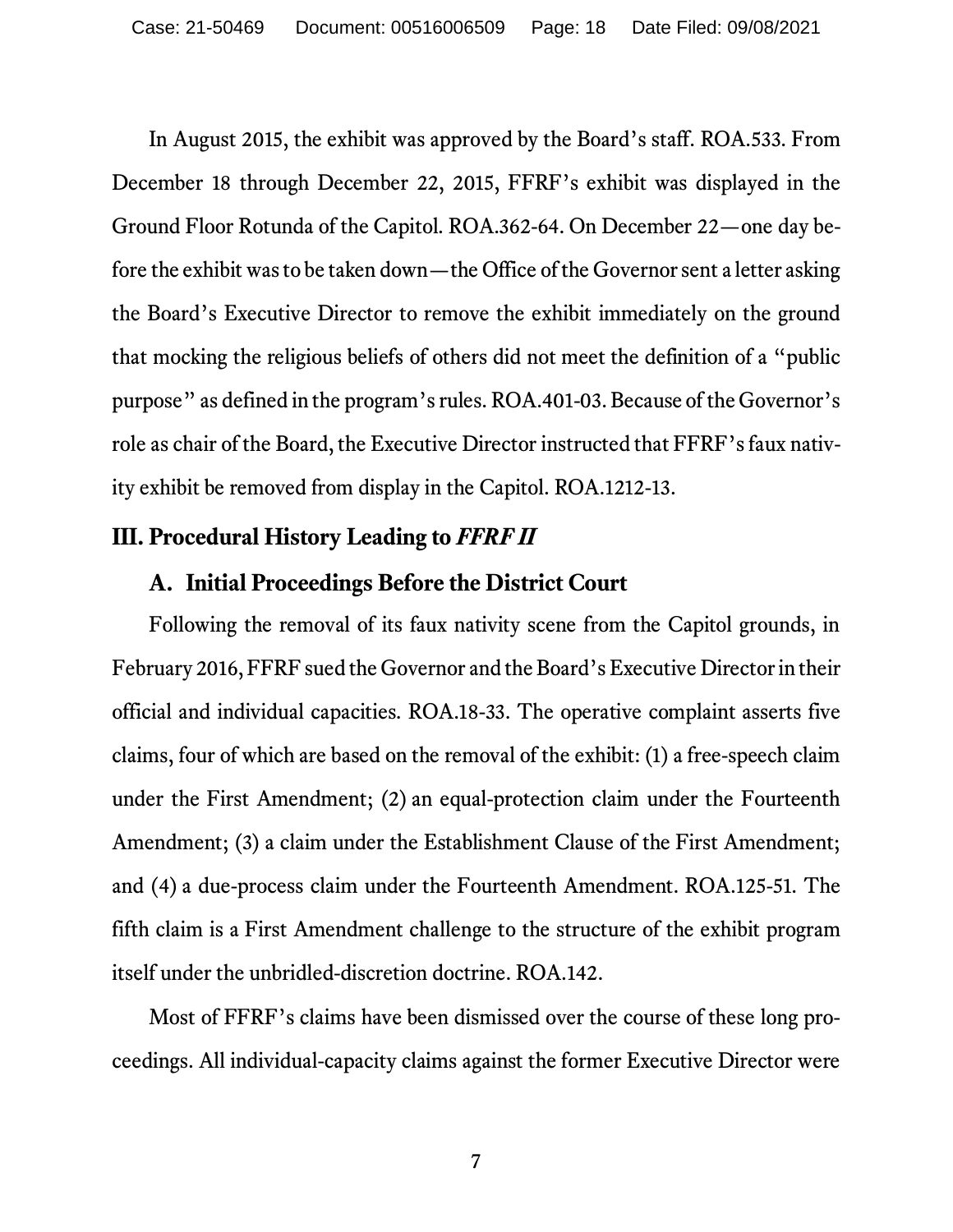dismissed under Rule 12(b)(6).ROA.292-93. The equal-protection, due process, and unbridled discretion claims against Defendants in both their individual and official capacities were dismissed on Defendants' first motion for summary judgment. ROA.891. The Establishment Clause claim against Governor Abbott in his individual capacity was dismissed on his motion for judgment on the pleadings and second motion for summary judgment. ROA.1996-97. And the Establishment Clause claim against Defendants in their official capacities and the free-speech claim against Governor Abbott in his individual capacity were dismissed on the parties' joint stipulation of voluntary dismissal, ROA.2024, 2029, in exchange for dismissal of *FFRF I*, *supra* n.1.

As relevant here, Defendants moved for summary judgment on FFRF's officialcapacity free-speech claim. ROA.490-98. Defendants argued that exhibits chosen for display at the Capitol are properly classified as government speech and therefore are not subject to the First Amendment. ROA.490-93. And Defendants argued that even if the exhibits were not government speech, the Capitol was a nonpublic or limited public forum, and that the Board's application of the "public purpose" requirement was a reasonable viewpoint-neutral restriction on speech. ROA.493-98. The district court disagreed. Applying the three-factor test last set out in *Walker*, the district court first held that exhibits displayed at the Capitol did not constitute government speech. ROA.875-78. Next, the court concluded that the Capitol exhibit areas constituted a limited public forum, that reasonable grounds existed for Defendants' exclusion of FFRF's exhibit, but that there was a genuine dispute of material fact as to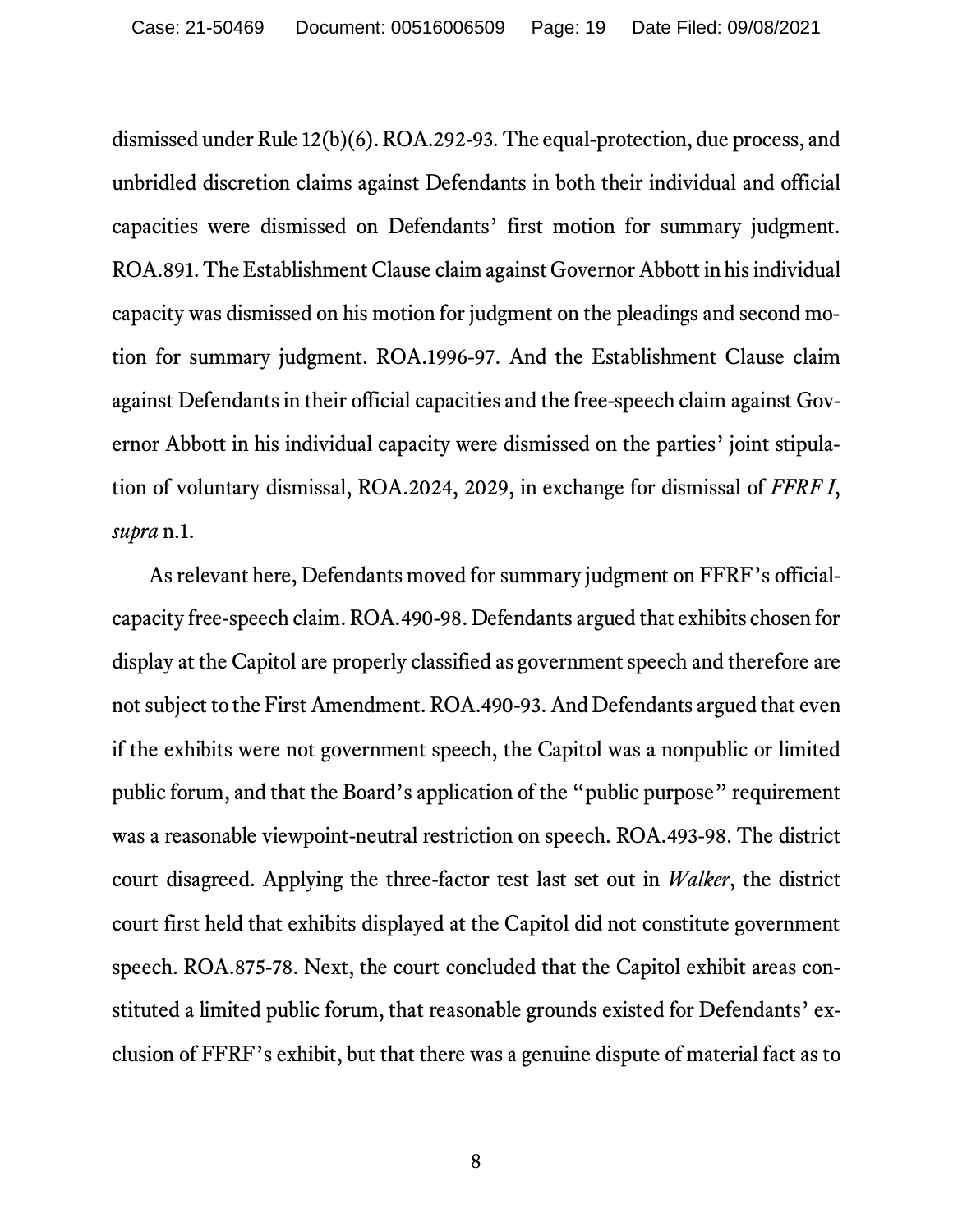whether that exclusion was viewpoint neutral. ROA.878-85. As a result, the district court denied Defendants a summary judgment. ROA.891.

After conducting further discovery related to the free-speech claim, the parties filed cross-motions for summary judgment. ROA.1527-46, 1735-52. This time the district court granted FFRF summary judgment on the ground that under then-recent *Matal v. Tam*, 137 S. Ct. 1744 (2017), the removal of the exhibit was not viewpoint-neutral and violated the Free Speech Clause. ROA.1986-90. The district court then entered final judgment for FFRF and issued an order retrospectively declaring that the 2015 removal of its exhibit was unconstitutional. ROA.2030-31.

#### **B. Proceedings Before this Court in** *FFRF II*

Defendants appealed the district court's declaratory judgment, and FFRF crossappealed the district court's earlier dismissal of its unbridled-discretion claim. ROA.2118, 2126. On appeal, Defendants argued that FFRF's free-speech claim was barred by sovereign immunity and did not fall within the *Ex parte Young* exception for two reasons: (1) the declaratory judgment issued by the district court was retrospective, and (2) there was no ongoing violation of federal law because Defendants would comply with *Matal*, which held for the first time that a State discriminates based on viewpoint when it regulates based on tone. *FFRF II*, 955 F.3d at 424, 425. For its part, FFRF argued that the district court erred by failing to award it injunctive relief on the free-speech claim and by granting Defendants a summary judgment on the unbridled-discretion claim. *Id.* at 424, 426.

This Court held that because FFRF's complaint sought prospective relief, its overall free-speech claim based on the removal of the exhibit fell within *Ex parte*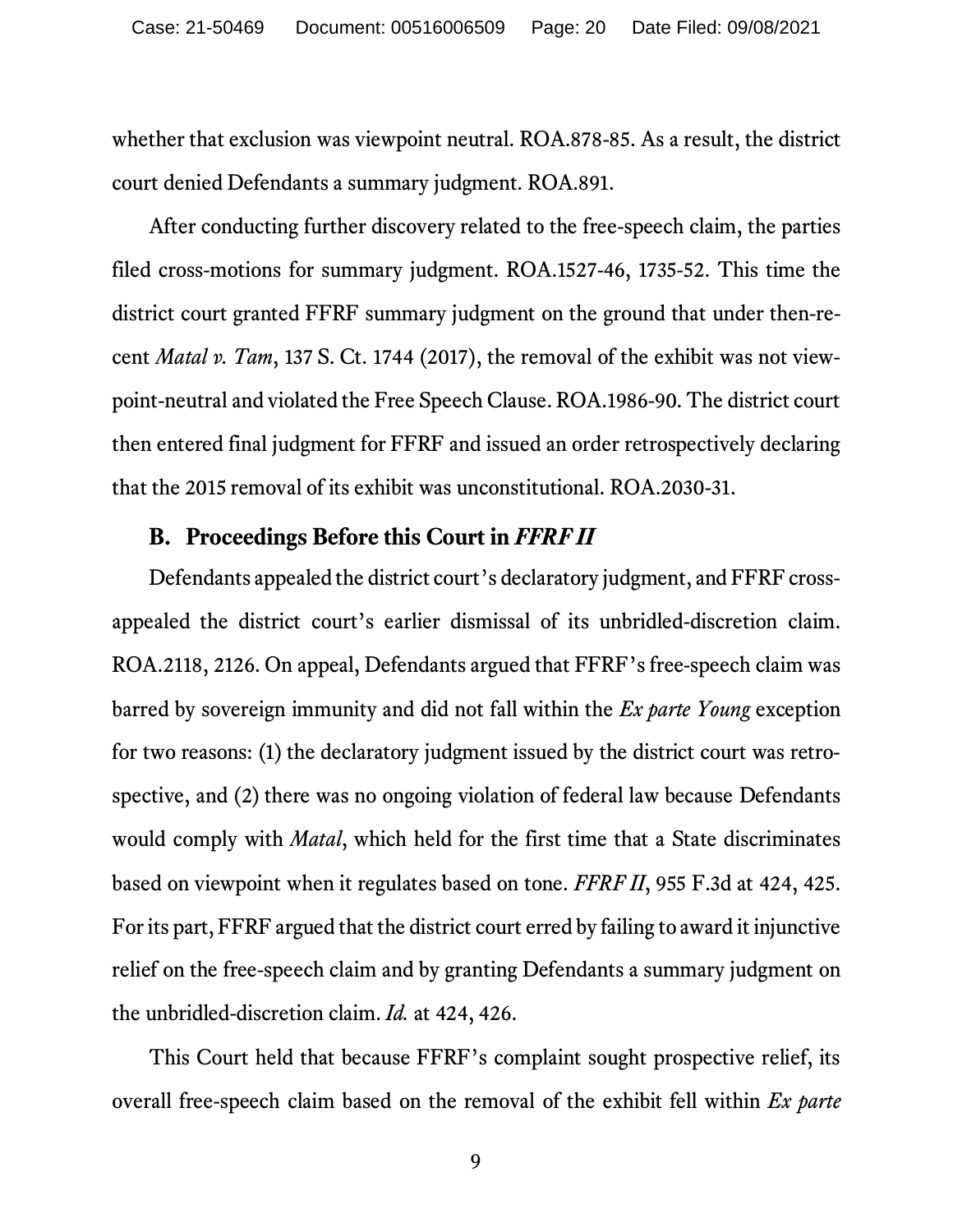*Young*'s exception to sovereign immunity *from suit*. *Id.* at 424. It also concluded that FFRF had established an ongoing violation of federal law because, even though *Matal* may have made "clear that speech cannot be prohibited on the basis of offensiveness," statements at oral argument from the Texas Solicitor General that Defendants would comply with *Matal* were not sufficient to establish that Defendants' "behavior will change post-*Matal.*" *Id.* at 425.

The Court, however, recognized that the district court's declaratory judgment did not fall within *Ex parte Young's* exception to sovereign immunity *from liability*: it was "backwards-looking," "past-tense," and "tantamount to an award of damages for a past violation of law, even though styled as something else." *Id.* Therefore, the Court vacated and remanded for the district court to enter appropriate prospective declaratory or injunctive relief on the free-speech claim, as "appropriate."*Id.* at 424, 426. The Court also clarified the standards applicable for assessing unbridled-discretion claims "in the context of limited or nonpublic forums," and remanded for the district court to apply that test in the first instance. *Id.* at 429.

#### **IV. Post-Remand Developments**

#### **A. The 2020 Amendment to the Capitol Exhibit Rule**

FFRF's actions and subsequent lawsuit revealed certain ambiguities regarding the constitutional status of the Capitol exhibit program. ROA.2217-19 (summarizing conflicting views as to the appropriate use for the exhibit space). Moreover, the Supreme Court clarified that "[g]iving offense is a viewpoint," *Matal*, 137 S. Ct. at 1763, as is being "immoral or scandalous," *Iancu v. Brunetti*, 139 S. Ct. 2294, 2297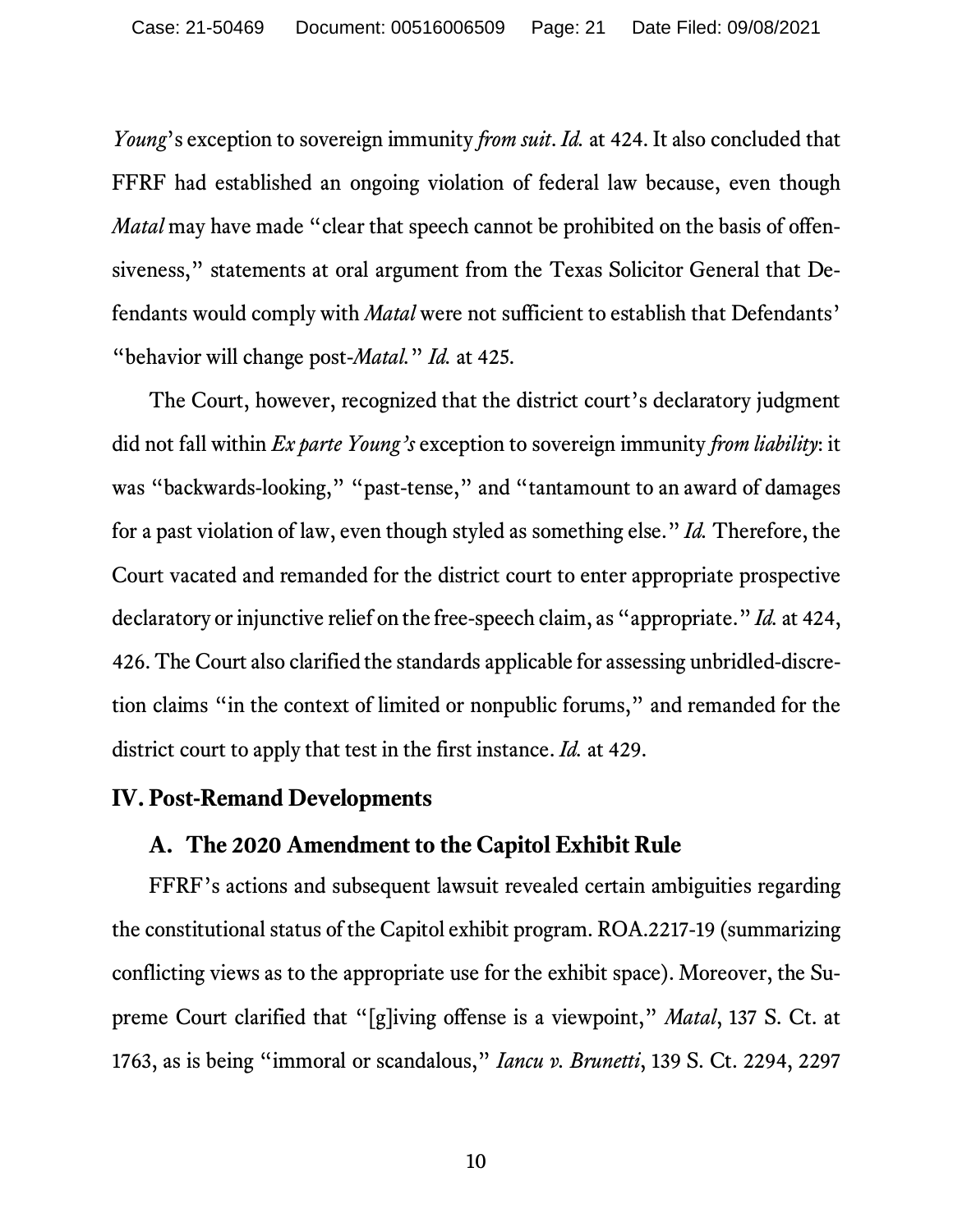(2019). As a result of these developments, the Board learned that if the Capitol exhibit program remained open to private speech, the Board could not exclude exhibits even if they are "offensive to a substantial percentage" of those visiting Texas's seat of government. *Matal*, 137 S. Ct. at 1763. To address these developments, the State Preservation Board proposed amendments to the Capitol exhibit rule in May 2020. ROA.2215-23. Those amendments were adopted with certain modifications effective July 20, 2020. 13 Tex. Admin Code § 111.13. The amendments affect FFRF's ability to display exhibits at the Capitol in the future—and to continue to prosecute this case—in several key ways.

Most notably, the Board clarified that "[a]ny exhibit approved and scheduled pursuant to this section by the office of the State Preservation Board is hereby adopted as government speech." *Id.* § 111.13(b). The rule retains the requirement that an exhibit must be sponsored by one of the listed elected officers of Texas's government. *Id.* § 111.13(b), (d)(3)(D). But those officials may only sponsor exhibits by their own constituents. *Id.* § 111.13(a)(4).

Sponsorship is also no longer enough: as they existed in 2015, the rules stated that "[e]xhibitions shall be approved and scheduled" by the Board if they had a sponsor and met the listed criteria. *Id.* § 111.13(c)(1) (2012). Now, the Board has discretion to reject any exhibit: exhibits simply "*may* be approved and scheduled" under those conditions. *Id.* § 111.13(d)(1) (2020) (emphasis added). For an exhibit to even be considered by the Board, it must now include a statement from the exhibit's government sponsor that the exhibit "meets the criteria and is appropriate for adoption as government speech." *Id.* § 111.13(d)(3)(D).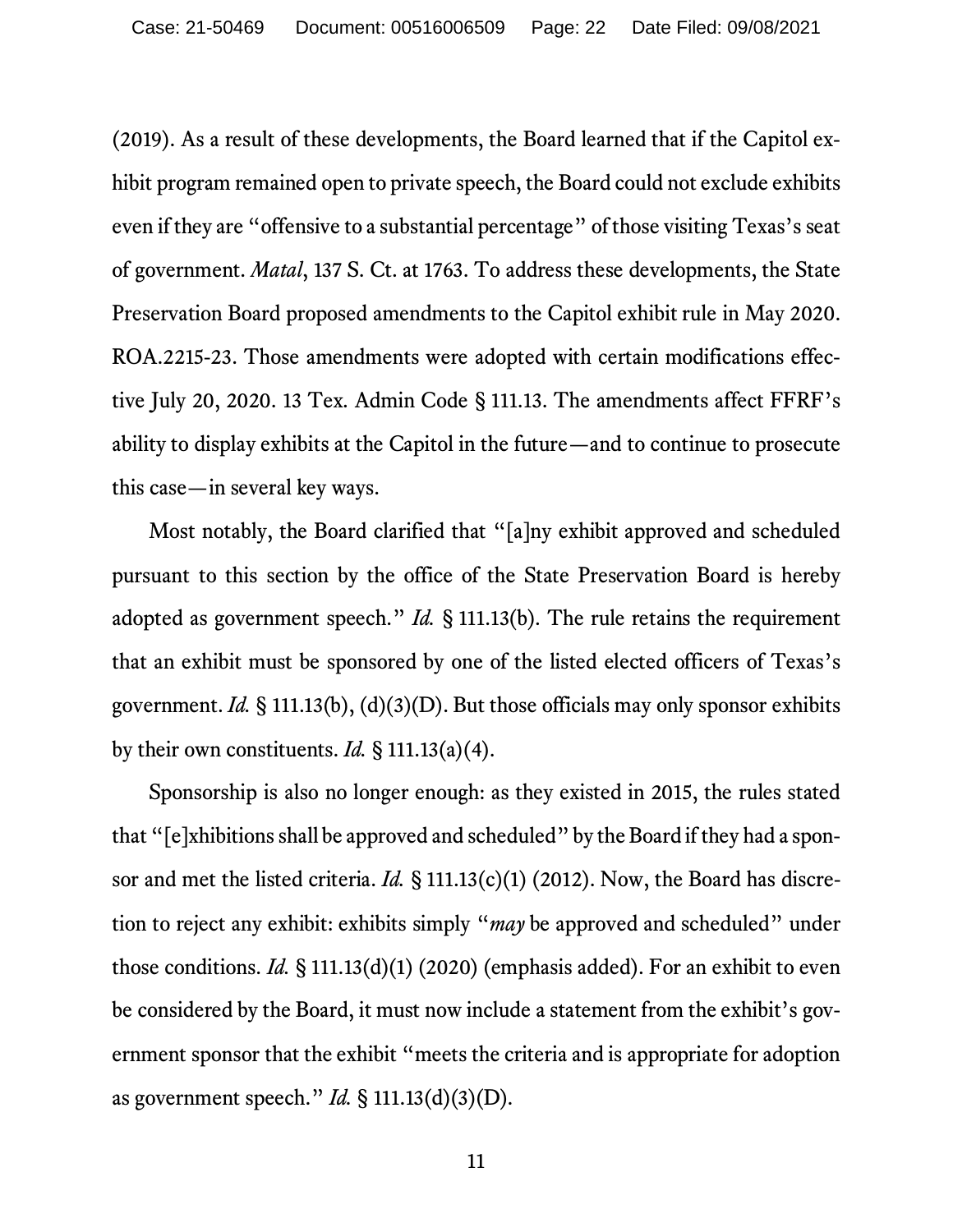The criteria for whether an exhibit is appropriate for adoption as government speech continue to include a public-purpose requirement. *Id.* § 111.13(d)(2). As adopted in the final amendments, the phrase "public-purpose requirement" is very similar to the definition in 2015, *compare id.* § 111.13(a)(3) (2012), *with id.* § 111.13(a)(3) (2020), but it removed the term "morals," the inclusion of which may be improper following the Supreme Court's recent decision in *Iancu*, 139 S. Ct. at 2297*.*

Finally, should the exhibit be accepted for display in the designated Capitol exhibit areas, it must now "be accompanied by a statement identifying the State Official Sponsor and indicating the approval of the office of the State Preservation Board." 13 Tex. Admin. Code § 111.13(b). And even after approval, it is the Board, not the exhibitor, who has ultimate control over the exhibit's contents and manner of display. In 2015, the Board had "the right to require the exhibitor to make aesthetic changes to the exhibit." *Id.* § 111.13(c)(5) (2012). The amendments reserve to the Board "the right to require the exhibitor to make *any* changes to the exhibit." *Id.* § 111.13(d)(5) (emphasis added). And they give the Board total discretion over the manner of the exhibit's display, where it is displayed, and how long it is displayed. *Id.*§ 111.13(d)(6), (d)(7), (e).

At the time the 2020 amendments were adopted, FFRF had not applied to display in the Capitol in nearly five years, even though nine months earlier, the State's Solicitor General essentially invited FFRF to reapply in open court. Oral Argument, *FFRF II*, 955 F.3d 417 (5th Cir. Oct. 10, 2019) ("They won't take yes for an answer, Your Honor.").

12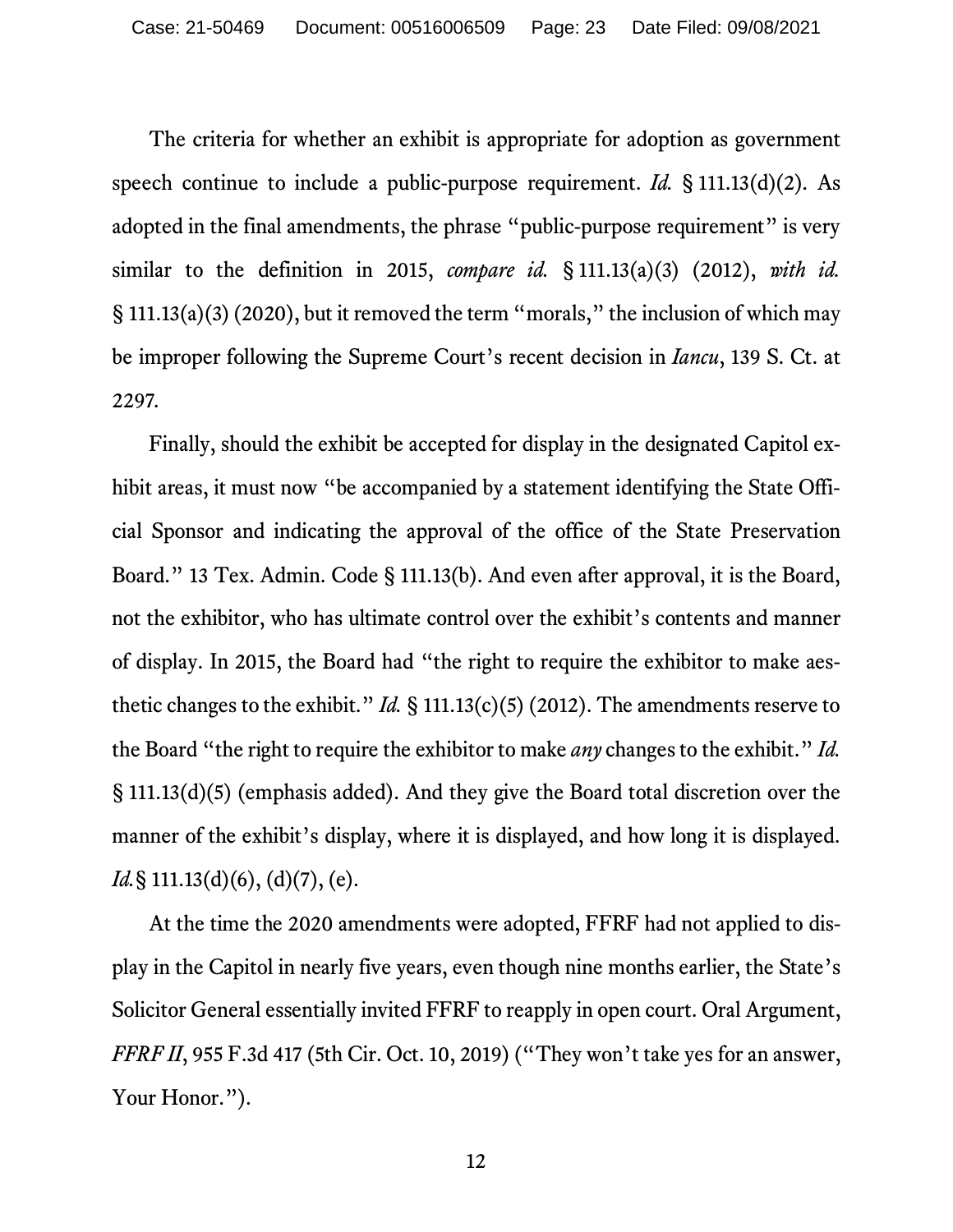#### **B. Proceedings on Remand Before the District Court**

On remand, Defendants argued that the May 2020 amendments to the Capitol Exhibit rule prevented FFRF from obtaining the relief it seeks: an order declaring the Capitol exhibit program as it existed in 2015 to have been a limited public forum and an injunction requiring Defendants to provide equal access to that forum regardless of an exhibit's offensiveness.ROA.2190-91. Specifically, Defendants argued that the amendments to the rule mooted FFRF's free-speech claim, ROA.2192-2204, and that sovereign immunity barred the district court from entering relief because Defendants could no longer be discriminating with regard to who has access to a public forum based on viewpoint because the forum no longer exists, ROA.2205-12. Defendants also explained how principles of equity prevent a court from ordering that an individual be granted access to a program that does not exist. ROA.2238-39.

The district court disagreed. The court held that the amendments to the Capitol exhibit rule did not transform exhibits approved for display into government speech. ROA.2398-2401. Applying *Walker*'s three-factor test, the district court reasoned that (1) exhibits at the Capitol had not been historically used by the government for communicating to the public, and (2) a reasonable observer would not interpret an exhibit as conveying a message on the government's behalf. ROA.2398-2401. The court also suggested that Texas lacked to the power to close the Capitol grounds to private speech in any event. ROA.2397-98. As a result, the court held that FFRF's claim seeking equal access to exhibit program was not moot, ROA.2401, and that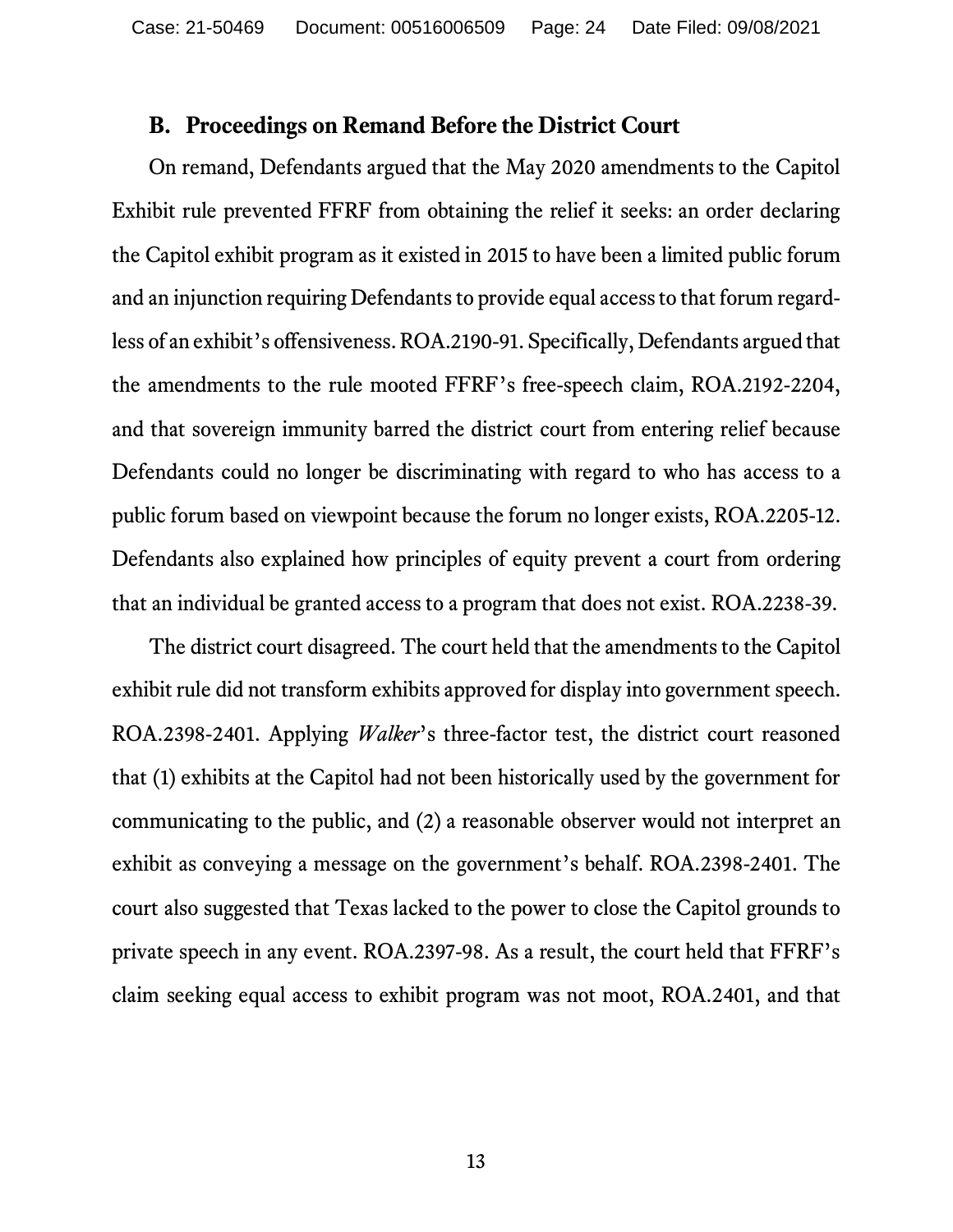there was still an ongoing violation of federal law within the meaning of *Ex parte Young* and this Court's decision in *FFRF II*. [3](#page-24-0) ROA.2402-03.

Accordingly, the district court entered an order awarding declaratory and injunctive relief. ROA.2409. This appeal followed. ROA.2423-24.

#### **Summary of the Argument**

The Court should vacate the permanent injunction and the district court's declaratory judgment and remand with instructions to dismiss this case for lack of jurisdiction.

**I.** This case was moot before the district court issued its order. The amendments to the Capitol exhibit rule expressly adopt any exhibit approved for display by the Board as government speech. 13 Tex. Admin. Code § 111.13(d). Because government speech is not restricted by the First Amendment, *Walker*, 576 U.S. at 207, FFRF can no longer maintain a free-speech claim seeking prospective relief. Because the amendments to the Capitol exhibit rule thus discontinued the challenged practice in a manner that complies with the Constitution, FFRF's claim is moot.

To the extent the district court held that a live controversy remained because Texas *could not* alter the open character of the Capitol exhibit program, this was error. The Supreme Court has long held that "a state is not required to indefinitely retain the open character of [a] facility" that is not traditional public forum. *Perry Educ. Ass'n v. Perry Local Educators' Ass'n*, 460 U.S. 37, 47 (1983). And because the

<span id="page-24-0"></span><sup>&</sup>lt;sup>3</sup> The district court again rejected FFRF's unbridled-discretion claim. ROA.2404-07. FFRF has not appealed that decision, and the time to do so has lapsed.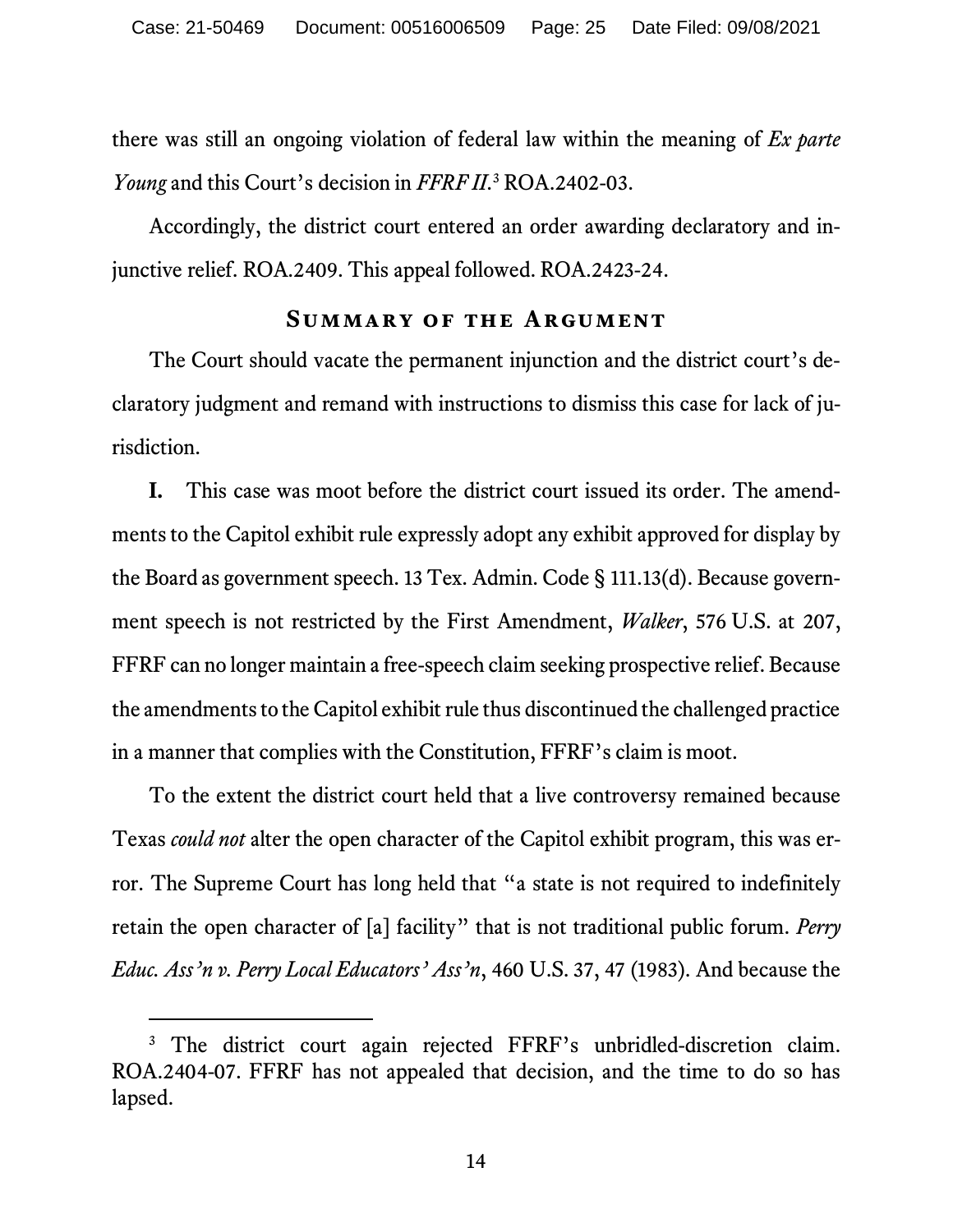Texas Capitol exhibit areas were only ever (at most) limited public fora, *FFRF II*, 955 F.3d at 428-29; ROA.2404, the State was free to alter the status of those fora at will.

The district court also erred by holding that the amendments to the Capitol exhibit rule *did not* close the forum by adopting any exhibit displayed in the Capitol as government speech. The balance of the three *Walker* factors points decisively towards a finding that any exhibit approved for display by the Board on the State Capitol grounds constitutes government speech. The Board effectively controls the messages conveyed through the exhibits by exercising final approval authority over their selection, content, appearance, and duration. *Walker*, 576 U.S. at 210, 213. Any reasonable observer would consider the exhibits to be communicating a message on behalf of the government, given the exhibits' location inside the Texas State Capitol and the mandated sign indicating the approval of at least two government actors. *Id.* at 210, 212-13. And the exhibits at issue here fit comfortably within the historical tradition of governments using monuments to communicate messages to the public. *Id.* at 209-11; *Pleasant Grove City, Utah v. Summum*, 555 U.S. 460, 470-71 (2009).

**II.** Defendants' sovereign immunity from suit also bars the issuance of any relief to FFRF on its free-speech claim. This Court has already held that federal courts lack jurisdiction simply to declare that the removal of FFRF's exhibit in 2015 was unlawful. *FFRF II*, 955 F.3d at 424-26. Because the rule that FFRF challenged is no longer in effect, FFRF can no longer demonstrate that there is an "ongoing violation of federal law." *NiGen Biotech, LLC v. Paxton*, 804 F.3d 389, 394 (5th Cir. 2015).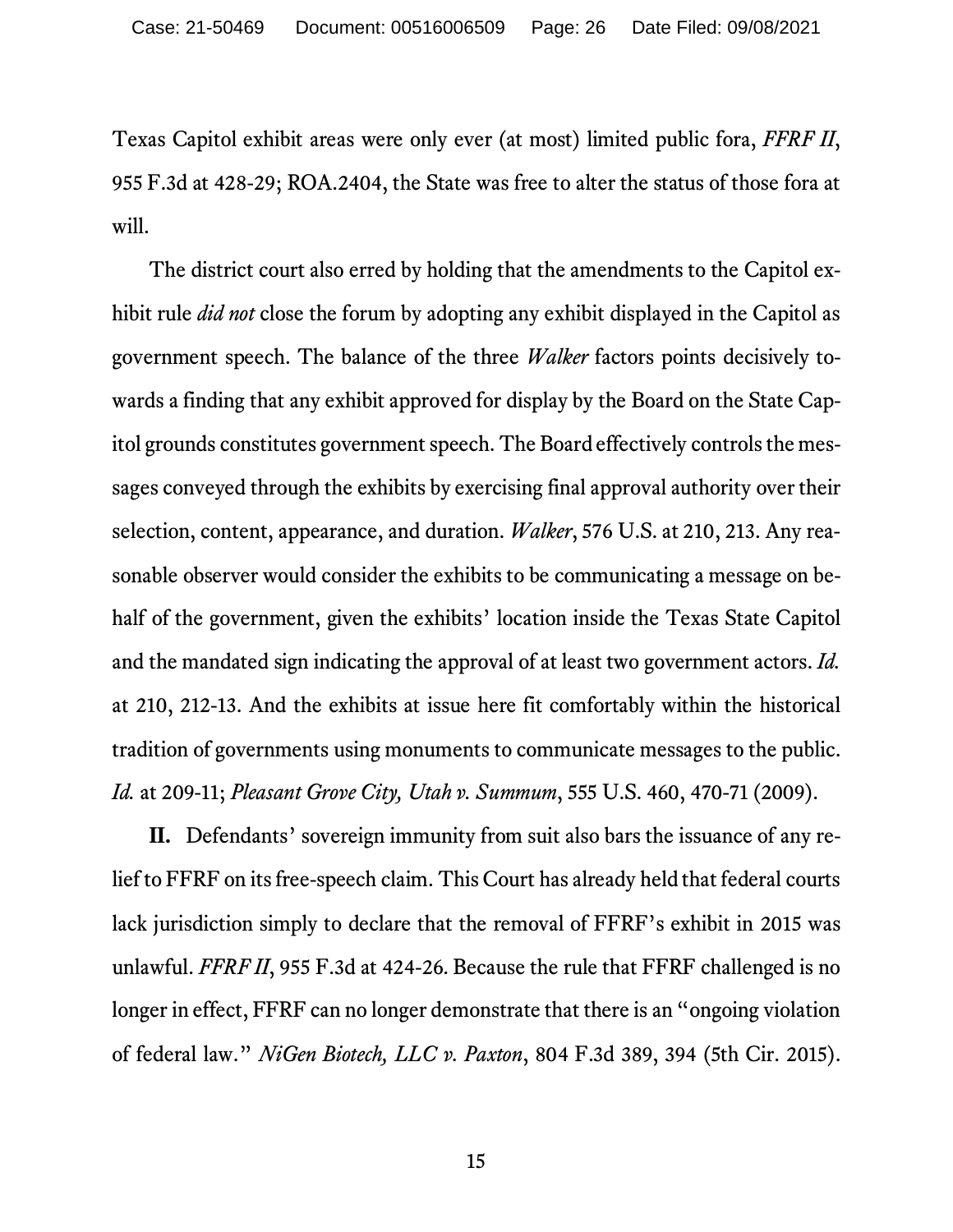And without establishing that key element, FFRF cannot fit within *Ex parte Young*'s narrow exception to sovereign immunity.

**III.** Finally, the district court erred by concluding that its analysis in 2016 entitled FFRF to relief in 2021. Principles of equity require courts to order injunctive relief based on the facts and law as they exist now. FFRF has offered evidence of only one putatively unconstitutional act: the removal of its exhibit in 2015. Absent the possibility of a repeat of that act, FFRF is not entitled to prospective relief as a matter of law.

#### **Standard of Review**

This Court "review[s] questions of federal jurisdiction de novo." *FFRF II*, 955 F.3d at 423 (quoting *Env't Conservation Org. v. City of Dallas*, 529 F.3d 519, 524 (5th Cir. 2008)). That "includes questions of sovereign immunity . . . and mootness." *Id.* (citing *Moore v. La. Bd. of Elementary & Secondary Educ*., 743 F.3d 959, 963 (5th Cir. 2014), and *Env't Conservation Org.*, 529 F.3d at 524).

#### **Argument**

# **I. The District Court Lacked Jurisdiction Because FFRF's First Amendment Claim Is Moot.**

Under well-established standards, the Board's amendments to the Capitol exhibit program mooted FFRF's free-speech claim while this case was on remand. Under the amendments to the Capitol exhibit rule, any exhibit adopted for display by the Board constitutes government speech, and thus falls outside the scope of the First Amendment. That fact is confirmed by balancing the three factors established in *Summum* and expounded upon in *Walker*. The district court erred in holding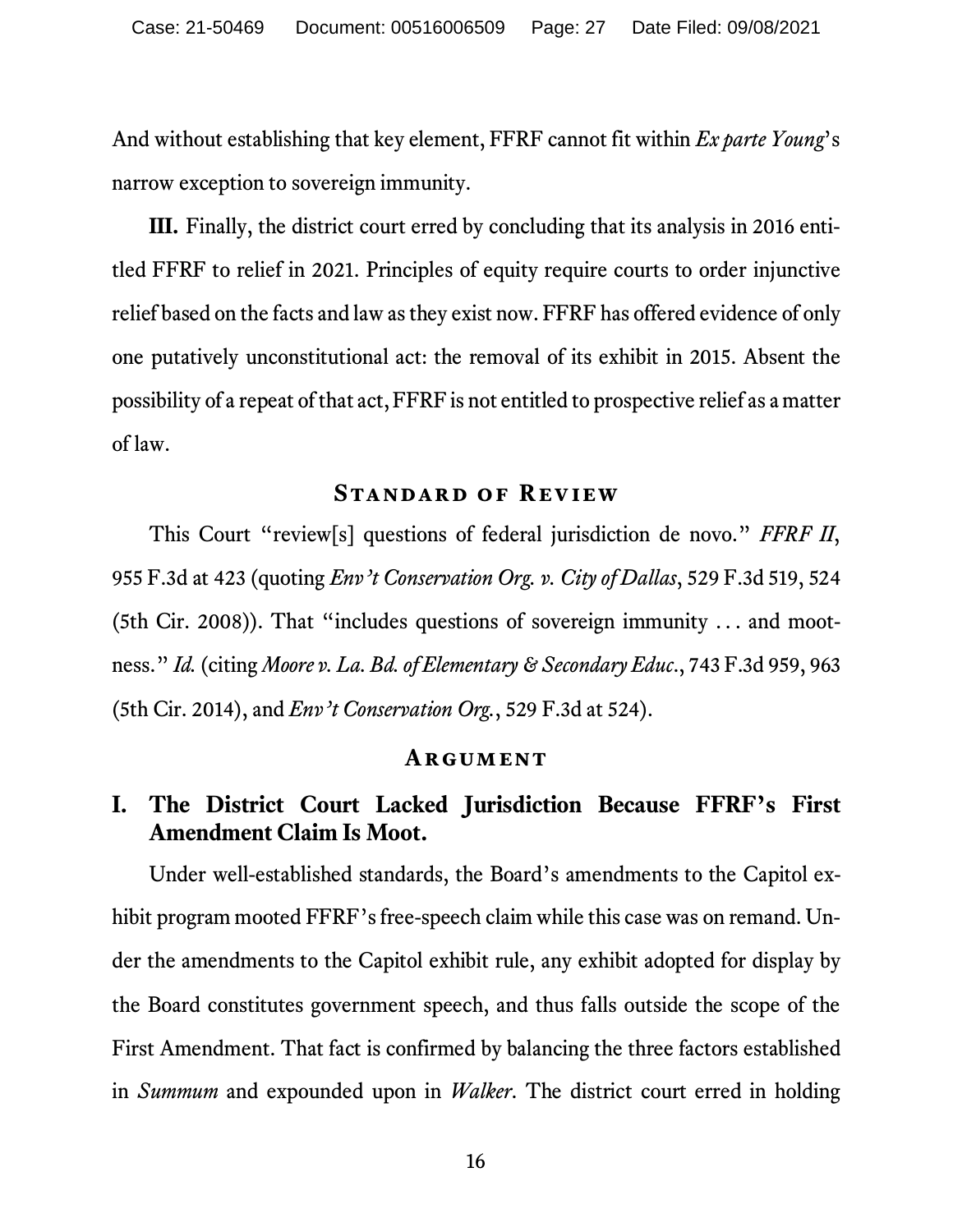otherwise, and this Court should vacate and remand with instructions to dismiss this case as moot.

### **A. The Capitol Exhibit Rule amendments are a regulatory change to a challenged practice that forecloses any live dispute.**

The Constitution permits federal courts to adjudicate only "actual, ongoing controversies." *Honig v. Doe*, 484 U.S. 305, 317 (1988); U.S. Const., art. III. This livecontroversy requirement applies independently to each claim and each form of relief sought. *See Friends of the Earth, Inc. v. Laidlaw Env't Servs. (TOC), Inc.*, 528 U.S. 167, 185 (2000). And it "subsists through all stages of federal judicial proceedings[.]" *Lewis v. Cont'l Bank Corp.*, 494 U.S. 472, 477 (1990). Because FFRF challenges a rule that no longer exists, its case no longer presents a live controversy and should have been dismissed.

**1.** The case-or-controversy requirement forbids federal courts from resolving disputes "when the issues presented are no longer 'live' or the parties lack a legally cognizable interest in the outcome." *Already, LLC v. Nike, Inc.*, 568 U.S. 85, 91 (2013) (quoting *Murphy v. Hunt*, 455 U.S. 478, 481 (1982) (per curiam)). This rule applies "where, as a result of intervening circumstances, there are no longer adverse parties with sufficient legal interest to maintain the litigation." *In re Cmty. Home Fin. Servs., Inc.*, 990 F.3d 422, 426 (5th Cir. 2021) (quoting *Scruggs v. Lowman (In re Scruggs)*, 392 F.3d 124, 128 (5th Cir. 2004)). This court has long held that "*any* set of circumstances that eliminates the actual controversy after the commencement of a lawsuit" generally "renders that action moot." *Fontenot v. McCraw*, 777 F.3d 741, 747 (5th Cir. 2015) (emphasis added). Thus, "[i]f an intervening circumstance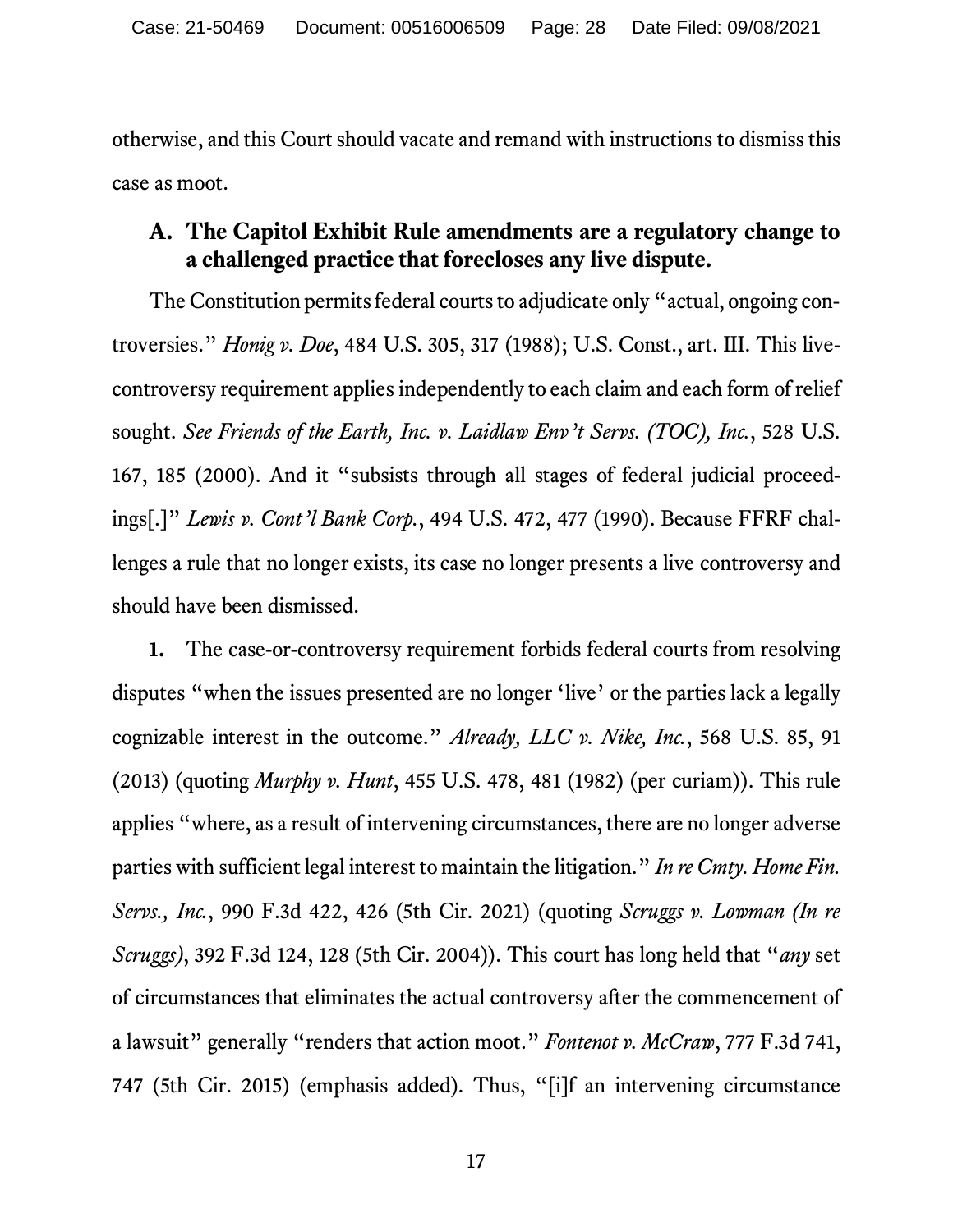deprives the plaintiff of a 'personal stake in the outcome of the lawsuit,' at any point during litigation, the action can no longer proceed and must be dismissed as moot." *Genesis Healthcare Corp. v. Symczyk*, 569 U.S. 66, 72 (2013) (quoting *Lewis*, 494 U.S. at 477-78).

As relevant here, "statutory changes that discontinue a challenged practice are 'usually enough to render a case moot, even if the legislature possesses the power to reenact the statute after the lawsuit is dismissed.'" *Fantasy Ranch, Inc. v. City of Arlington*, 459 F.3d 546, 564 (5th Cir. 2006) (quoting *Valero v. Terrestrial Corp. v. Paige*, 211 F.3d 112, 116 (4th Cir. 2000)), *abrogated on other grounds by Reagan Nat'l Advert. of Austin, Inc. v. City of Austin*, 972 F.3d 696, 703 n.3 (5th Cir. 2020); *cf. N.Y. State Rifle & Pistol Ass'n v. City of New York*, 140 S. Ct. 1525, 1526 (2020) (per curiam) (dismissing as moot Second Amendment challenge to New York City rule regarding transport of firearms even when the City amended its ordinance "[a]fter we granted certiorari").

For non-governmental defendants, a defendant's "voluntary cessation" of a challenged practice generally does not moot a case unless it is "absolutely clear that the allegedly wrongful behavior could not reasonably be expected to recur." *Sossamon v. Texas*, 560 F.3d 316, 325 (5th Cir. 2009), *aff'd*, 563 U.S. 277 (2011). This is a "heavy burden" for private defendants to bear. *Laidlaw*, 528 U.S. at 189.

But a governmental entity asserting mootness stands on different footing. *See Stauffer v. Gearhart*, 741 F.3d 574, 582 (5th Cir. 2014) (per curiam) (stating that governmental entities "bear" a "lighter burden" to "prov[e] that the challenged conduct will not recur"). "[C]ourts are justified in treating a voluntary governmental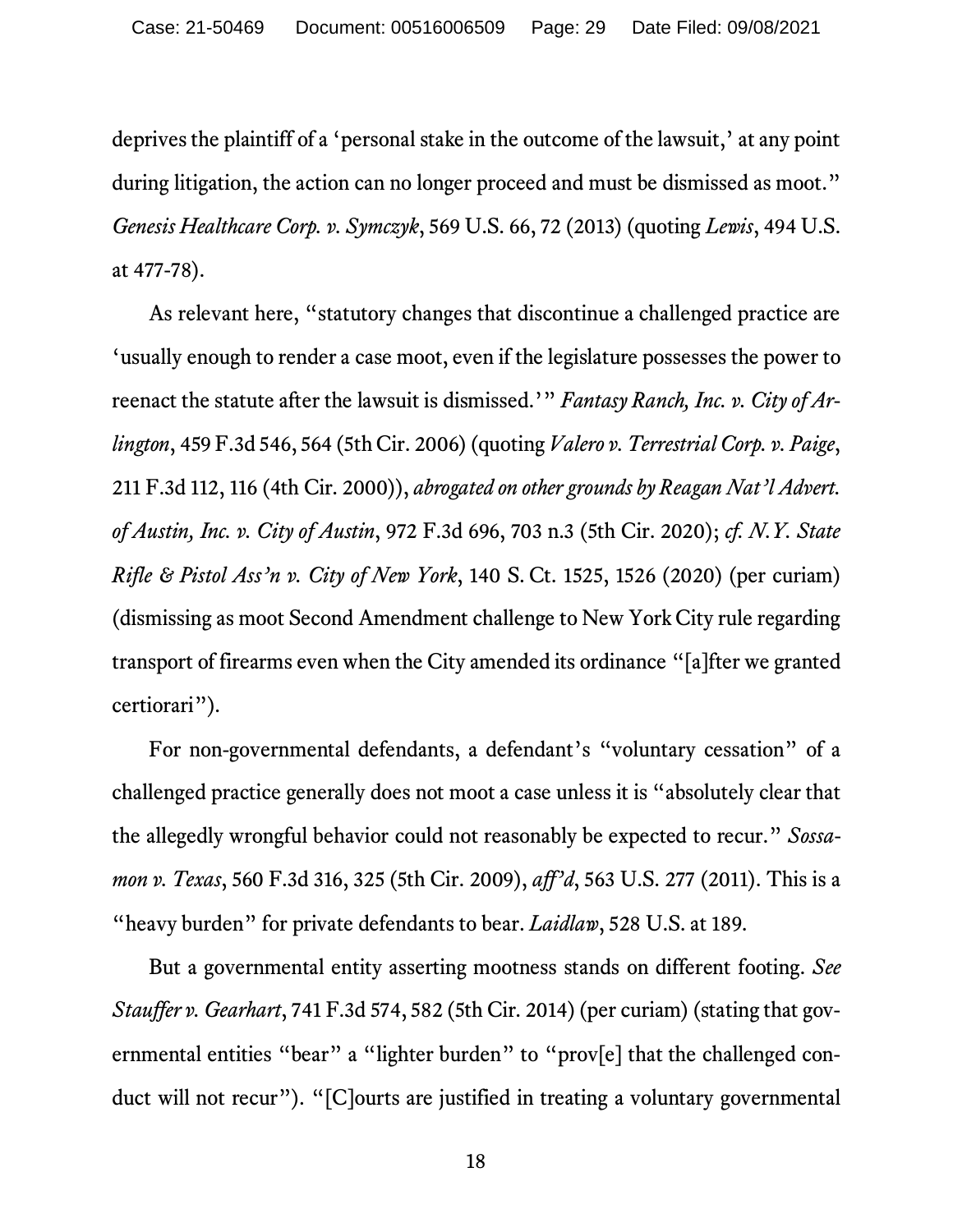cessation of possibly wrongful conduct with some solicitude, mooting cases that might have been allowed to proceed had the defendant not been a public entity." *Sossaman*, 560 F.3d at 325*.* That is because "government actors in their sovereign capacity and in the exercise of their official duties are accorded a presumption of good faith because they are public servants, not self-interested private parties." *Id.*  And this presumption of good faith means that "[w]ithout evidence to the contrary," this Court "assume[s] that formally announced changes to official governmental policy are not mere litigation posturing." *Id*; *see, e.g.*, *DeMoss v. Crain*, 636 F.3d 145, 150-51 (5th Cir. 2011) (per curiam) (same); *Turner v. TDCJ*, 836 F. App'x 227, 229-30 (5th Cir. 2020) (per curiam).

This principle applies not only in the context of laws and ordinances, but also to state agency policies and administrative rules. *See, e.g.*, *Stauffer*, 741 F.3d at 581-83. For example, in *Yarls v. Bunton* this Court considered a challenge to the Louisiana public defender's practice of placing indigent, non-capital defendants on waitlists because it had insufficient resources to provide them all with counsel. 905 F.3d 905, 907 (5th Cir. 2018). After the State provided an influx of funding to the public defender's office, the Court observed, "[c]urrent waitlists in the districts for non-capital defendants are non-existent." *Id.* at 908. Despite the constitutional significance of the plaintiffs' claim and their argument that "the revenue boost [w]as an insufficient stopgap given public defenders' caseloads," the Court held "the legal upshot" to be "unmistakable: The controversial waitlists are no longer in controversy. And no waitlists = no live case or controversy = no jurisdiction." *Id.* As *Yarls* recognized, in cases like this, there "is another constitutional safeguard" in play: "the mootness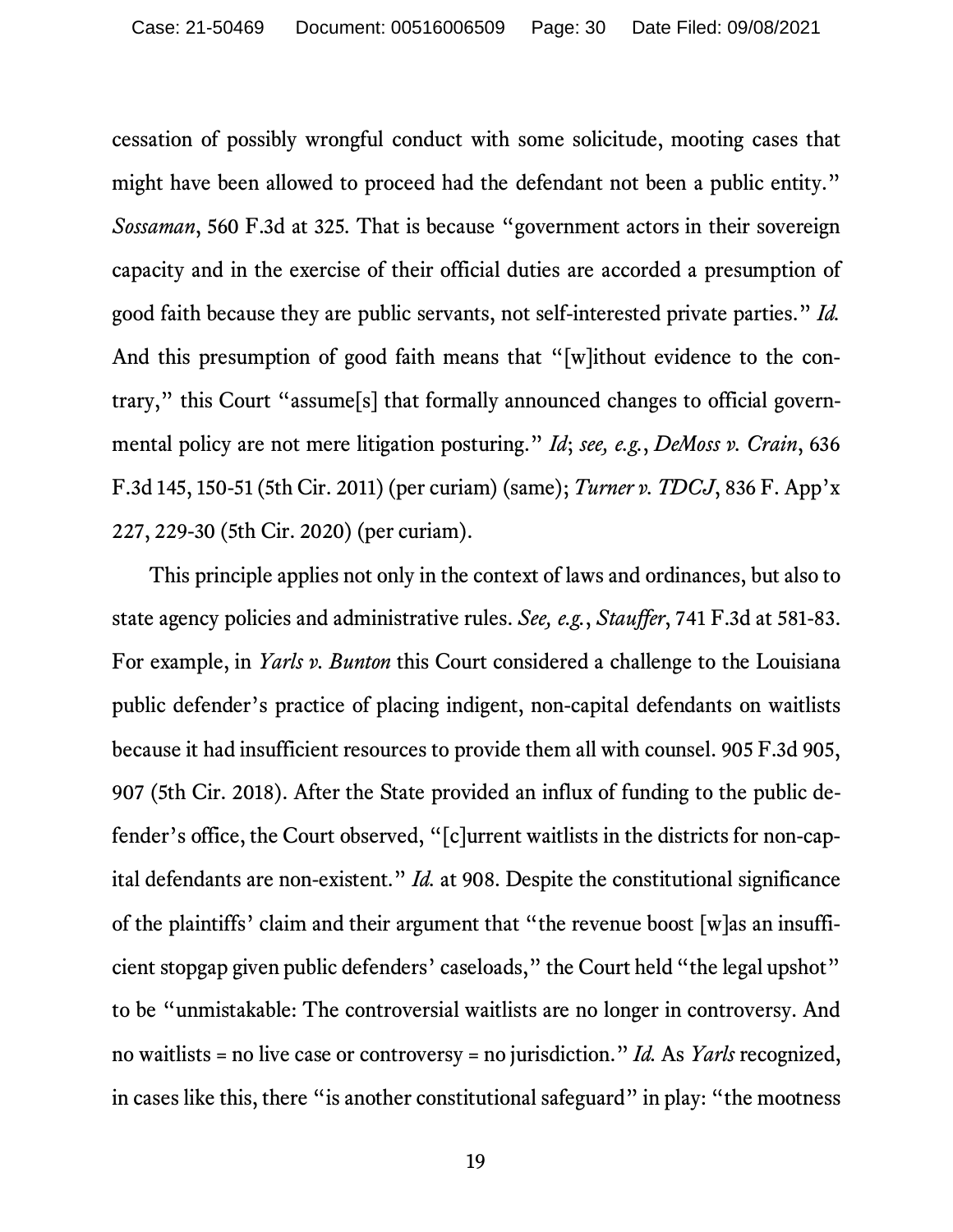doctrine derived from Article III's 'case or controversy' requirement." *Id.* at 907. Defendants acknowledge (indeed, revere) the First Amendment. But no limited public forum = no live case or controversy = no jurisdiction. *See id.* at 908.[4](#page-30-0)

Taken together, cases like *Stauffer* and *Yarls* stand for the proposition that when a government policy eliminates any live dispute, the burden of proof flips: the party seeking to avoid dismissal—here, FFRF—bears the burden to show that a live case remains. Defendants had no burden to show that the case was moot. *See, e.g.*, *Stauffer*, 741 F.3d at 582 (quoting *Sossamon*, 560 F.3d at 325). For example, in *Brazos Valley Coalition for Life, Inc. v. City of Bryan*, this Court held that the voluntary-cessation exception did not save a plaintiff's claim because the record contained "nothing whatever to suggest that the City intend [ed] to repeal" the amendment that eliminated the plaintiff's injury after the "case is over." 421 F.3d 314, 322 (5th Cir. 2005).

**2.** Because FFRF provided no evidence that the Board intended to reverse the 2020 amendments, application of these well-established jurisdictional principles should have led the district court to dismiss this lawsuit as moot. FFRF's free-speech claim centers on the allegation that Defendants engaged in viewpoint- and contentbased discrimination when they removed FFRF's faux nativity display from the Texas Capitol grounds in December 2015. ROA.28, 787-90. Key to this First Amendment challenge, however, is the assumption that the Capitol exhibit areas are

<span id="page-30-0"></span><sup>4</sup> *See also, e.g.*, *Moore v. Brown*, 868 F.3d 398, 407 (5th Cir. 2017) (per curiam); *Staley v. Harris Cnty.*, 485 F.3d 305, 307 (5th Cir. 2007) (en banc); *Ovadal v. City of Madison*, 469 F.3d 625, 628-29 (7th Cir. 2006); *Watters v. Otter*, 981 F. Supp. 2d 912, 935 (D. Idaho 2013).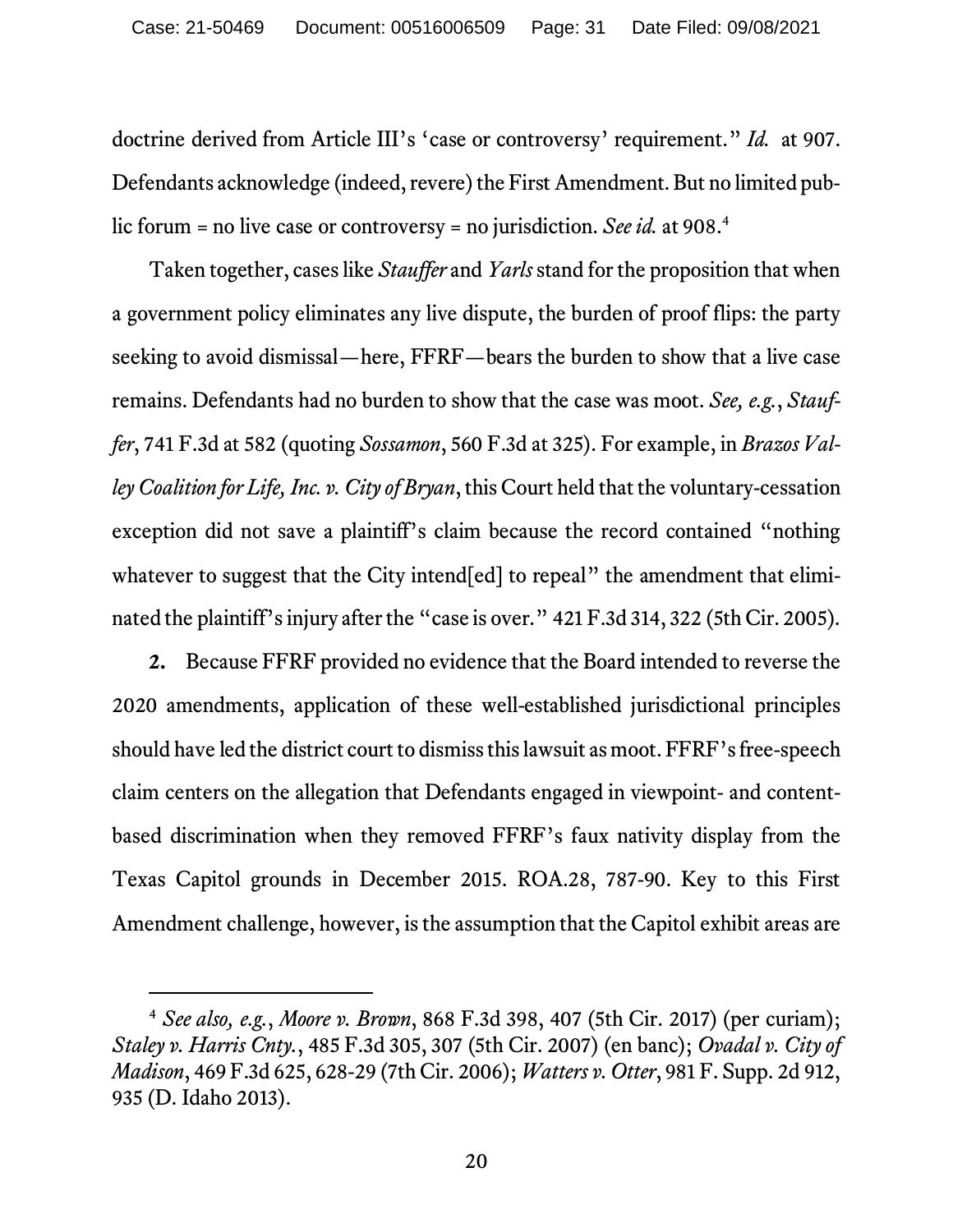limited public fora for private speech, the regulation of which is subject to the First Amendment. *See Walker*, 576 U.S. at 215; *Johanns v. Livestock Mktg. Ass'n*, 544 U.S. 550, 553 (2005) (contrasting constitutional status of private and government speech).

Assuming that the Capitol exhibit program was properly considered a limited public forum in 2015, it is no longer such a forum now[.5](#page-31-0) Under the new rules, "[a]ny exhibit approved and scheduled" for display at the Texas Capitol "is hereby adopted as government speech." 13 Tex. Admin. Code § 111.13(b). Indeed, the amended rule makes this point no fewer than four times. *Id.* § 111.13(b), (d)(3)(D), (d)(8), (e)(1). Proposed exhibits must be certified as appropriate for adoption as government speech by a sponsoring state official before even being considered. *Id.* § 111.13(a)(4),  $(d)(3)(D)$ . The Board has exclusive authority to control the content of exhibits by (among other things) reviewing "every word" prior to display, *id.* § 111.13(d)(3)(A), retaining discretion as to whether and for how long to display an exhibit, *id.*  $\S$  111.13(d)(5)-(6), (e)(2), and reserving the right to require "any changes" to any exhibit, *id.* § 111.13(d)(5). The amended rule further requires that exhibits be accompanied by a statement identifying the sponsoring state official and indicating Board approval. *Id.* § 111.13(b).

<span id="page-31-0"></span><sup>&</sup>lt;sup>5</sup> Defendants reserve the right to argue at an appropriate time that the 2015 Capitol exhibit program and programs like it are *not* limited public fora. But the Court need not address the question because, as discussed below (at 38-42), whether FFRF is entitled to an injunction on the merits is determined under the program as it exists today.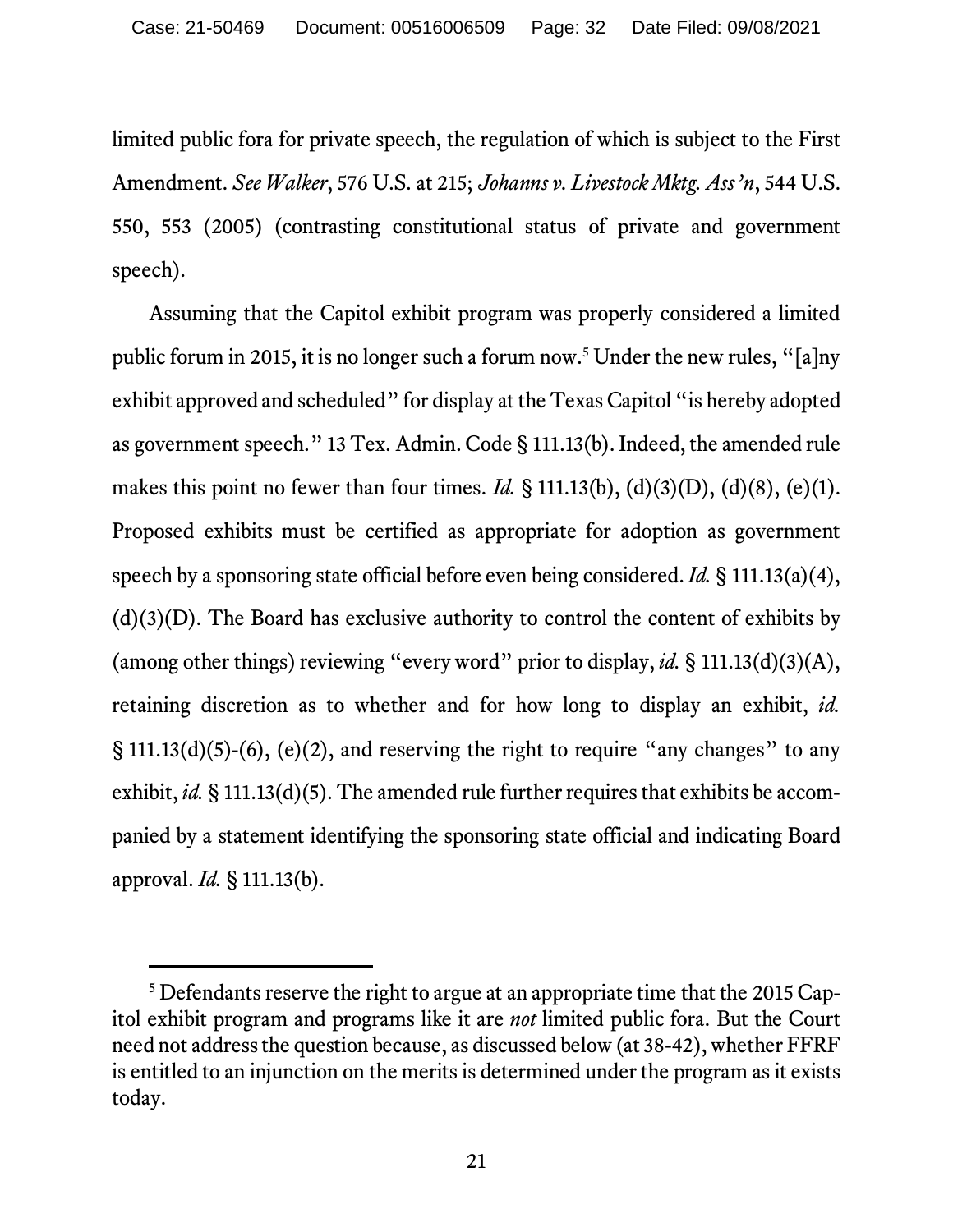**3.** The distinction between private speech and government speech is dipositive because "[w]hen government speaks, it is not barred by the Free Speech Clause from determining the content of what it says." *Walker*, 576 U.S. at 207. That principle recognizes that "it is the democratic electoral process that first and foremost provides a check on government speech." *Id.* (citing *Bd. of Regents of Univ. of Wis. Sys. v. Southworth*, 529 U.S. 217, 235 (2000)). For that reason, "government statements (and government actions and programs that take the form of speech) do not normally trigger the First Amendment rules designed to protect the marketplace of ideas." *Id.*; *Johanns*, 544 U.S. at 559.

The amendments eliminate the constitutional basis for FFRF's First Amendment claim. At its heart, FFRF is asserting that it has been treated unequally in access to a public benefit provided to other exhibitors. *See, e.g.*,ROA.24. But "the First Amendment does not tell us which way to cure the unequal treatment in this case." *Barr v. Am. Ass'n of Pol. Consultants, Inc.*, 140 S. Ct. 2335, 2355 (2020). Instead, "[w]hen the constitutional violation is unequal treatment, as it is here, a court," legislature, or executive body, "can cure that unequal treatment either by extending the benefits or burdens to the exempted class, or by nullifying the benefits or burdens for all." *Id.* at 2354 (citing *Heckler v. Mathews*, 465 U.S. 728, 740 (1984)). That is, the government actor can "'level up' (everyone gets [to enjoy the benefit]) or 'level down' (no one gets to)." *Tex. Democratic Party v. Abbott*, 961 F.3d 389, 417 (5th Cir. 2020) (Ho, J., concurring); *see also Perry Educ. Ass'n*, 460 U.S. at 46. Here, the State chose to level down by closing the forum.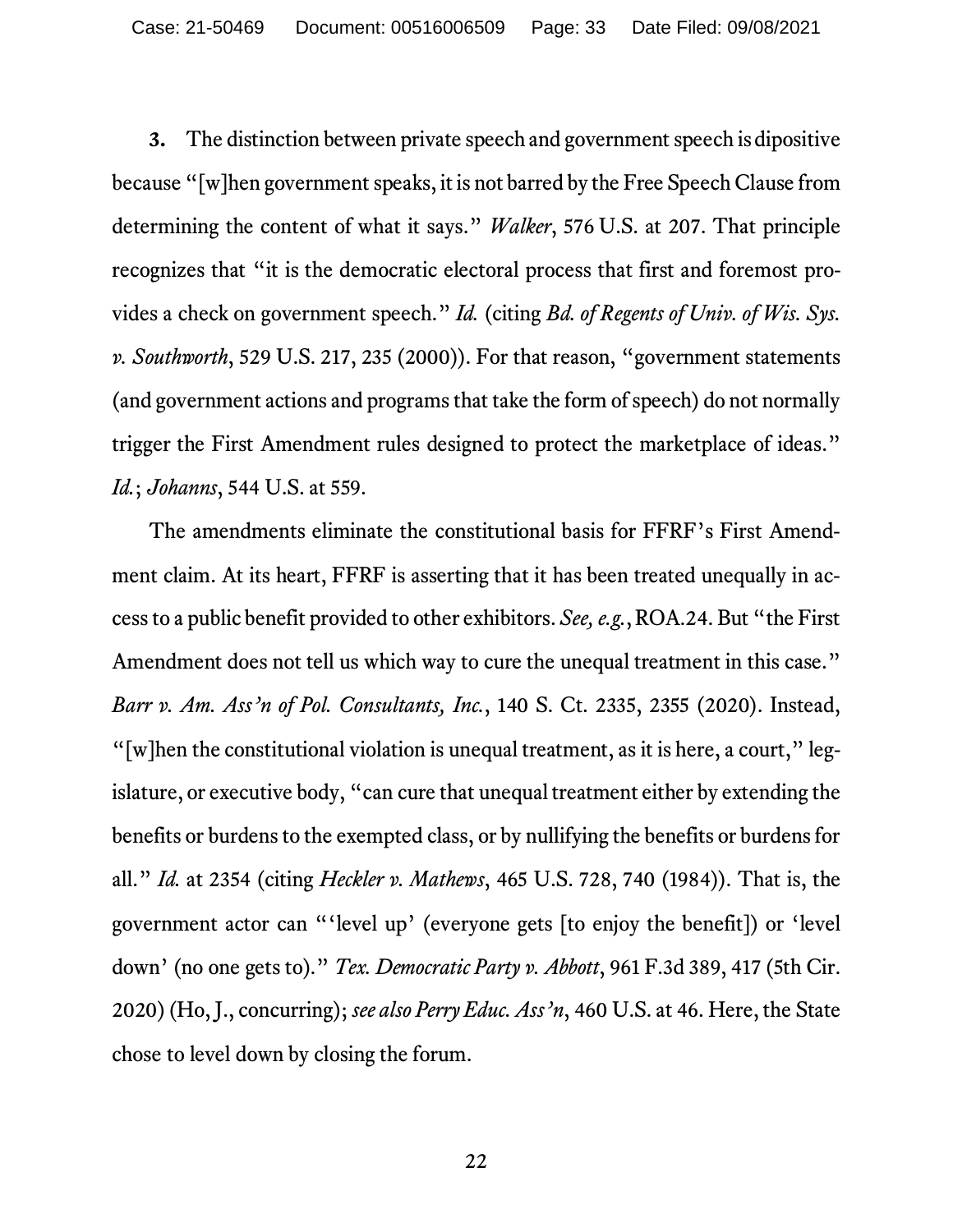This is a textbook example of mootness. The amendments to the rule are a regulatory change, adopted through formal notice-and-comment procedures, "that discontinue[s] a challenged practice" in a manner that satisfies the Constitution, *Fantasy Ranch*, 459 F.3d at 564, thereby depriving Plaintiff "of a 'personal stake in the outcome of the lawsuit,'" *Genesis Healthcare*, 569 U.S. at 72. Under these circumstances, FFRF's free-speech claim became moot upon effectiveness of the rule, and the district court lacked jurisdiction to award relief on the First Amendment claim.

## **B. The district court erred in holding that the amendments to the Capitol Exhibit Rule did not moot this lawsuit.**

The district court offered two justifications for declining to hold this case moot. *First*, the district court suggested that Texas lacked the power to alter the First Amendment status of the Capitol. ROA.2398. *Second*, it held that even if the State had such power, the State had not validly exercised it merely by expressly adopting all exhibits in the Capitol as government speech. ROA.2398-2402. Neither ground has merit.

#### **1. States are free to alter the open status of limited public fora like the Texas State Capitol grounds.**

Contrary to the district court's assertion, the State *can* change "the First Amendment status of the Capitol exhibit area" through regulatory action. ROA.2398. The Supreme Court has long held that "a state is not required to indefinitely retain the open character of [a] facility." *Perry Educ. Ass'n*, 460 U.S. at 46. This rule applies with equal force where the government changes the "character" of a facility by closing a space to the public but leaving it open for government speech.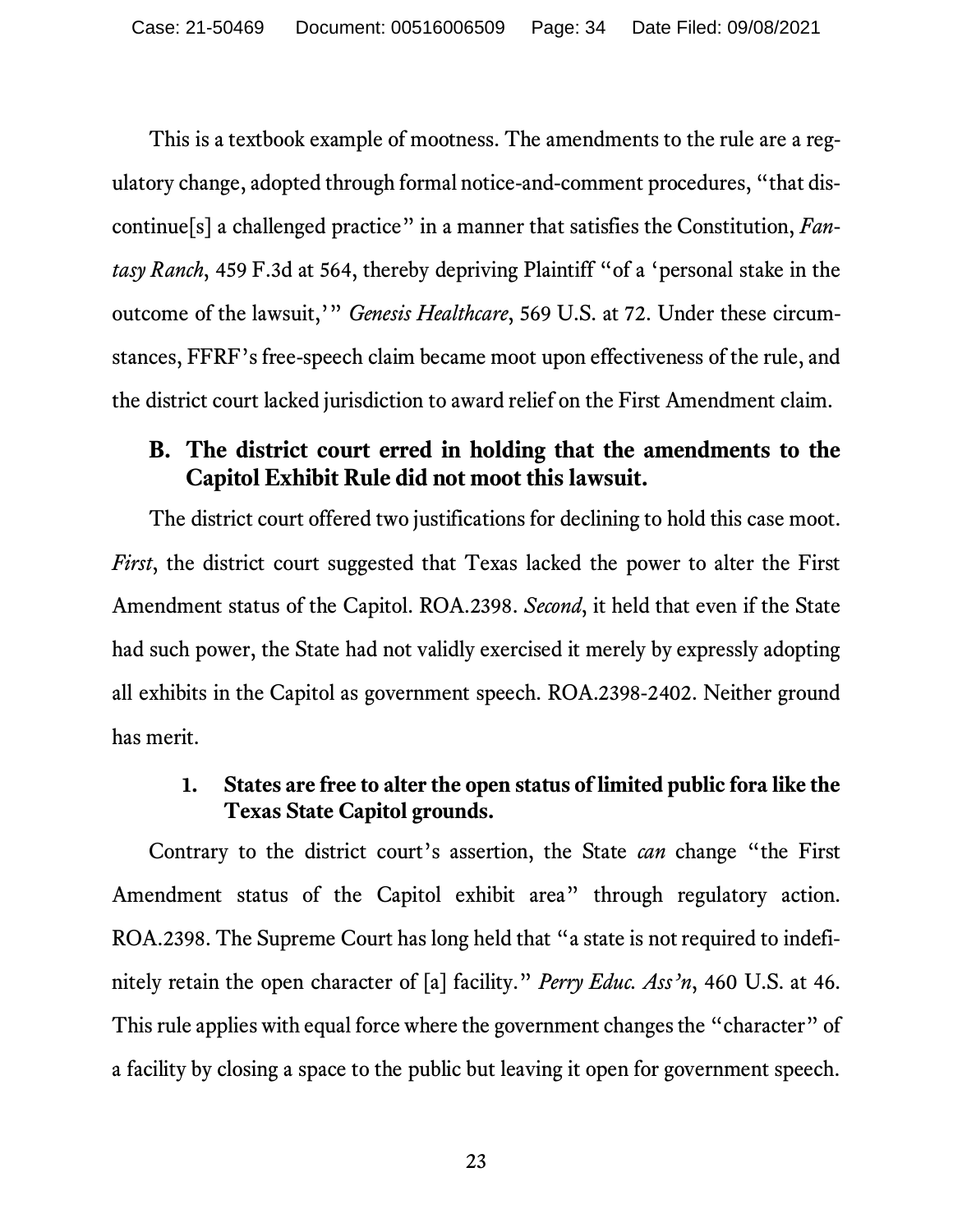*See id*. The district court did not cite, let alone explain how its decision can be reconciled with, *Perry*, or with the cases from this Court and its sister circuits that establish, in the context of a limited public forum, that the State "may close the fora whenever it wants." *Currier v. Potter*, 379 F.3d 716, 728 (9th Cir. 2004); *see also Yselta Fed'n of Teachers v. Ysleta Indep. Sch. Dist.*, 720 F.2d 1429, 1432 (5th Cir. 1983).

Other courts facing analogous circumstances have held that the government's change to forum rules either mooted or significantly altered the plaintiff's First Amendment claims. For example, the Seventh Circuit considered a city ordinance that forced an individual to remove anti-homosexuality protest signs from highway overpasses on the ground that the signs violated the City's traffic-hazard policy, not because of the signs' anti-homosexuality viewpoint. *Ovadal v. City of Madison*, 469 F.3d 625, 628-29 (7th Cir. 2006). The City later adopted an ordinance prohibiting any signs visible from highways with speed limits over forty miles per hour. *Id.* at 628. The Seventh Circuit held that the plaintiff's "request for declaratory and injunctive relief" against the previous traffic hazard policy "has been rendered moot by the passage of the ordinance" because "the ordinance now replaces the behavior that is the subject of the complaint, making the alleged unconstitutional behavior effectively impossible." *Id.* at 629.

The Fourth Circuit similarly considered changes to a City's rule regarding who could hang flags from City-owned light-posts*. Sons of Confederate Veterans, Va. Div. v. City of Lexington*, 722 F.3d 224, 231 (4th Cir. 2013). Under the City's old rule, private organizations could hang flags with the City's approval, but after the plaintiff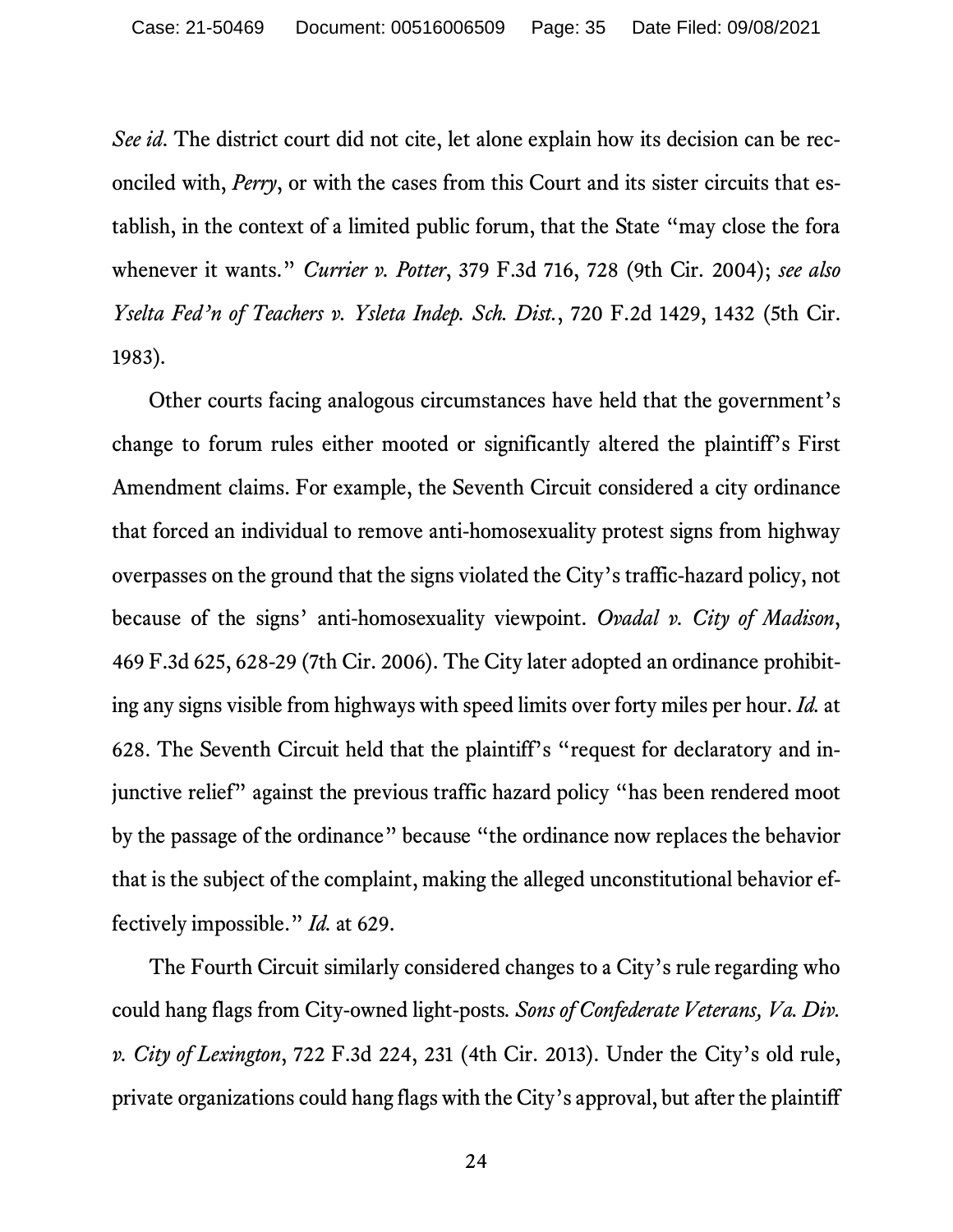secured approval to hang Confederate flags, the City limited use of the flag standards to specific, City-selected flags. *Id.* at 226-27. In upholding the City's action, the Fourth Circuit noted, "[i]t is important to our resolution of this case that the Supreme Court has recognized that 'a state is not required to indefinitely retain the open character of [a designated public forum].'" *Id.* at 231 (quoting *Perry*, 460 U.S. at 46) (alteration in *Sons*). The Fourth Circuit further noted that the City's motive in changing the rule was irrelevant: "it appears that the City experimented with private speakers displaying flags on the City's standards, and that effort turned out to be troublesome. It was entitled, under the controlling principles, to alter that policy." *Id.* at 232. So too here. Texas has determined that it "would prefer to reserve its" Capitol exhibit spaces for government speech and "was entitled, under the controlling principles, to alter [its] policy" governing Capitol exhibits. *Id.*

The three cases cited by the district court are not to the contrary. *Northeastern Florida Chapter of Associated General Contractors of America v. City of Jacksonville, Florida*, 508 U.S. 656 (1993) (cited at ROA.2401-02) involved legislative amendments to Jacksonville's ordinance affording preferential treatment to minority contractors. The Supreme Court held that the amendments did not moot the case because they did not cure the Equal Protection Clause violation: they "disadvantage[d] [plaintiffs] to a lesser degree then the old [ordinance]" but still "disadvantage[d] them in the same fundamental way." *Id.* at 662. Here, by contrast, Texas's adoption of any exhibit approved for display by the Board as government speech cures the constitutional injury—namely, disparate access to the same public forum. *Barr*, 140 S. Ct. at 2355.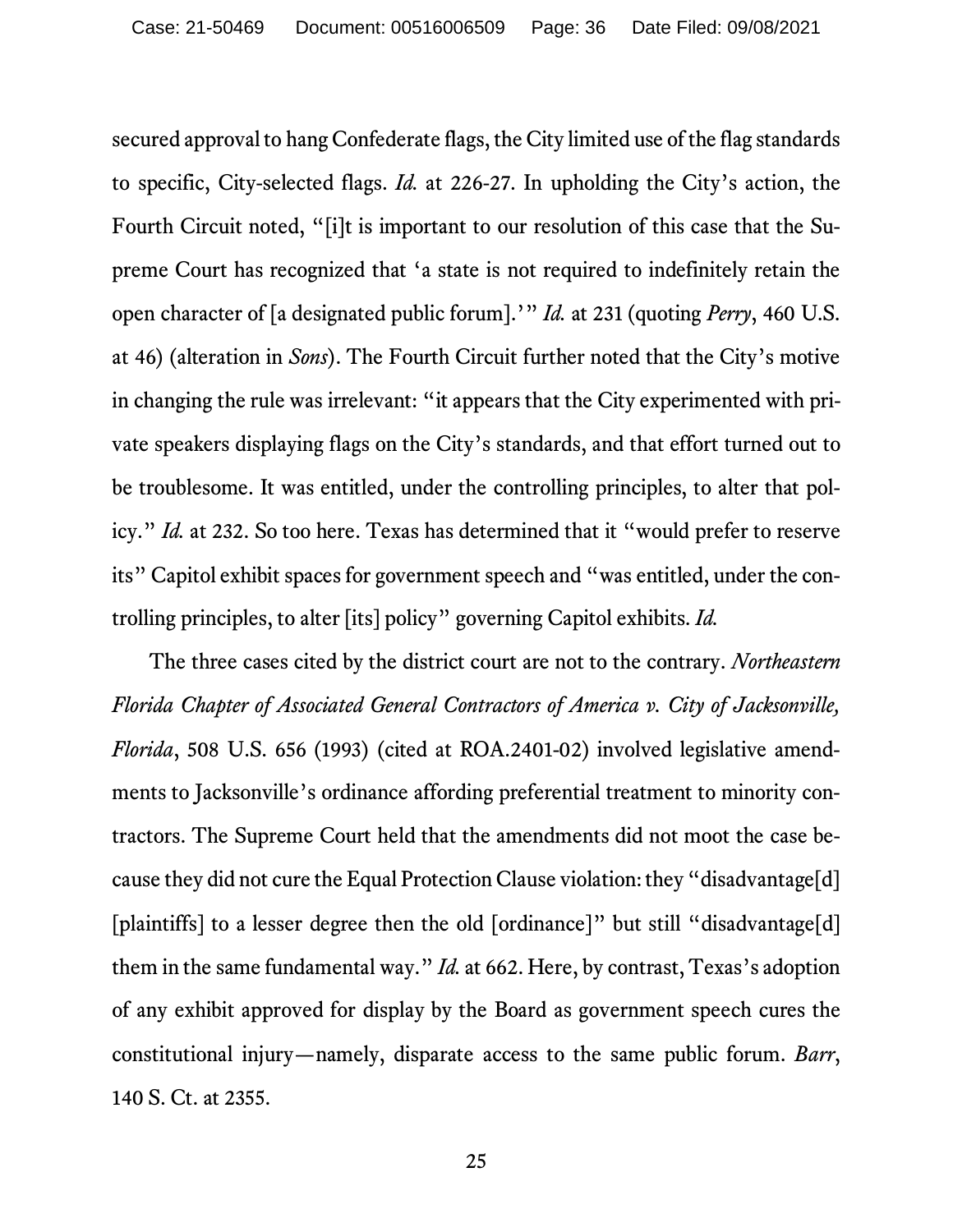The remaining two cases—*United States Postal Service v. Council of Greenburg Civic Associations*,453 U.S. 114 (1981), and *First Unitarian Church of Salt Lake City v. Salt Lake City Corp.*, 308 F.3d 1114 (10th Cir. 2002) (cited at ROA.2398)—stand for the uncontroversial principle that the State may not alter "the 'public forum' status of streets and parks which have historically been public forums." *Council of Greenburg*, 453 U.S. at 133; *First Unitarian Church*, 308 F.3d at 1128, 1133. But that principle has no application here because the Capitol grounds have not "historically been [a] public forum<sup>[]"</sup> like a street, sidewalk, or park. *Council of Greenburg*, 453 U.S. at 133. Rather, as both this Court and the district court have recognized, the Texas Capitol is a "limited public forum." *FFRF II*, 955 F.3d at 428-29; ROA.2404. And as *Perry* and its progeny teach, the State may close a limited public forum if it so chooses.

#### **2. Exhibits adopted by the Board for display on the Capitol grounds constitute government speech.**

There can be no dispute that the State chose to close the Capitol grounds as a forum here. *See* ROA.2217. As discussed above, the new rules not only expressly adopt any exhibit approved by the Board as government speech, but they also take a number of steps that inform the public of that adoption—*e.g.*, requiring a sign identifying the speaker. *Supra* at 10-12, 21. The district court's contrary conclusion that the exhibits remain private speech misapplied *Walker*. ROA.2399-2401. There, the Court reiterated that three non-exclusive factors developed in *Summum* can be used to assess whether a particular form of speech counts as government speech: (1) the level of control exercised by the government over the speech; (2) whether an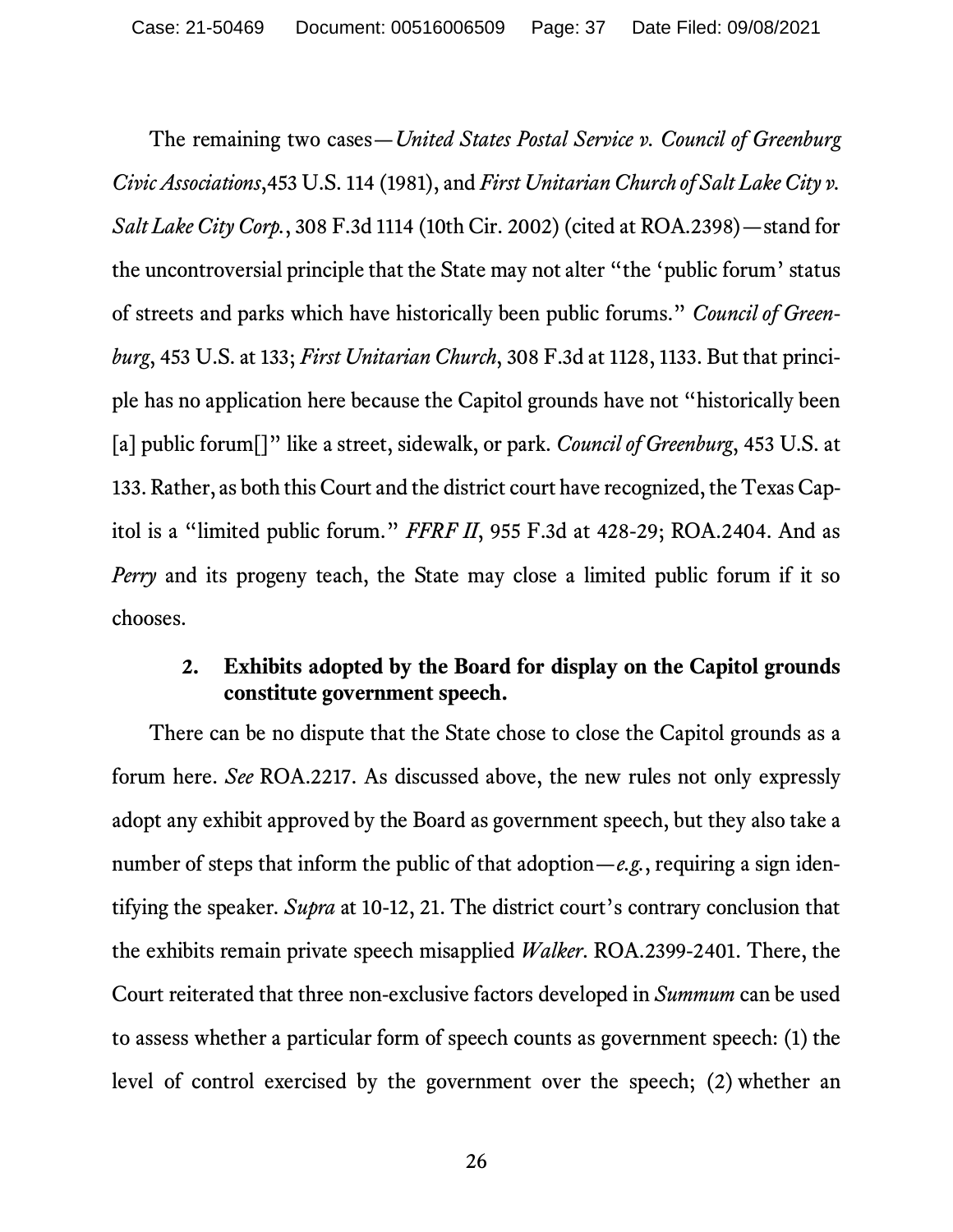observer viewing the speech would attribute it to the government; and (3) the "history" of the government's use of the medium for speech. 576 U.S. at 209-10. Each of these factors individually—and all of the factors collectively—tips decisively in favor of a finding that the exhibits accepted by the Board for display at the Texas Capitol constitute government speech.

**a.** Even the district court recognized that Defendants "retain final approval authority over the exhibits in the Capitol exhibit area." ROA.2401. For an exhibit to be considered for display by the Board, it must first be accompanied by a statement from a qualified sponsor certifying that the exhibit is appropriate for display as government speech under enumerated statutory criteria. 13 Tex. Admin. Code § 111.13 (d)(3)(D). Even with that sponsorship, "[t]he Board must approve every [exhibit] design proposal before the design can appear" in the Texas Capitol. *Compare Walker*, 576 U.S. at 213, *with* 13 Tex. Admin. Code § 111.13(d)(1). The Board further "reserves the right to require the exhibitor to make any changes to the exhibit." *Compare* 13 Tex. Admin. Code*.* § 111.13(d)(5), *with Walker*, 576 U.S. at 213 ("the State has sole control over the design, typeface, color, and alphanumeric pattern for all license plates"). And the Board retains complete control over the manner of the exhibit's display, where it is displayed, and how long it is displayed. 13 Tex. Admin. Code § 111.13(d)(6), (d)(7), (e). Under these conditions, the exhibitor may propose the topic, but the Board controls the discussion.

**b.** The second factor—whether an observer of the exhibits would consider them to be the government's speech—likewise points towards a finding that any exhibit adopted for display by the Board constitutes government speech. These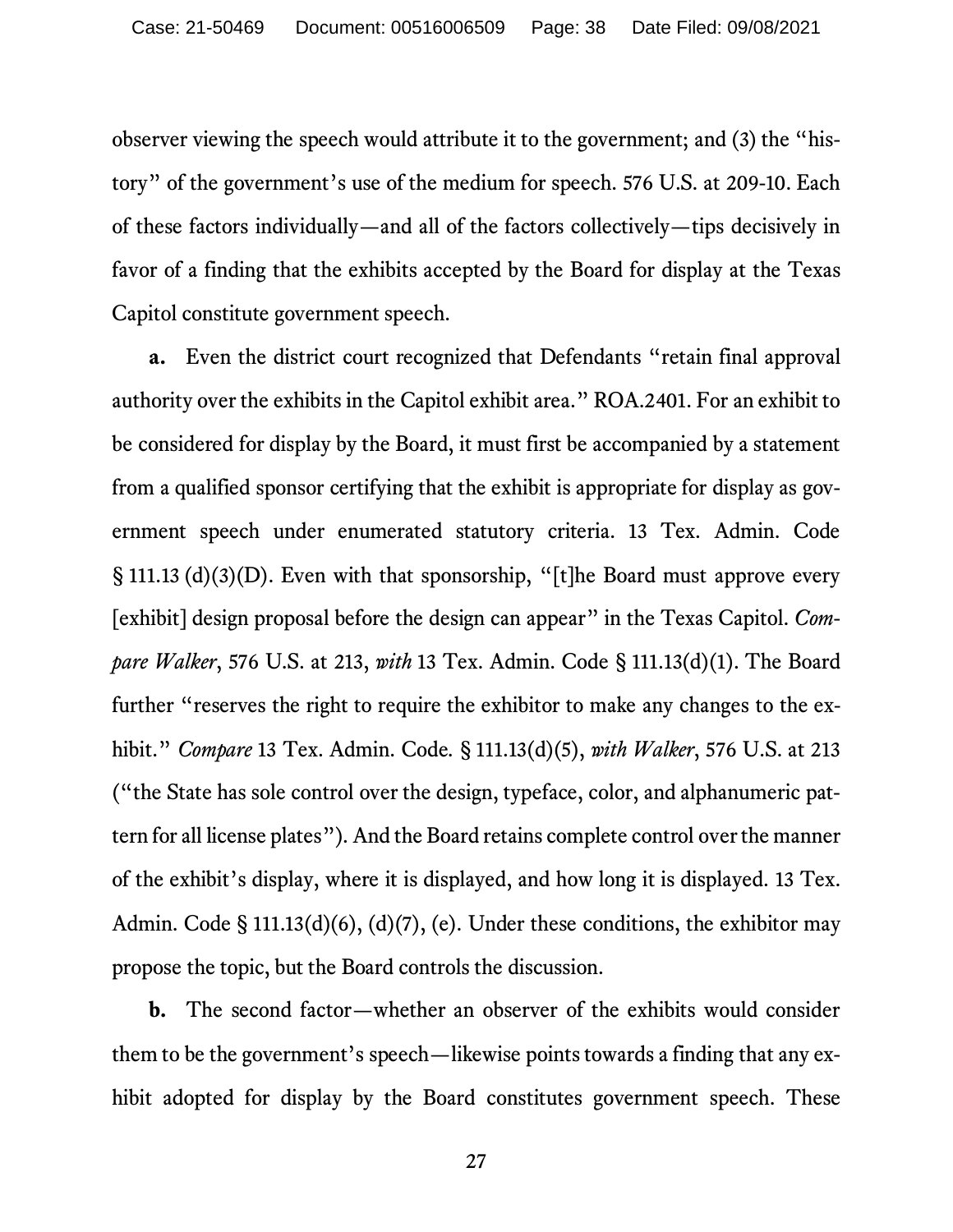exhibits are displayed on the grounds of the Texas Capitol, *id.* § 111.13 (a)(2)—the very seat of the State's government. There are few places in Texas more "closely identified in the public mind with the government" than the State Capitol itself. *Summum*, 555 U.S. at 472. Indeed, the State Capitol, "play[s] an important role in defining the identity that [the State] projects to its own residents and to the outside world." *Id.*; *see Van Orden v. Perry*, 545 U.S. 677, 681 (2005) ("The 22 acres surrounding the Texas State Capitol contain 17 monuments and 21 historical markers commemorating the 'people, ideals, and events that compose Texan identity.'").

For that reason, the Board selects exhibits "that portray what they view as appropriate for the place in question, taking into account such content-based factors as esthetics, history, and local culture," *Summum*, 555 U.S. at 472, through the publicpurpose requirement, 13 Tex. Admin Code § 111.13(a)(3). Thus, much like the monuments at issue in *Summum* and more than the vanity license plates at issue in *Walker*, the exhibits "that are accepted . . . are meant to convey and have the effect of conveying a government message, and they thus constitute government speech." *Summum*, 555 U.S. at 472.

To the extent that the public could doubt that the State approved the messages in its statehouse, the Board required a sign to be emblazoned on the exhibit "identifying the State Official Sponsor and indicating the approval of the office of the State Preservation Board." 13 Tex. Admin. Code § 111.13(b). In other words, "[t]he governmental nature of the [exhibits] is clear from their faces." *Walker*, 576 U.S. at 212.

The district court held to the contrary for three reasons: (1) a reasonable observer "would not reference the Texas Administrative Code to note that the Board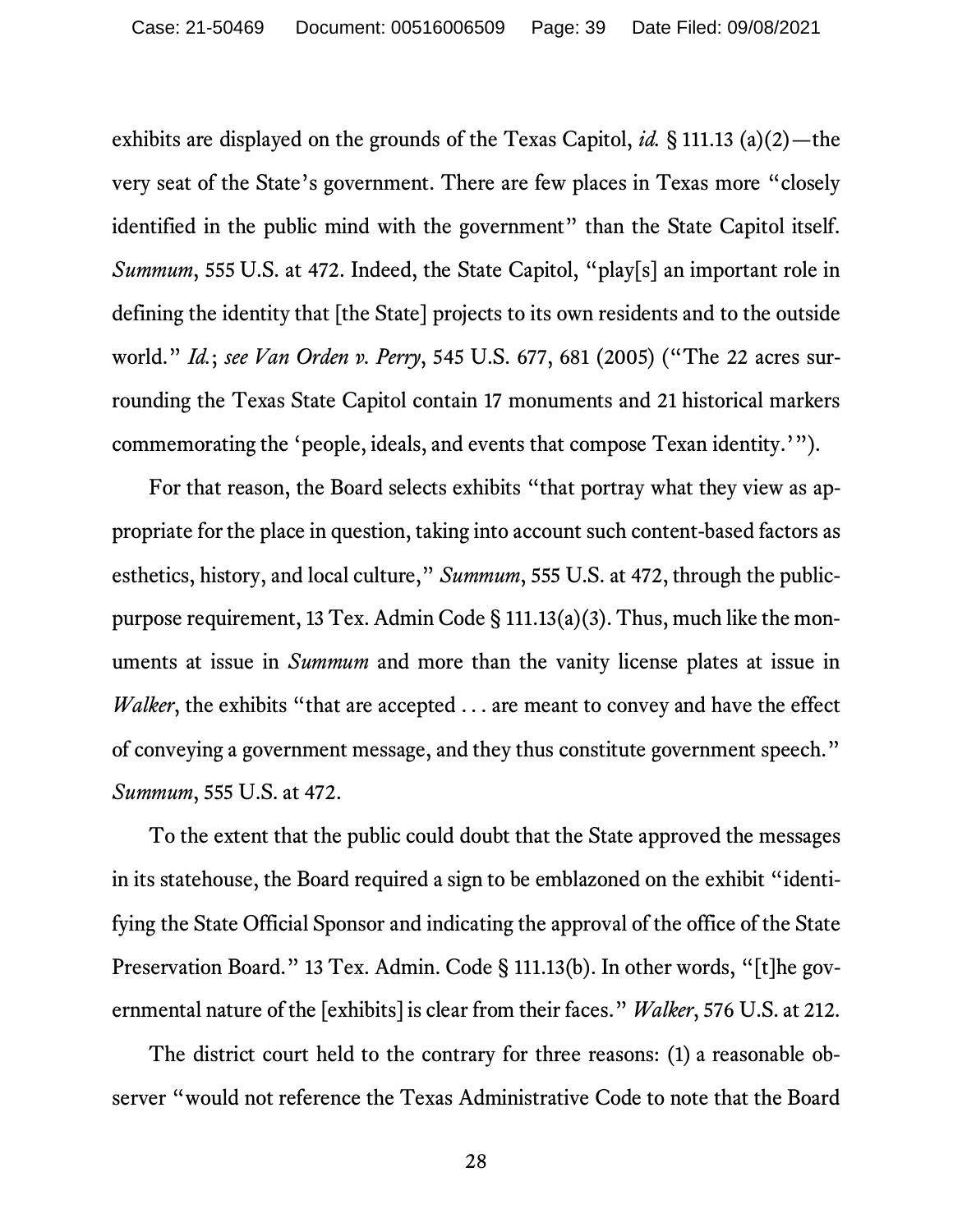'expressly adopts' the exhibits as government speech"; (2) the exhibit creator might also identify itself or its own purposes, thus distancing the exhibit from the government; and (3) the government's mere "approval" is insufficient to confer government-speech status under *Matal*. ROA.2399-2400. None of these justifications has merit.

*First*, the district court understated the importance of the government's express adoption of these exhibits. Compared to other free-speech doctrines, the government-speech doctrine is "recently minted." *Summum*, 555 U.S. at 481 (Stevens, J., concurring). When applied to circumstances where a private party proposes—but the government promulgates—speech, courts are careful that the doctrine "not be used as a subterfuge for favoring certain private speakers over others based on viewpoint." *Id.* at 473 (majority op.). While not a requirement, one "solution" to this dilemma is for government entities "to go through a formal process" of "embracing 'the message' that [a] monument conveys." *Id*. Texas has established a process of curating and adopting messages proposed by others that is at least as formal as others that have been held as creating government speech. *E.g.*, *Sutliffe v. Epping Sch. Dist.*, 584 F.3d 314, 330-31 (1st Cir. 2009) (collecting cases and concluding that "by choosing only certain hyperlinks to place on [its] website," a municipality "communicated an important message about itself").

Moreover, it is not just the "Texas Administrative Code" that clues a viewer in to the fact that the exhibit is government speech, but it is also the mandated language appearing on the exhibit "identifying the State Official Sponsor and indicating the approval of the office of the State Preservation Board" and its display at the State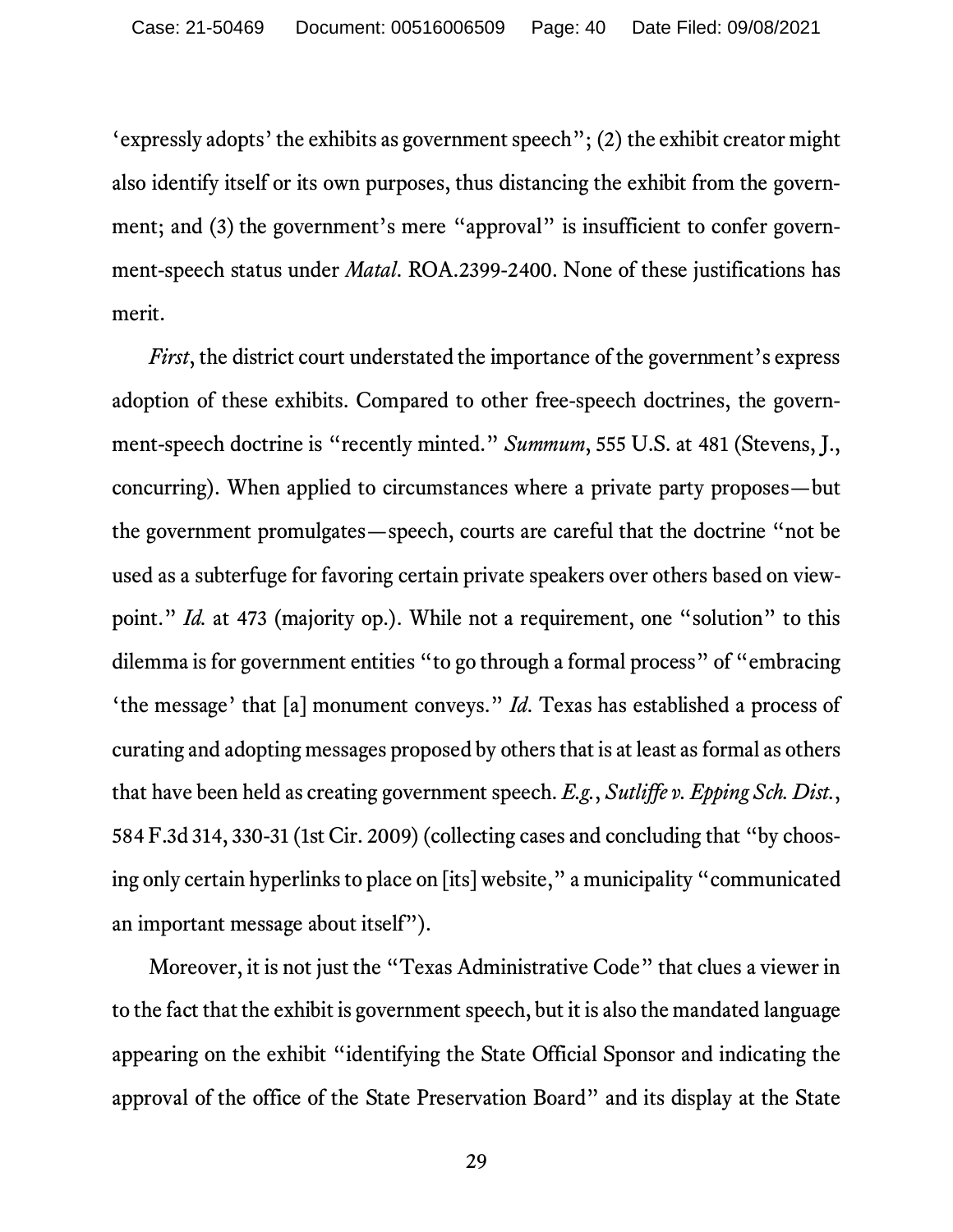Capitol. 13 Tex. Admin. Code § 111.13(b). Signs and other forms of attribution have traditionally been understood to convey to the observer the identity of the speaker. *E.g.*, *Wells v. City & County of Denver*, 257 F.3d 1132, 1140-41 (10th Cir. 2001) (discussing *Knights of Ku Klux Klan v. Curators of Univ. of Mo.*, 203 F.3d 1085 (8th Cir. 2000)); *cf. Texas v. Knights of Ku Klux Klan*, 58 F.3d 1075, 1078 (5th Cir. 1995) (allowing State to reject a private party's participation in the adopt-a-highway program because of the significance of a highway sign).

*Second*, that an exhibit creator might initially propose a display that identified the creator and its own purposes does not mean that the Board would approve such a display. After all, the Board "reserves the right to require the exhibitor to make any changes to the exhibit." 13 Tex. Admin. Code § 111.13(d)(5). Nor would a reference to the exhibitor and its own purposes mean that a reasonable observer would disassociate the message from the government. *Wells*, 257 F.3d at 1140-41. If that were true, then *Walker* and *Summum* would have come out the other way. They did not because "privately financed and donated monuments that the government accepts and displays to the public on government land" are "routinely—and reasonably interpret[ed]" by an observer "as conveying some message on the property owner's behalf." *Summum*, 555 U.S. at 470-71. Here, not only is the property owner the State of Texas, but the property in question is its very seat of government. Other courts have held that a reasonable observer would associate speech with the government where the relationship between the government and the property was far more mundane. *E.g.*, *Vista-Graphics, Inc. v. Va. Dep't of Transp.*, 682 F. App'x 231, 236 (4th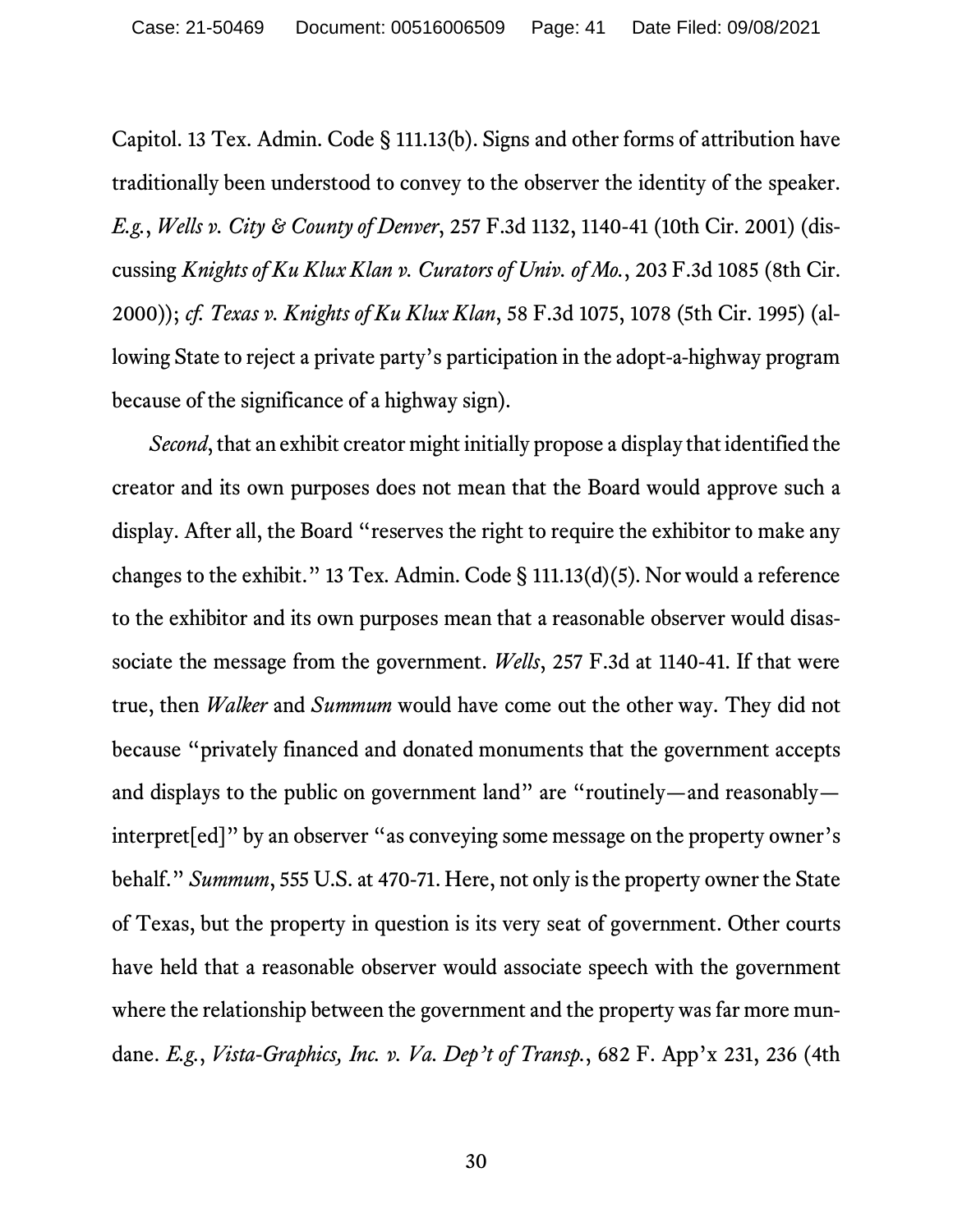Cir. 2017) (per curiam) (examining "rest areas . . . operated by the Commonwealth [that] are located along public highways").

*Third*, *Matal*'s discussion of what constitutes government speech is far afield of this case. There, the Supreme Court held that the U.S. Patent and Trademark Office ("PTO") violated the Free Speech Clause when it denied a rock band's trademark application on the ground that the band's name "disparaged" racial minorities. 137 S. Ct. at 1751. In doing so, the Court rejected the government's argument that the PTO's approval of a trademark transformed that trademark into government speech. *Id.* at 1758-59. Several aspects of the federal trademark-licensing scheme are materially distinguishable from Texas's approval apparatus for exhibits displayed at the Capitol.

As an initial matter, a PTO "examiner does not inquire whether any viewpoint conveyed by a mark is consistent with Government policy," and "does not edit marks submitted for registration." *Id.* at 1758. By contrast, the Board here *does* consider whether the proposed exhibit serves a "public purpose" and is appropriate for adoption as government speech, and it "reserves the right to require the exhibitor to make any changes to the exhibit." 13 Tex. Admin. Code § 111.13(d)(2), (d)(5).

Moreover, "registration" of the mark by the PTO "is mandatory" if it "meets" the Lanham Act's viewpoint-neutral requirements." *Matal*, 137 S. Ct. at 1758. Before the 2020 amendments, the rules of the Capitol exhibit program did mandate that "[e]xhibitions shall be approved and scheduled" if the regulatory criteria were met. 13 Tex. Admin. Code § 111.13(c)(1) (2012). Now, however, the rule provides that exhibits "*may* be approved and scheduled." 13 Tex. Admin. Code § 111.13(d)(1)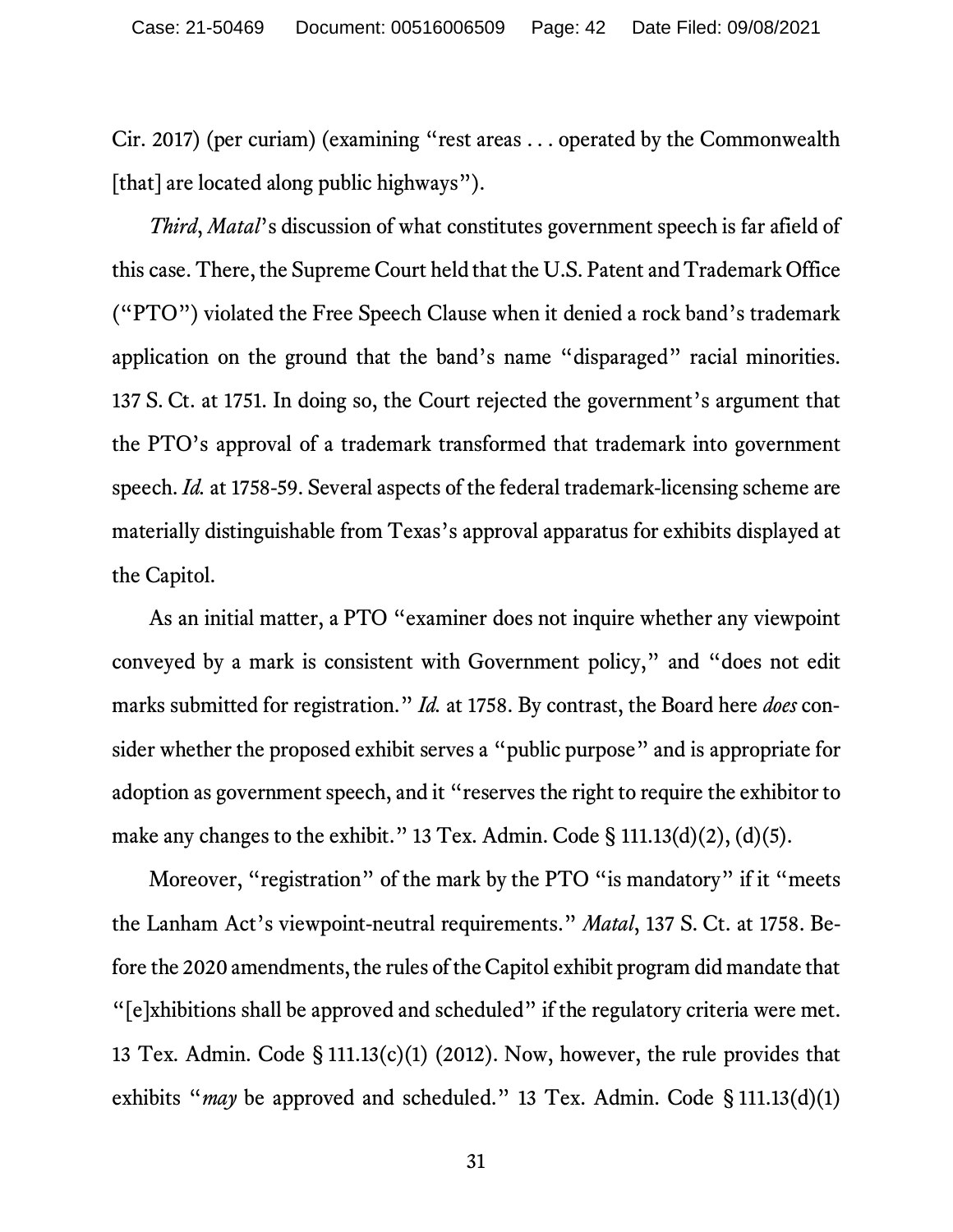(emphasis added). Under Texas law, use of the phrase "'[m]ay' creates discretionary authority or grants permission or a power." Tex. Gov't Code § 311.016(1); *see generally* Bryan A. Garner, *A Dictionary of Modern Legal Usage* 939-42 (2d ed. 1995) (distinguishing "shall" and "may").

Finally, "once a mark is registered, the PTO is not authorized to remove it from the register" except under specified conditions. *Matal*, 137 S. Ct at 1758*.* By contrast, the Board retains complete control over the manner of the exhibit's display, where it is displayed, and how long it is displayed, even after it is approved. 13 Tex. Admin Code §§ 111.13(d)(6), (d)(7), (e). *Matal*, therefore, does not support the district court's conclusion that exhibits displayed in the Capitol are private speech notwithstanding the Board's express adoption of those exhibits as government speech.

**c.** The final factor of the *Walker* test—whether governments have historically used the medium at issue for "communicat<sup>[ing]</sup> messages" to the public, 576 U.S. at 210-11—also favors the conclusion that exhibits, like other artwork displayed in the Capitol, constitute government speech. As the Supreme Court observed in *Summum*, "monuments displayed on public property typically represent government speech," since "[g]overnments have long used monuments to speak to the public" from "ancient times" through the present. 555 U.S. at 470. The exhibits at issue here are directly analogous to monuments. Indeed, monuments fit within the statutory definition of an exhibit: "[a]ny display of artwork, including paintings, sculptures, arts and crafts; photographs; public service and general interest presentations; and historical displays." 13 Tex. Admin. Code § 111.13(a)(1). For that reason, the historical tradition of governmental use of monuments and other forms of public art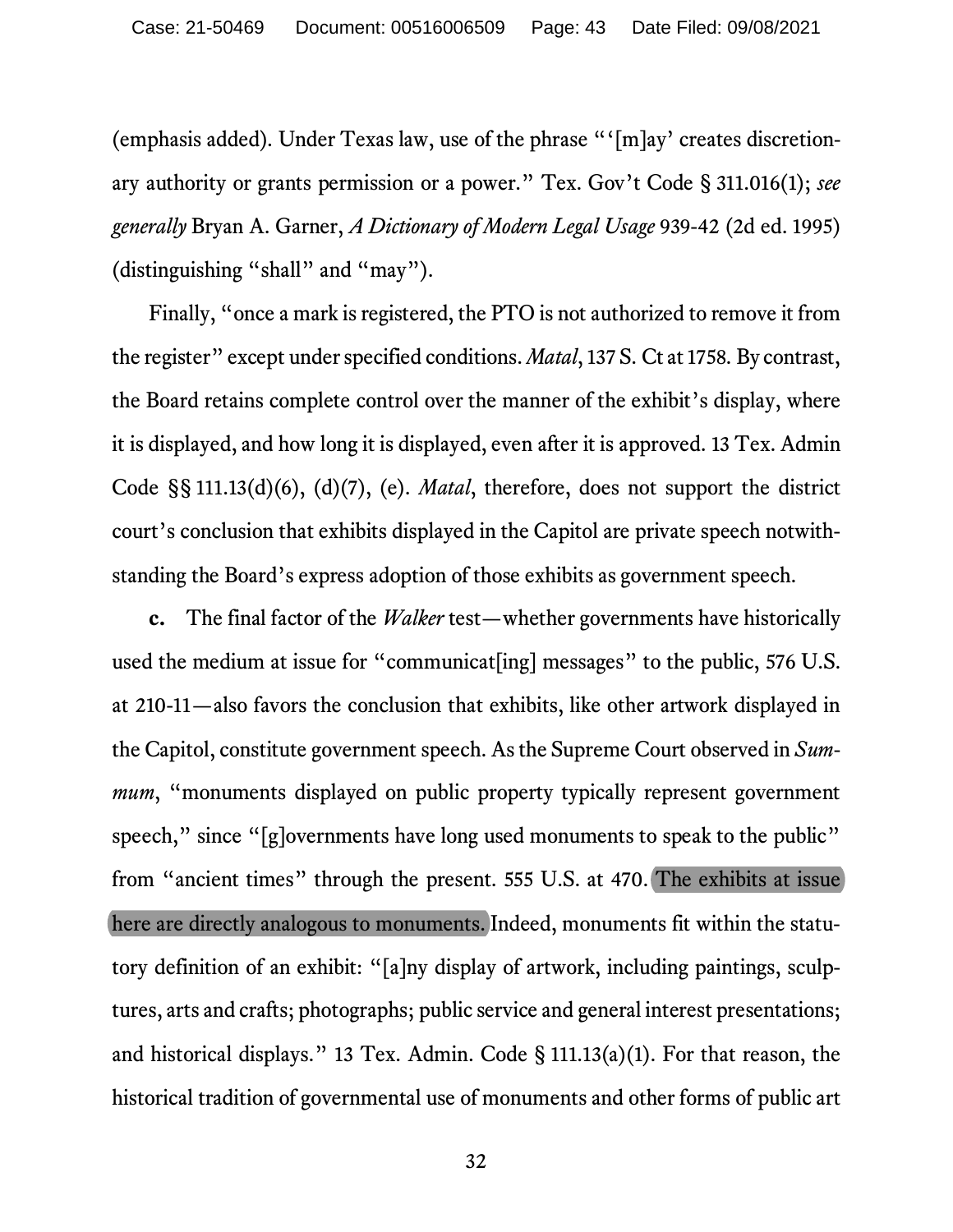to convey public messages applies equally to exhibits. *Summum*, 555 U.S. at 470-71. Indeed, the purposes of exhibits and monuments are one and the same: "convey[ing] some thought or instill[ing] some feeling in those who see" them. *Id.* at 470.

The district court held to the contrary because "the Capitol exhibit area's history has not changed since the court's 2016 analysis" of the parties' motions for summary judgment. ROA.2399. This analysis addresses the wrong question: this element of the *Walker* test examines whether governments have generally used the medium in question to communicate their messages—not whether this avenue of speech has been utilized by the government. 576 U.S. at 210; *see also Summum*, 555 U.S. at 475-78. Indeed, because history can *never* be altered, adopting the district court's view would make it nearly impossible for a government body to close a limited public forum. As discussed above (at 23-26), that is not how the law works.

Even if the relevant focus was limited to the pre-amendment history of Texas's Capitol exhibit program, the district court was wrong to define the question—as it did in 2016—as whether the "record establish[es] the Capitol exhibits displayed in the Ground Floor Rotunda have previously been used by the government as a platform to reach the public." ROA.876. This statement does not consider the broad definition of the phrase "exhibit," or explain how an observer who reads a sign identifying the government speaker could fail to understand the distinction between artwork displayed on the ground floor of the Rotunda as part of the exhibit program and artwork hung elsewhere in the Capitol.

The appropriate level of generality is guided by *Summum*, which considered whether governments have traditionally used monuments to convey messages to the

33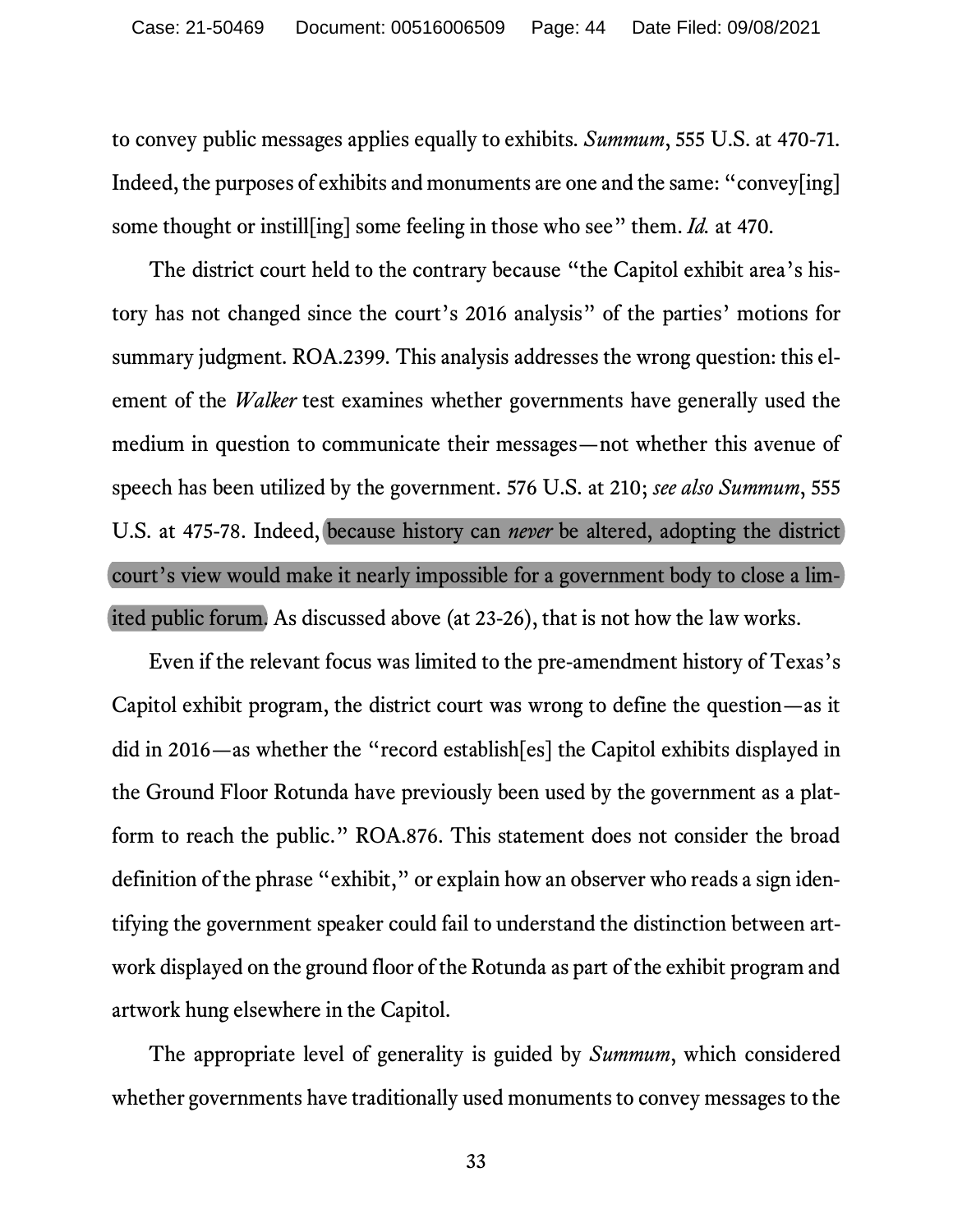public—not whether particular types of permanent monuments had been used. 555 U.S. at 470-72. And it is confirmed in *Walker*, where the Supreme Court examined the nationwide tradition of States using license plates to communicate to the public—not whether Texas had a long-standing tradition of utilizing particular types of vanity plates. 576 U.S. at 210-11. Viewed properly, then, the question is whether governments have historically used public art—like monuments—to communicate to the public. Because they have, this *Walker* factor supports the conclusion that exhibits adopted for display at the Capitol by the Board constitute government speech. *See* John Barlow, *Unringing the Bell: Publicly Funded Art and the Government Speech Doctrine*, 34 LOY. L.A. ENT. L. REV. 67, 91-92 (2014) (describing "classic public art" used by the government). Because Texas is no longer opening its Capitol exhibit areas to private speech, FFRF's claim that it has been discriminated against in its effort to access the program is moot.

# **II. Sovereign Immunity Bars FFRF's Free Speech Claim Because There Can No Longer Be Any Ongoing Violation of Federal Law.**

A separate and independent jurisdictional barrier should have prevented the district court from issuing injunctive relief here: sovereign immunity. "In most cases, . . . sovereign immunity bars private suits against nonconsenting states in federal courts." *City of Austin v. Paxton*, 943 F.3d 993, 997 (5th Cir. 2019), *cert. denied*  141 S. Ct. 1046 (2021). The *Ex parte Young* doctrine—"a legal fiction that allows private parties to bring suits for injunctive or declaratory relief against individual state officials acting in violation of federal law," *id.* (quoting *Raj. v. La. State Univ.*, 714 F.3d 322, 328 (5th Cir. 2012))—represents a "narrow exception" to that rule.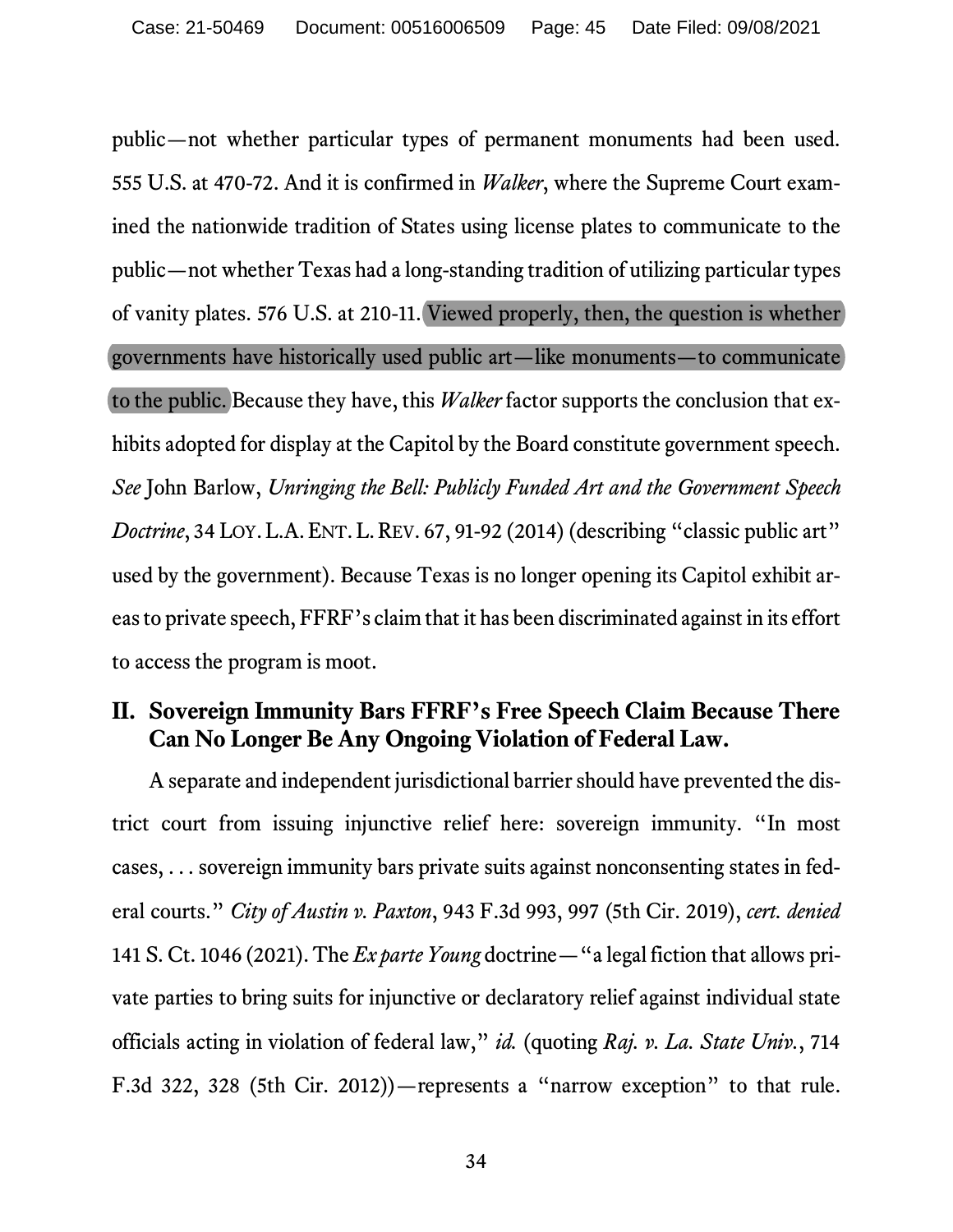*Seminole Tribe of Fla. v. Florida*, 517 U.S. 44, 76 (1996). For the exception to apply, "three criteria must be satisfied": "(1) A plaintiff must name individual state officials as defendants in their official capacities'"; "(2) the plaintiff must 'allege[] an ongoing violation of federal law'"; and "(3) the relief sought must be 'properly characterized as prospective.'" *Green Valley Special Util. Dist. v. City of Schertz*, 969 F.3d 460, 471 (5th Cir. 2020) (en banc) (alteration in original) (internal citations omitted). FFRF's lawsuit fails the second element of the *Ex parte Young* test.

### **A. Because the rule that FFRF claims was unconstitutional no longer exists, any relief would be retrospective and impermissible.**

To satisfy *Ex parte Young*, a plaintiff must show "that the defendant *is violating* federal law, not simply that the defendant has done so." *NiGen*, 804 F.3d at 394. That is, "the *Ex Parte Young* exception [is limited] to 'cases in which a violation of federal law by a state official is ongoing as opposed to cases in which federal law has been violated at one time or over a period of time in the past.'" *Corn v. Miss. Dep't of Pub. Safety*, 954 F.3d 268, 275 (5th Cir. 2020) (quoting *Papasan v. Allain*, 478 U.S. 265, 277-78 (1986)). "This requirement is similar but not identical to the Article III minimum for standing to request an injunction, which requires ongoing harm or a threat of imminent harm." *NiGen*, 804 F.3d at 394 n.5.

The Supreme Court has repeatedly held that sovereign immunity bars retrospective relief (even in cases where the plaintiff sought prospective relief). In *Edelman v. Jordan*, for example, the district court entered a prospective injunction against state officers to stop an ongoing violation of federal law, yet the Supreme Court still held that the lower court's injunction ordering retroactive benefits was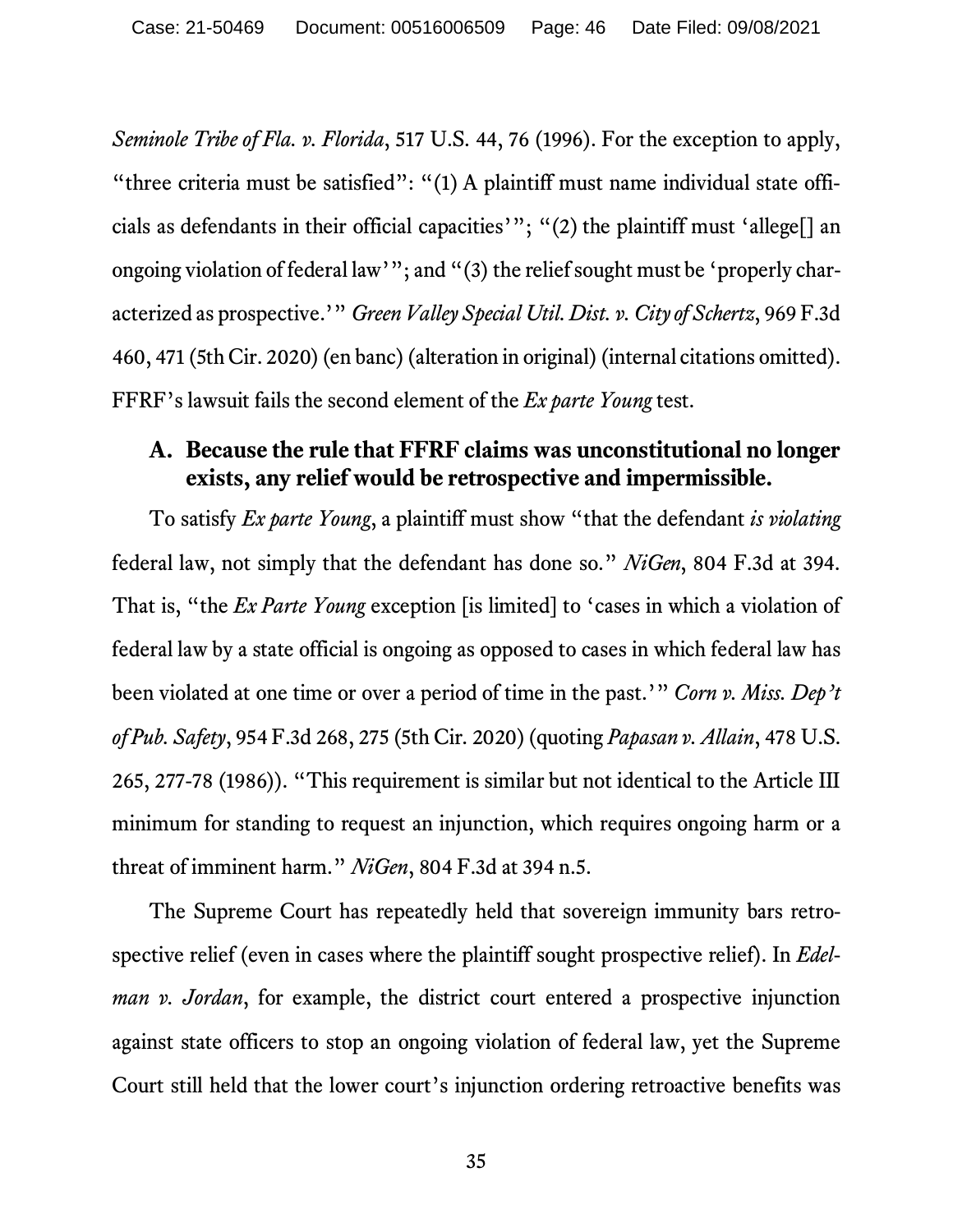barred by sovereign immunity. 415 U.S. 651, 666-69 (1974). As the Supreme Court later explained in *Quern v. Jordan*, "[t]he distinction between that relief permissible under the doctrine of *Ex parte Young* and that found barred in *Edelman* was the difference between prospective relief on one hand and retrospective relief on the other." 440 U.S. 332, 337 (1979); *see also Green v. Mansour*, 474 U.S. 64, 68 (1985); *Chiz's Motel & Rest., Inc. v. Miss. State Tax Comm'n*, 750 F.2d 1305, 1308 (5th Cir. 1985).

FFRF cannot show a current, ongoing violation of federal law here. As explained above, after the amendments, all exhibits approved by the Board are government speech outside the purview of the First Amendment. *Supra* at 26-34. Because there is no constitutional basis for a First Amendment claim in a case involving government speech, *Walker*, 576 U.S. at 207, the most that FFRF could hope to establish is that its free-speech rights were "violated at one time or over a period of time in the past," *Corn*, 954 F.3d at 275.[6](#page-46-0)

This Court has already held that the 2015 removal of FFRF's exhibit—standing alone—will not support an injunction. *FFRF*, 955 F.3d at 423. It held that a "backwards-looking, past-tense declaratory judgment" that the removal violated FFRF's rights would be "'tantamount to an award of damages for a past violation of law, even though styled as something else.'" *Id.* at 425 (quoting *Papasan*, 478 U.S. at 278). And it further recognized that, in a case brought under the *Ex parte Young* 

<span id="page-46-0"></span><sup>6</sup> Any declaratory relief is similarly barred. *FFRF*, 955 F.3d at 425-26; *Green*, 474 U.S. at 68-69.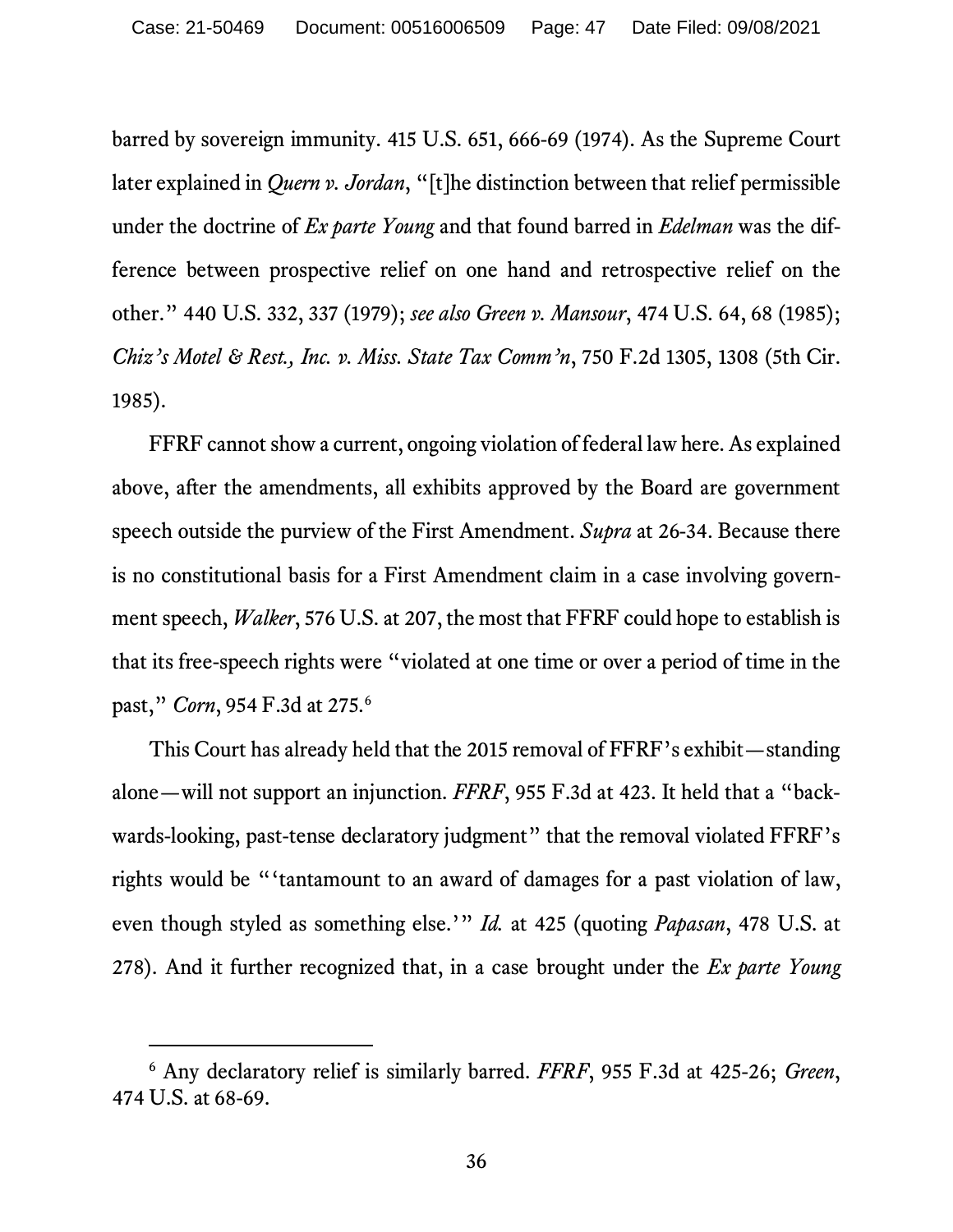fiction, "the Eleventh Amendment bar[s] a claim for declaratory relief once [a] claim for injunctive relief [i]s rendered moot." *Id.* at 425-26 (citing *Green*, 474 U.S. at 68- 69).

#### **B. FFRF has not shown any ongoing violation of federal law.**

Even if the change in law were not dispositive in this case, FFRF has not shown any ongoing violation of federal law; instead, it relies on an over-broad view of the Court's mandate rule. For the reasons discussed below (at 38-42), this argument fails on the merits. It also fails to show an ongoing violation of federal law sufficient to satisfy *Ex parte Young.* 

For more than eighteen months before the 2020 amendments, the State has consistently represented that following *Matal*, if FFRF were to re-apply to display an exhibit on the Capitol Grounds, its application would not be denied on the grounds of offensiveness. It did so twice in writing, Br. for Appellants-Cross-Appellees at 14 & n.3, *FFRF II*, 955 F.3d 417 (5th Cir. Dec. 28, 2018); Response and Reply Br. for Appellants-Cross-Appellees at 1, *FFRF II*, 955 F.3d 417 (5th Cir. Mar. 25, 2019); and repeatedly at the podium, Oral Argument, *supra* at 12*.* This Court recognized that this representation was made "in good faith." *FFRF II*, 955 F.3d at 425. Yet FFRF never applied to display a new exhibit. There is thus no evidence that, post-*Matal*, Defendants disregarded that holding or excluded FFRF from their limited public forum for exhibits in the Capitol. Without an ongoing violation of federal law, FFRF's claim is barred by sovereign immunity.

The last time the case was here, this Court found an ongoing violation of federal law based upon a letter that the Board's previous Executive Director sent—long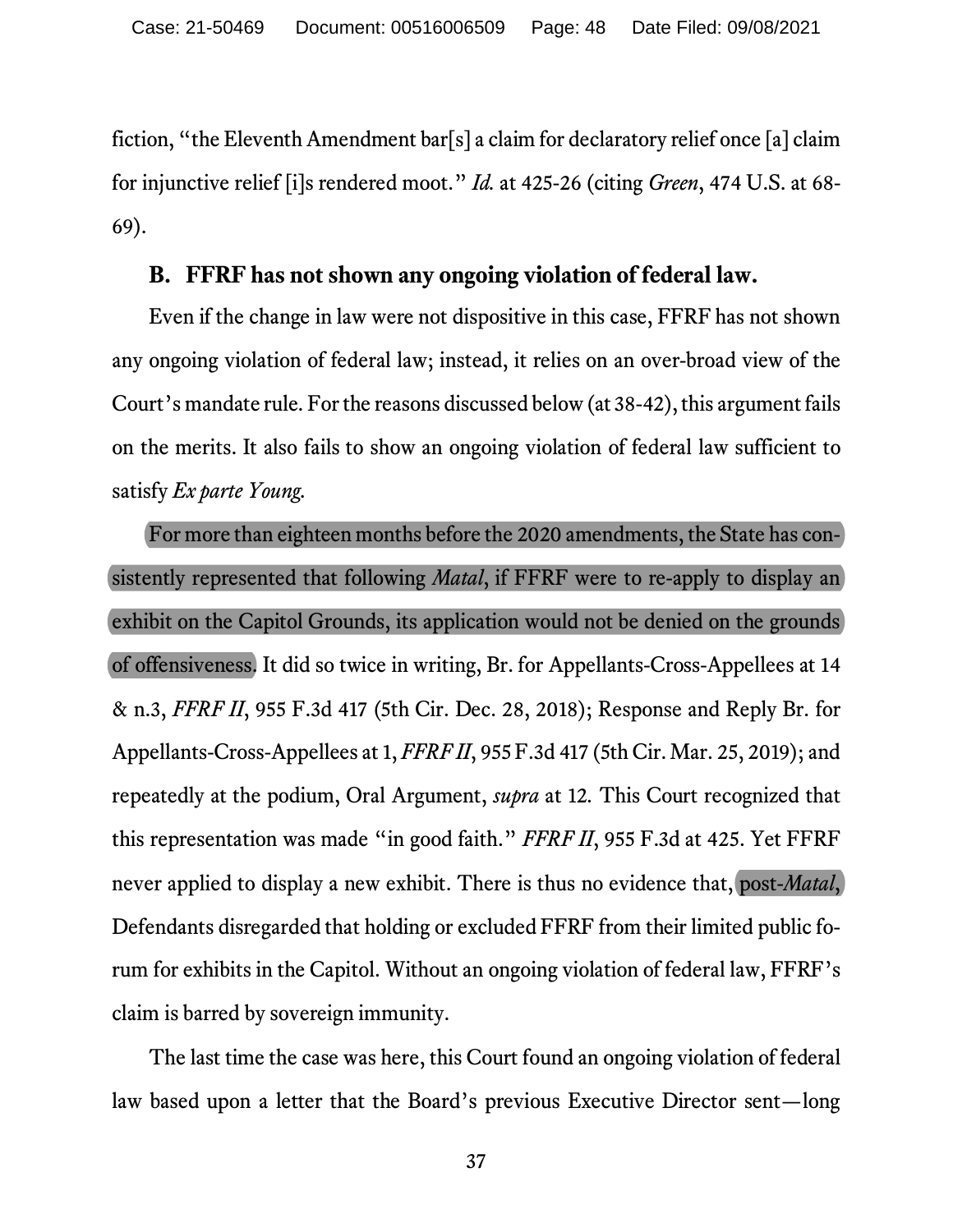before *Matal*—indicating that "any application to display the same exhibit which was removed last year" in the limited public forum of the Capitol exhibit spaces "will be denied for failure to satisfy the public purpose requirement." *Id*. In finding an ongoing violation, the Court considered it "[i]mportant[]" that Defendants "ha[d] not retracted their previous statement to FFRF that future applications for the relevant display will be denied." *Id.*

Since the Court decided *FFRF II*, however, the Court has thrice held that "an official's public statement alone" does not "establish[] authority to enforce a law or the likelihood of his doing so" as required to establish a claim under *Ex parte Young*. *Tex. Democratic Party v. Abbott*, 978 F.3d 168, 181 (5th Cir. 2020) (quoting *In re Abbott*, 956 F.3d 708, 709 (5th Cir. 2020)); *see also Tex. Democratic Party v. Hughs*, No. 20-50667, 2021 WL 2310010, at \*3 (5th Cir. June 4, 2021) (per curiam). These cases "foreclose[]" FFRF's continued reliance on Executive Director Welsh's failure to retract his predecessor's letter as a route around sovereign immunity. *Hughs*, 2021 WL 2310010, at \*3 (rejecting claim based on failure to retract a press release).

# **III. Even if the District Court Had Jurisdiction, It Could Not Order Relief as a Matter of Law.**

For similar reasons, even if the district court had jurisdiction, it erred as a matter of law in ordering equitable relief. "The party seeking a permanent injunction must satisfy a four-part test: it must show (1) success on the merits; (2) the failure to grant the injunction will result in irreparable injury; (3) the injury outweighs any damage that the injunction will cause the opposing party; and (4) the injunction will not disserve the public interest." *United Motorcoach Ass'n v. City of Austin*, 851 F.3d 489,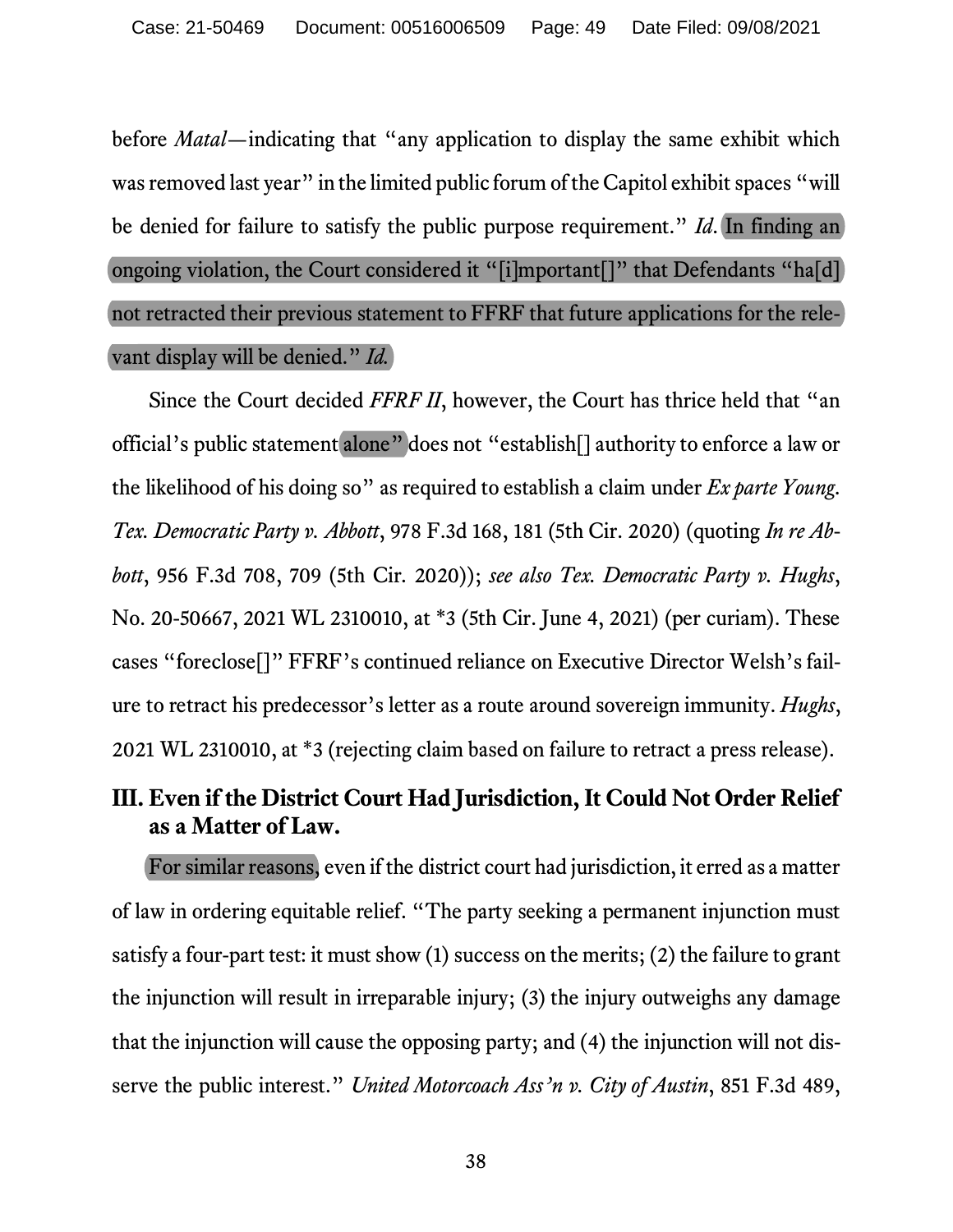492-93 (5th Cir. 2017). For the reasons discussed above, following the amendments to the Capitol exhibit rule, FFRF cannot establish a First Amendment violation—let alone the other elements of the permanent-injunction test.

FFRF's primary argument in the district court for why an injunction was appropriate relied on this Court's mandate rule. ROA.2171-75. It is a centuries-old equitable principle, however, that "[a] continuing decree of injunction directed to events to come is subject always to adaptation as events may shape the need." *United States v. Swift & Co.*, 286 U.S. 106, 114 (1932). Thus, courts lack authority to issue injunctive relief where the basis for such relief—even if previously extant—is no longer present.

*Pennsylvania v. Wheeling & Belmont Bridge Co.*, 54 U.S. (13 How.) 518, 577 (1851) ("*Wheeling Bridge*"), was one early recognition of this principle. There, the Supreme Court ordered removal of a bridge because it illegally obstructed navigation. Congress then enacted a law authorizing the bridge. *Wheeling Bridge*, 59 U.S. (18 How.) at 422. Once the new law was passed, the Court denied the movant's subsequent request for an order to remove the bridge because "[t]here [wa]s no longer any interference with the enjoyment of the public right inconsistent with law." *Id.* at 427, 432. Thus, *Wheeling Bridge* recognized that because an injunction "is executory, a continuing decree . . . [i]f, in the meantime, since the decree, th[e] right has been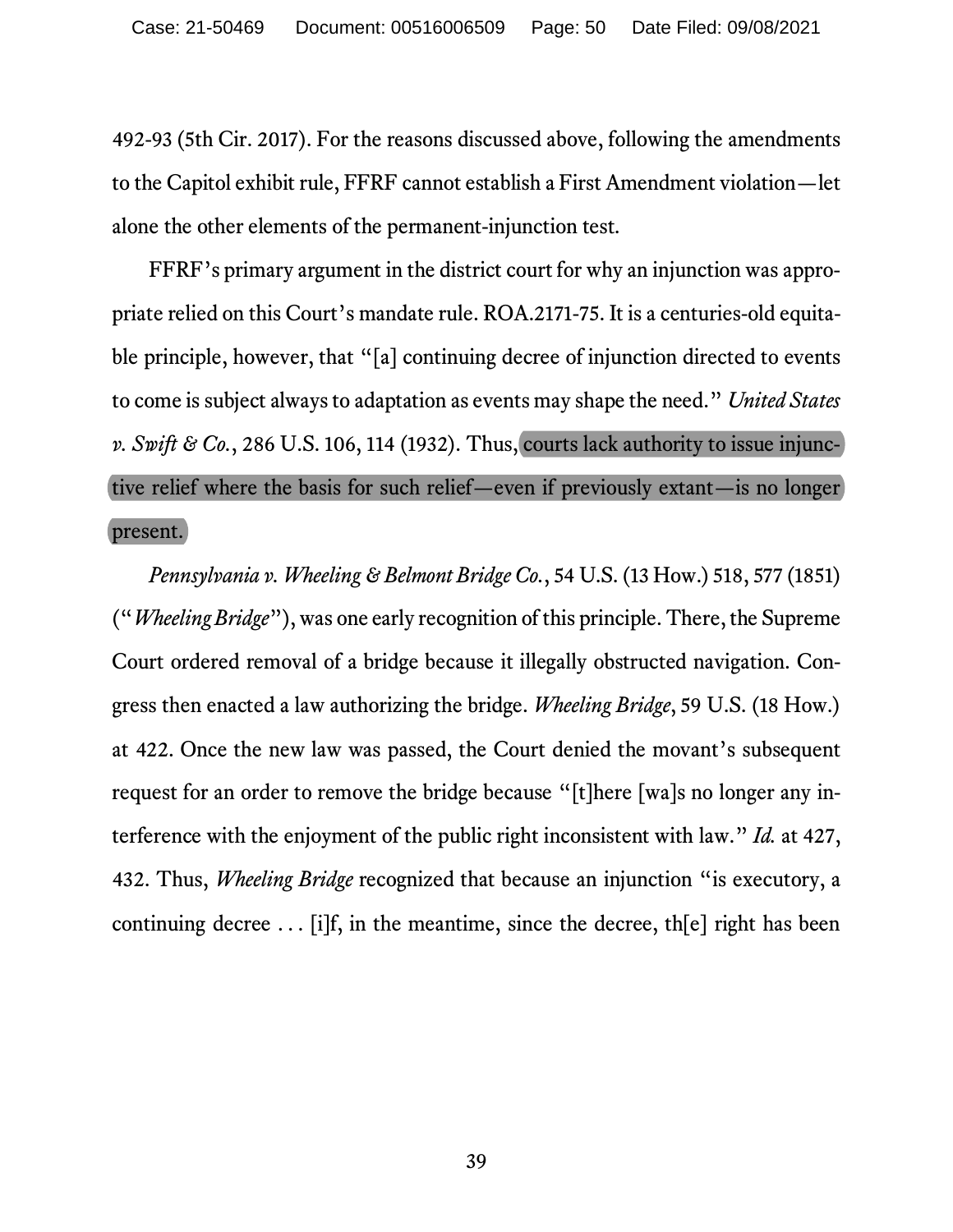modified by the competent authority . . . it is quite plain the decree of the court cannot be enforced." *Id.* at 431-32.[7](#page-50-0)

"The principles of the *Wheeling Bridge* case have repeatedly been followed" by the Supreme Court and "by lower federal and state courts." *Sys. Fed'n No. 91, Ry. Emps.' Dep't, AFL-CIO v. Wright*, 364 U.S. 642, 650-52 (1961); *see, e.g.*, *Cobell v. Norton*, 392 F.3d 461, 467 (D.C. Cir. 2004) (quoting *Miller v. French*, 530 U.S. 327, 347 (2000)); *Biodiversity Assocs. v. Cables*, 357 F.3d 1152, 1169-70 (10th Cir. 2004) (injunction arising from settlement agreement "must give way" once inconsistent with new legislation). And these courts agree that "*Wheeling Bridge* . . . stands for the proposition that when [the government] changes the law underlying a judgment awarding prospective injunctive relief, the judgment becomes void to the extent that it is inconsistent with the amended law." *Imprisoned Citizens Union v. Ridge*, 169 F.3d 178, 184 (3d Cir. 1999); *accord Ruiz v. United States*, 243 F.3d 941, 946 (5th Cir. 2001) (applying *Wheeling Bridge*). It is therefore beyond cavil that the propriety of an injunction depends on the facts and law as they exist now. *Baum v. Blue Moon Ventures, LLC*, 513 F.3d 181, 190 (5th Cir. 2008) (quoting *ICEE Distribs., Inc. v. J&J Snack Foods Corp.*, 445 F.3d 841, 850 (5th Cir. 2006)). "The parties have no power to require of the court continuing enforcement of rights the statute no longer gives." *Sys. Fed'n No. 91*, 364 U.S. at 650-52.

<span id="page-50-0"></span><sup>7</sup> *See also, e.g.*, *ePlus, Inc. v. Lawson Software, Inc.*, 789 F.3d 1349, 1355 (Fed. Cir. 2015) ("Because the [Wheeling] [B]ridge was no longer unlawful, the Court had to set aside the previous order rather than enforce it.") (citing *Wheeling Bridge*, 59 U.S. (18 How.) at 431-32).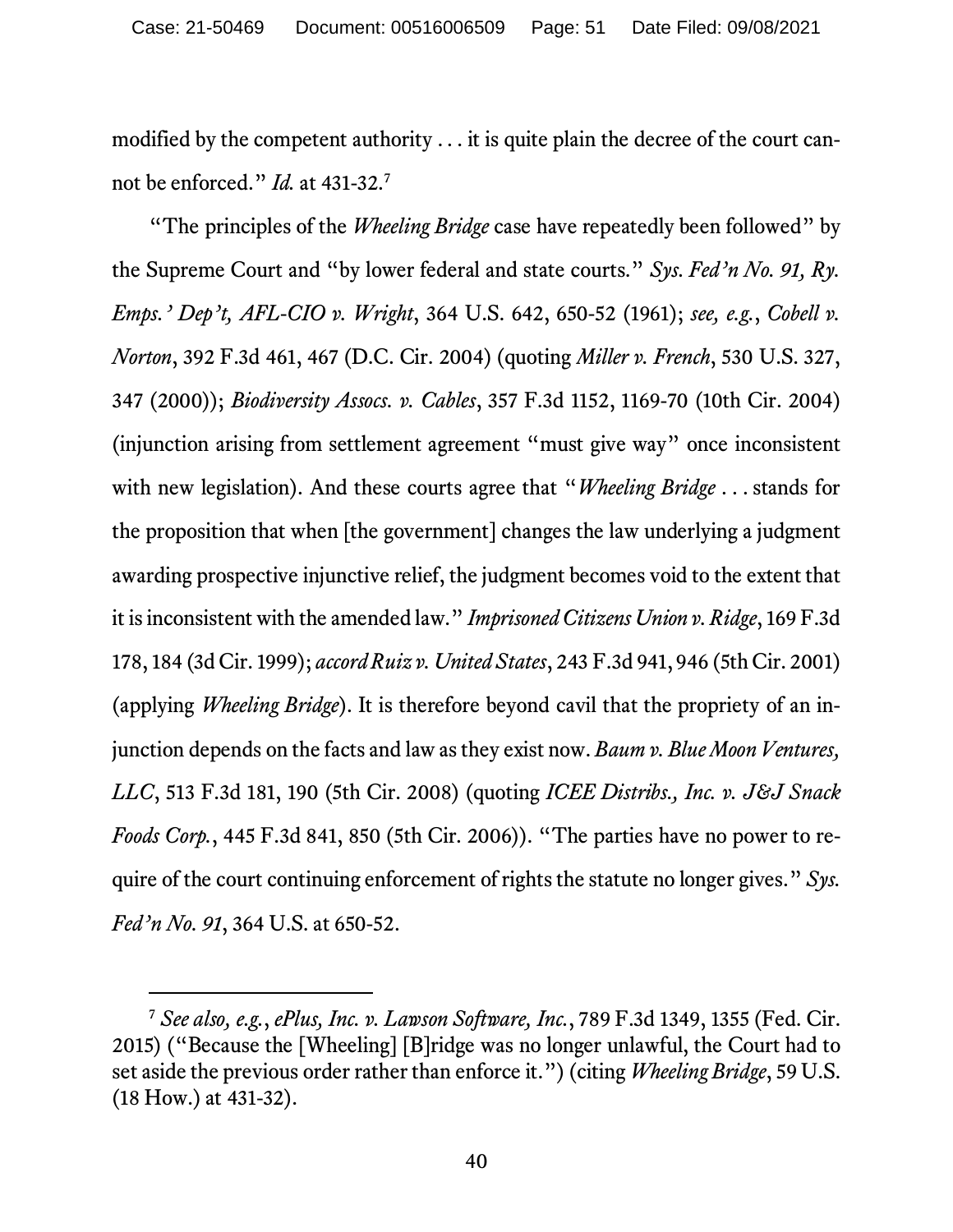That principle precludes relief in this instance for many of the same reasons that the Court lacks jurisdiction. Indeed, the Seventh Circuit examined facts remarkably like these in *Grossbaum v. Indianapolis-Marion County Building Authority*, 100 F.3d 1287 (7th Cir. 1996). In *Grossbaum*, Indianapolis banned private displays in the City-County Building after the Seventh Circuit held that its previous ban on religious displays discriminated against those with a "religious perspective." *Id*. at 1290 (quoting *Grossbaum v. Indianapolis-Marion Cnty. Bldg.Auth.*, 63 F.3d 581, 592 (7th Cir. 1995)). The new policy "prohibit[ted] *all* private displays, religious or otherwise." *Id.* Applying *Capitol Square Review and Advisory Board v. Pinette*, 515 U.S. 753 (1995), the court upheld the new rules on the merits because the City had closed the forum. *Grossbaum*, 100 F.3d at 1299-99. In the process, the court acknowledged the legitimacy of the City's "concern about losing control over the lobby" if it remained a public forum. *Id.* at 1290, 1299. The court expressly stated that the plaintiff's "prior victory against the Building Authority does not" give him "immunity against all subsequent Building Authority actions that, although nondiscriminatory, happen to be disadvantageous" to the plaintiff. *Id.* at 1330.

Here, FFRF is not entitled to an injunction based on viewpoint discrimination, unless it can show that it continues to suffer a constitutional violation. *See Barr*, 140 S. Ct. at 2355. It cannot. As discussed above, the State eliminated the violation by "leveling down" to close the forum. *Supra* at 22. FFRF undoubtedly did "not *want*  a 'leveling-down'" remedy, but in light of the State's expressed preference, it is "the only relief courts are authorized to provide." *Tex. Democratic Party*, 961 F.3d at 417 n.5 (Ho, J., concurring) (citing inter alia *Sessions v. Morales-Santana*, 137 S. Ct. 1678,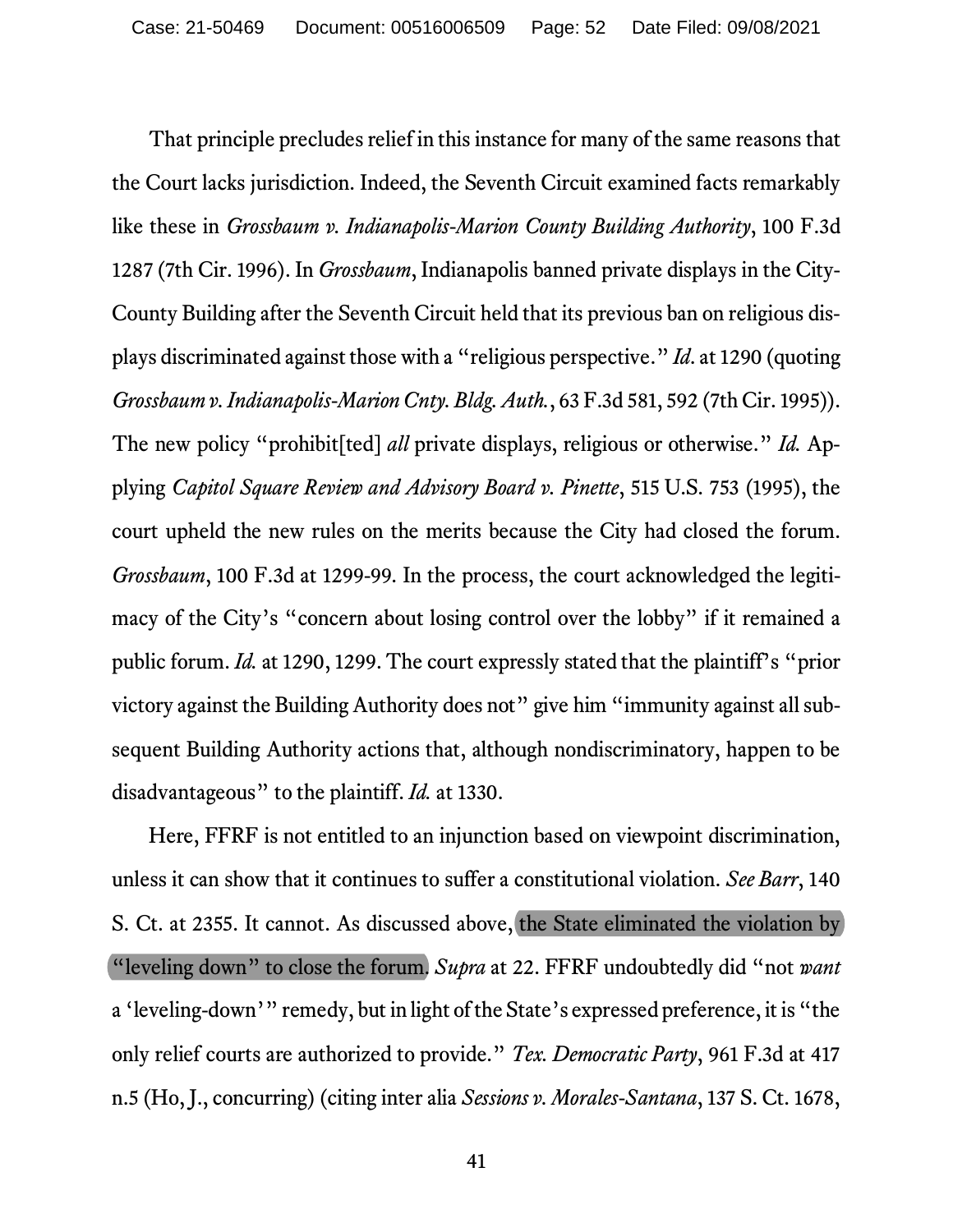1701 n.29 (2017) ("That Morales-Santana did not seek this outcome does not restrain the Court's judgment. The issue turns on what the legislature would have willed.")).

#### **Conclusion**

The Court should vacate the permanent injunction and the district court's declaratory judgment and remand with instructions to dismiss this case for lack of jurisdiction.

Respectfully submitted.

Ken Paxton Attorney General of Texas JUDD E. STONE II Solicitor General

Brent Webster First Assistant Attorney General /s/ Lanora C. Pettit LANORA C. PETTIT Principal Deputy Solicitor General Lanora.Pettit@oag.texas.gov

Office of the Attorney General P.O. Box 12548 (MC 059) Austin, Texas 78711-2548 Tel.: (512) 936-1700 Fax: (512) 474-2697

William F. Cole Assistant Solicitor General

Counsel for Defendants-Appellants.